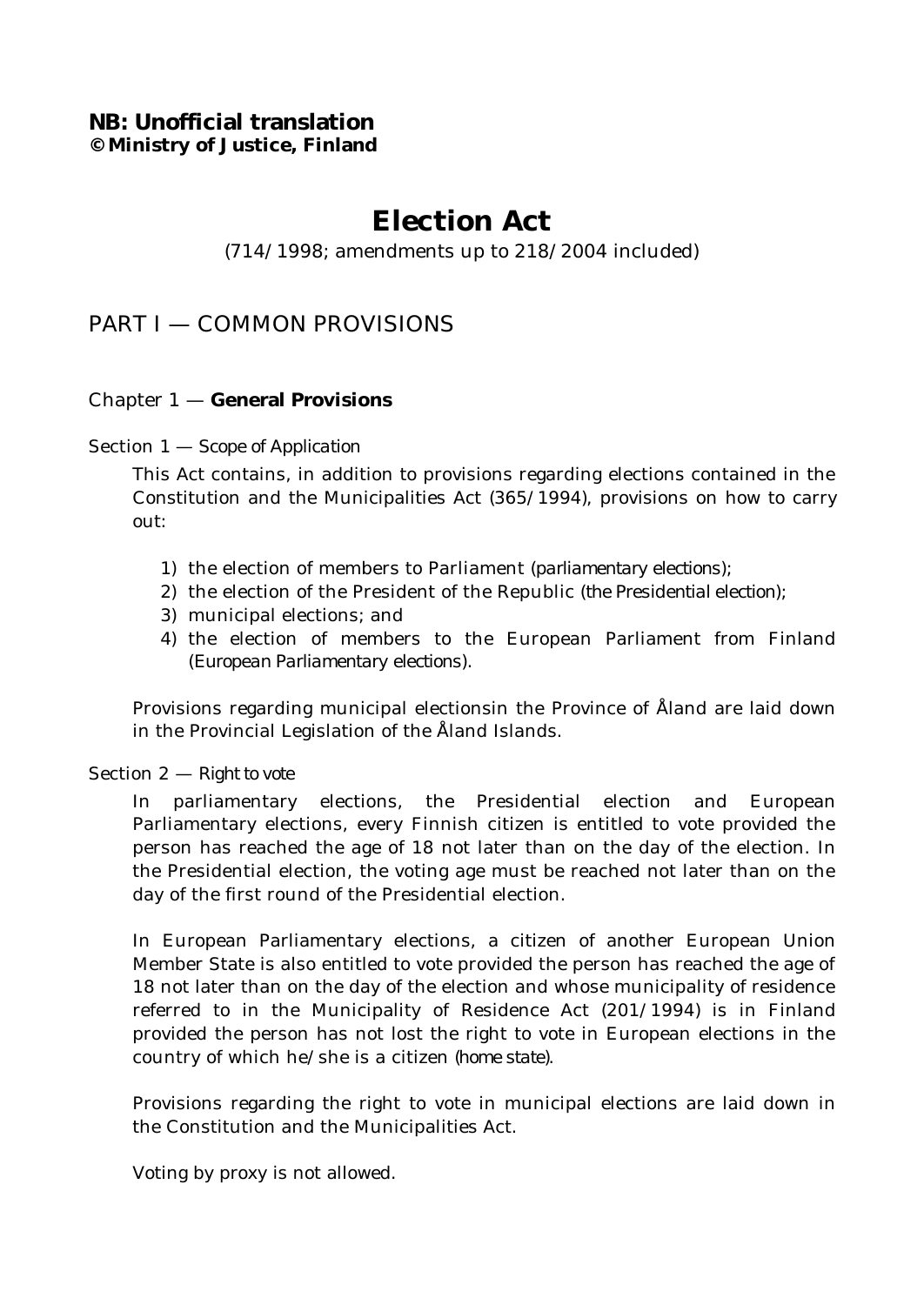### Section 3 — *Eligibility*

Provisions regarding eligibility in parliamentary elections and eligibility for the President of the Republic are laid down in the Constitution and eligibility in municipal electionsin the Municipalities Act. Provisions laid down in section 164 apply to eligibility in European Parliamentary elections.

### Section 4 — *Election procedure*

Elections shall be conducted by organizing *an advance vote* and *a polling day vote*. The municipality is responsible for organizing the advance vote and the polling day vote in Finland, while the Ministry of Foreign Affairs is responsible for organizing the advance vote abroad.

Section 5 — Electoral districts in parliamentary elections

For the purpose of conducting parliamentary elections, the country has been divided into the following *electoral districts* in accordance with the provincial division:

- 1) the electoral district of Helsinki, which includes the city of Helsinki;
- 2) the electoral district of Uusimaa, which includes the municipalities of Askola, Espoo, Hanko, Hyvinkää, Inkoo, Järvenpää, Karjaa, Karjalohja, Karkkila, Kauniainen, Kerava, Kirkkonummi, Lapinjärvi, Liljendal, Lohja, Loviisa, Myrskylä, Mäntsälä, Nummi-Pusula, Nurmijärvi, Pernaja, Pohja, Pornainen, Porvoo, Pukkila, Ruotsinpyhtää, Sammatti, Sipoo, Siuntio, Tammisaari, Tuusula, Vantaa, and Vihti;
- 3) the electoral district of Varsinais-Suomi, which includes the municipalities of Alastaro, Askainen, Aura, Dragsfjärd, Halikko, Houtskari, Iniö, Kaarina, Karinainen, Kemiö, Kiikala, Kisko, Korppoo, Koski TI, Kustavi, Kuusjoki, Laitila, Lemu, Lieto, Loimaa, Loimaan kunta, Marttila, Masku, Mellilä, Merimasku, Mietoinen, Muurla, Mynämäki, Naantali, Nauvo, Nousiainen, Oripää, Paimio, Parainen, Perniö, Pertteli, Piikkiö, Pyhäranta, Pöytyä, Raisio, Rusko, Rymättylä, Salo, Sauvo, Somero, Suomusjärvi, Särkisalo, Taivassalo, Tarvasjoki, Turku, Uusikaupunki, Vahto, Vehmaa, Velkua, Västanfjärd, and Yläne;
- 4) the electoral district of Satakunta, which includes the municipalities of Eura, Eurajoki, Harjavalta, Honkajoki, Huittinen, Jämijärvi, Kankaanpää, Karvia, Kiikoinen, Kiukainen, Kodisjoki, Kokemäki, Kullaa, Köyliö, Lappi, Lavia, Luvia, Merikarvia, Nakkila, Noormarkku, Pomarkku, Pori, Punkalaidun, Rauma, Siikainen, Säkylä, Ulvila, and Vampula;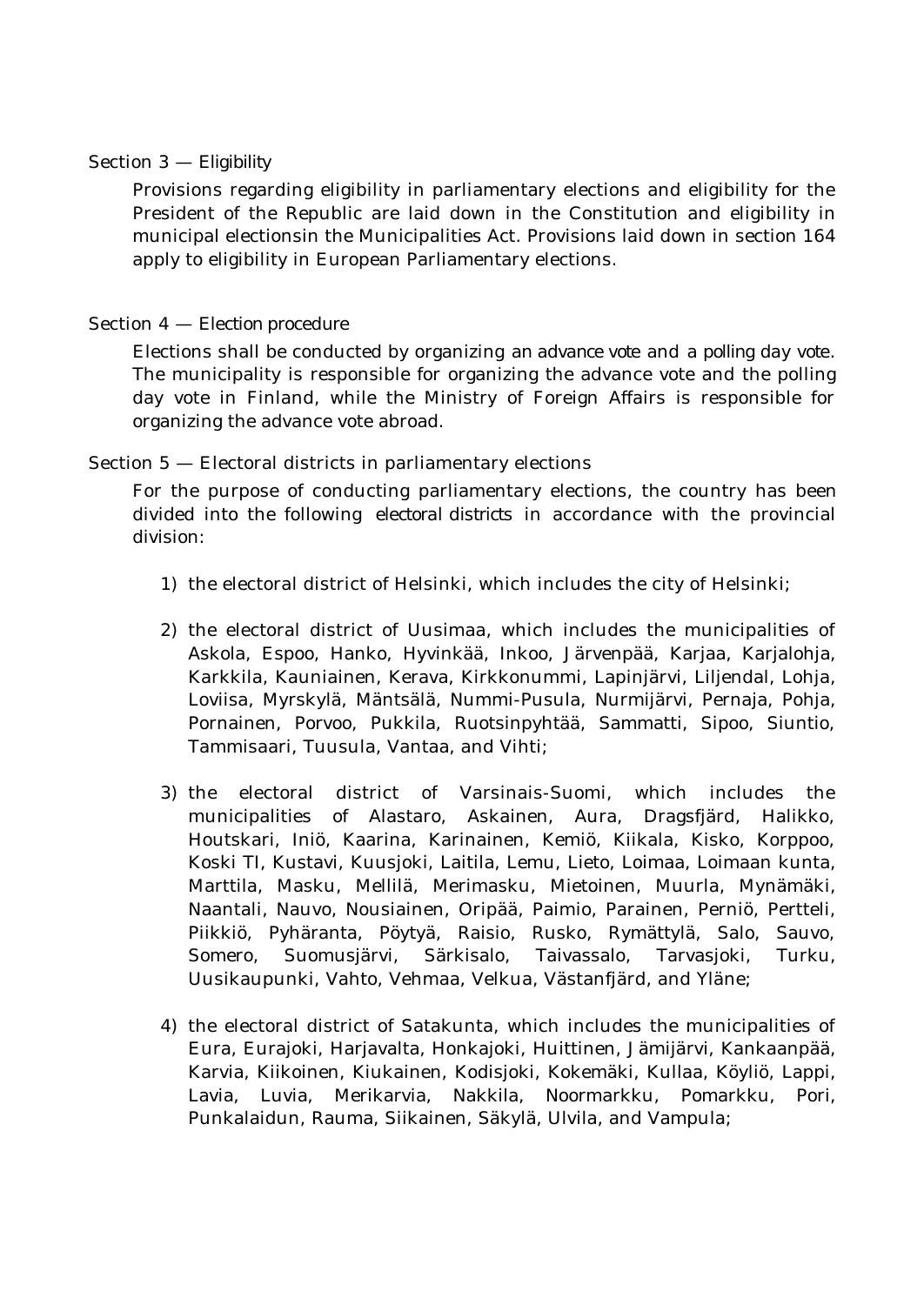- 5) the electoral district of Åland, which includes the municipalities of Brändö, Eckerö, Finström, Föglö, Geta, Hammarland, Jomala, Kumlinge, Kökar, Lemland, Lumparland, Maarianhamina, Saltvik, Sottunga, Sund, and Vårdö;
- 6) the electoral district of Häme, which includes the municipalities of Artjärvi, Asikkala, Forssa, Hartola, Hattula, Hauho, Hausjärvi, Heinola, Hollola, Humppila, Hämeenkoski, Hämeenlinna, Janakkala, Jokioinen, Kalvola, Kärkölä, Lahti, Lammi, Loppi, Nastola, Orimattila, Padasjoki, Renko, Riihimäki, Sysmä, Tammela, Tuulonen, and Ypäjä;
- 7) the electoral district of Pirkanmaa, which includes the municipalities of Hämeenkyrö, Ikaalinen, Juupajoki, Kangasala, Kihniö, Kuhmalahti, Kuru, Kylmäkoski, Lempäälä, Luopioinen, Längelmäki, Mouhijärvi, Mänttä, Nokia, Orivesi, Parkano, Pirkkala, Pälkäne, Ruovesi, Sahalahti, Suodenniemi, Tampere, Toijala, Urjala, Valkeakoski, Vammala, Vesilahti, Viiala, Viljakkala, Vilppula, Virrat, Ylöjärvi, and Äetsä; (247/2002)
- 8) the electoral district of Kymi, which includes the municipalities of Anjalankoski, Elimäki, Hamina, Iitti, Imatra, Jaala, Joutseno, Kotka, Kouvola, Kuusankoski, Lappeenranta, Lemi, Luumäki, Miehikkälä, Parikkala, Pyhtää, Rautjärvi, Ruokolahti, Saari, Savitaipale, Suomenniemi, Taipalsaari, Uukuniemi, Valkeala, Virolahti, and Ylämaa; (868/2003)
- 9) the electoral district of South Savo, which includes the municipalities of Enonkoski, Haukivuori, Heinävesi, Hirvensalmi, Joroinen, Juva, Kangasniemi, Kerimäki, Mikkeli, Mäntyharju, Pertunmaa, Pieksämäki, Pieksänmaa, Punkaharju, Puumala, Rantasalmi, Ristiina, Savonlinna, Savonranta, and Sulkava; (218/2004)
- 10)the electoral district of North Savo, which includes the municipalities of Iisalmi, Juankoski, Kaavi, Kangaslampi, Karttula, Keitele, Kiuruvesi, Kuopio, Lapinlahti, Leppävirta, Maaninka, Nilsiä, Pielavesi, Rautalampi, Rautavaara, Siilinjärvi, Sonkajärvi, Suonenjoki, Tervo, Tuusniemi, Varkaus, Varpaisjärvi, Vehmersalmi, Vesanto, and Vieremä; (247/2002)
- 11)the electoral district of North Karelia, which includes the municipalities of Eno, Ilomantsi, Joensuu, Juuka, Kesälahti, Kiihtelysvaara, Kitee, Kontiolahti, Lieksa, Liperi, Nurmes, Outokumpu, Polvijärvi, Pyhäselkä, Rääkkylä, Tohmajärvi, Tuupovaara, Valtimo, and Värtsilä;
- 12)the electoral district of Vaasa, which includes the municipalities of Alahärmä, Alajärvi, Alavus, Evijärvi, Halsua, Himanka, Ilmajoki, Isojoki, Isokyrö, Jalasjärvi, Jurva, Kannus, Karijoki, Kaskinen, Kauhajoki, Kauhava, Kaustinen, Kokkola, Korsnäs, Kortesjärvi, Kristiinankaupunki,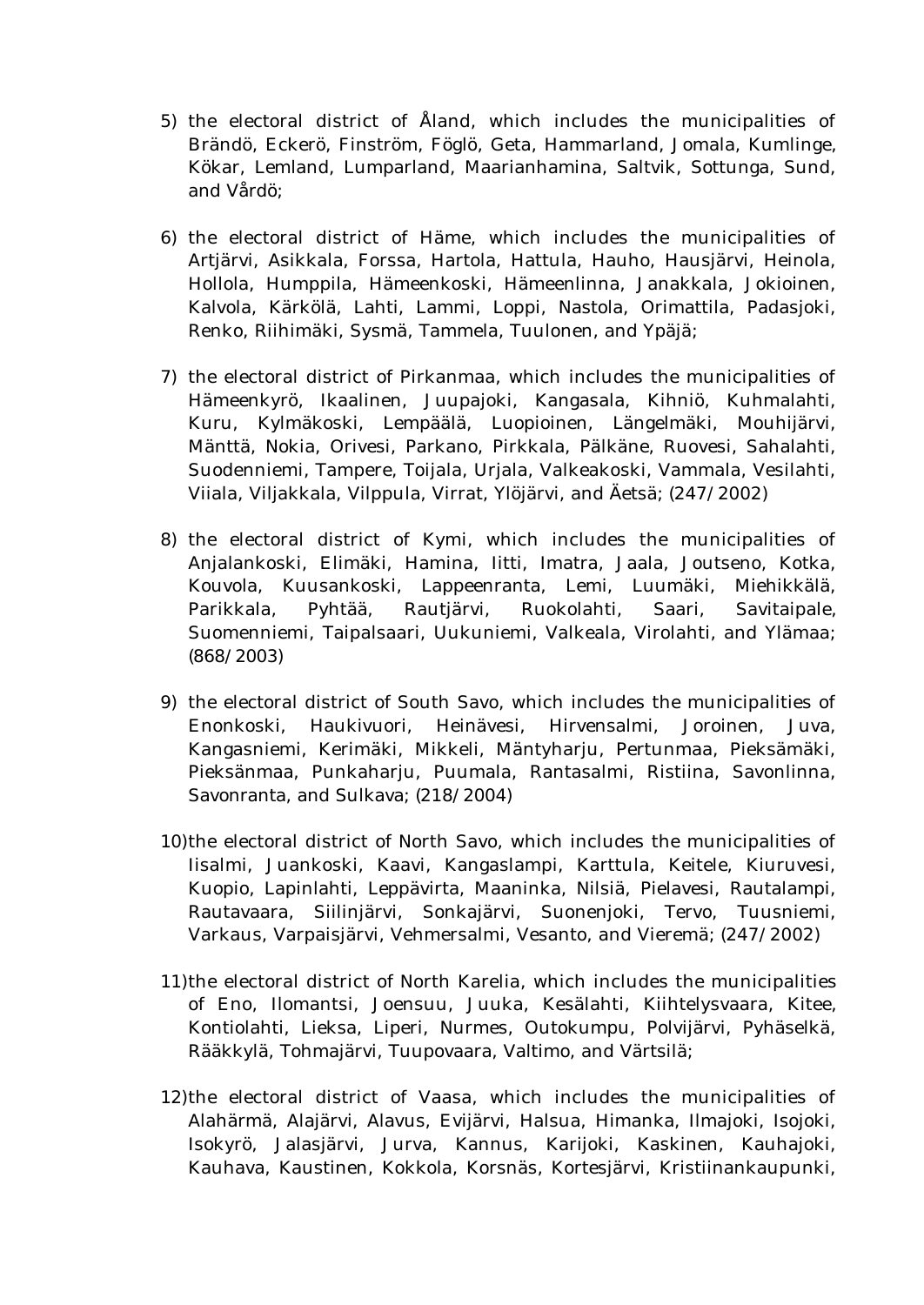Kruunupyy, Kuortane, Kurikka, Kälviä, Laihia, Lappajärvi, Lapua, Lehtimäki, Lestijärvi, Lohtaja, Luoto, Maalahti, Maksamaa, Mustasaari, Nurmo, Närpiö, Oravainen, Pedersören kunta, Perho, Peräseinäjoki, Pietarsaari, Seinäjoki, Soini, Teuva, Toholampi, Töysä, Ullava, Uusikaarlepyy, Vaasa, Veteli, Vimpeli, Vähäkyrö, Vöyri, Ylihärmä, Ylistaro, and Ähtäri;

- 13)the electoral district of Central Finland, which includes the municipalities of Hankasalmi, Joutsa, Jyväskylä, Jyväskylän maalaiskunta, Jämsä, Jämsänkoski, Kannonkoski, Karstula, Keuruu, Kinnula, Kivijärvi, Konnevesi, Korpilahti, Kuhmoinen, Kyyjärvi, Laukaa, Leivonmäki, Luhanka, Multia, Muurame, Petäjävesi, Pihtiputa, Pylkönmäki, Saarijärvi, Sumiainen, Suolahti, Toivakka, Uurainen, Viitasaari, and Äänekoski;
- 14)the electoral district of Oulu, which includes the municipalities of Alavieska, Haapajärvi, Haapavesi, Hailuoto, Haukiputaa, Hyrynsalmi, Ii, Kajaani, Kalajoki, Kempele, Kestilä, Kiiminki, Kuhmo, Kuivaniemi, Kuusamo, Kärsämäki, Liminka, Lumijoki, Merijärvi, Muhos, Nivala, Oulainen, Oulu, Oulunsalo, Paltamo, Piippola, Pudasjärvi, Pulkkila, Puolanka, Pyhäjoki, Pyhäjärvi, Pyhäntä, Raahe, Rantsila, Reisjärvi, Ristijärvi, Ruukki, Sievi, Siikajoki, Sotkamo, Suomussalmi, Taivalkoski, Tyrnävä, Utajärvi, Vaala, Vihanti, Vuolijoki, Yli-Ii, Ylikiiminki, and Ylivieska; (218/2004)
- 15)the electoral district of Lapland, which includes the municipalities of Enontekiö, Inari, Kemi, Kemijärvi, Keminmaa, Kittilä, Kolari, Muonio, Pelkosenniemi, Pello, Posio, Ranua, Rovaniemi, Rovaniemen maalaiskunta, Salla, Savukoski, Simo, Sodankylä, Tervola, Tornio, Utsjoki, and Ylitornio.

### Section 6 — *Division of parliamentary seats between electoral districts*

With the exception of the electoral district of Åland, a total of 199 representatives shall be elected by proportional vote in the other electoral districts. In the electoral district of Åland, one representative shall be elected in the manner laid down subsequently.

With the exception of the electoral district of Åland, the division of parliamentary seats shall be carried out on the basis of the number of those Finnish citizens who, according to the Population Information System, had their municipality of residence in Finland in the electoral district in question on the last day of the month six calendar months prior to the election. The division shall be carried out by dividing the number of Finnish citizens of each electoral district with the combined number of Finnish citizens of all electoral districts and multiplying this number by 199. The number of parliamentary seats for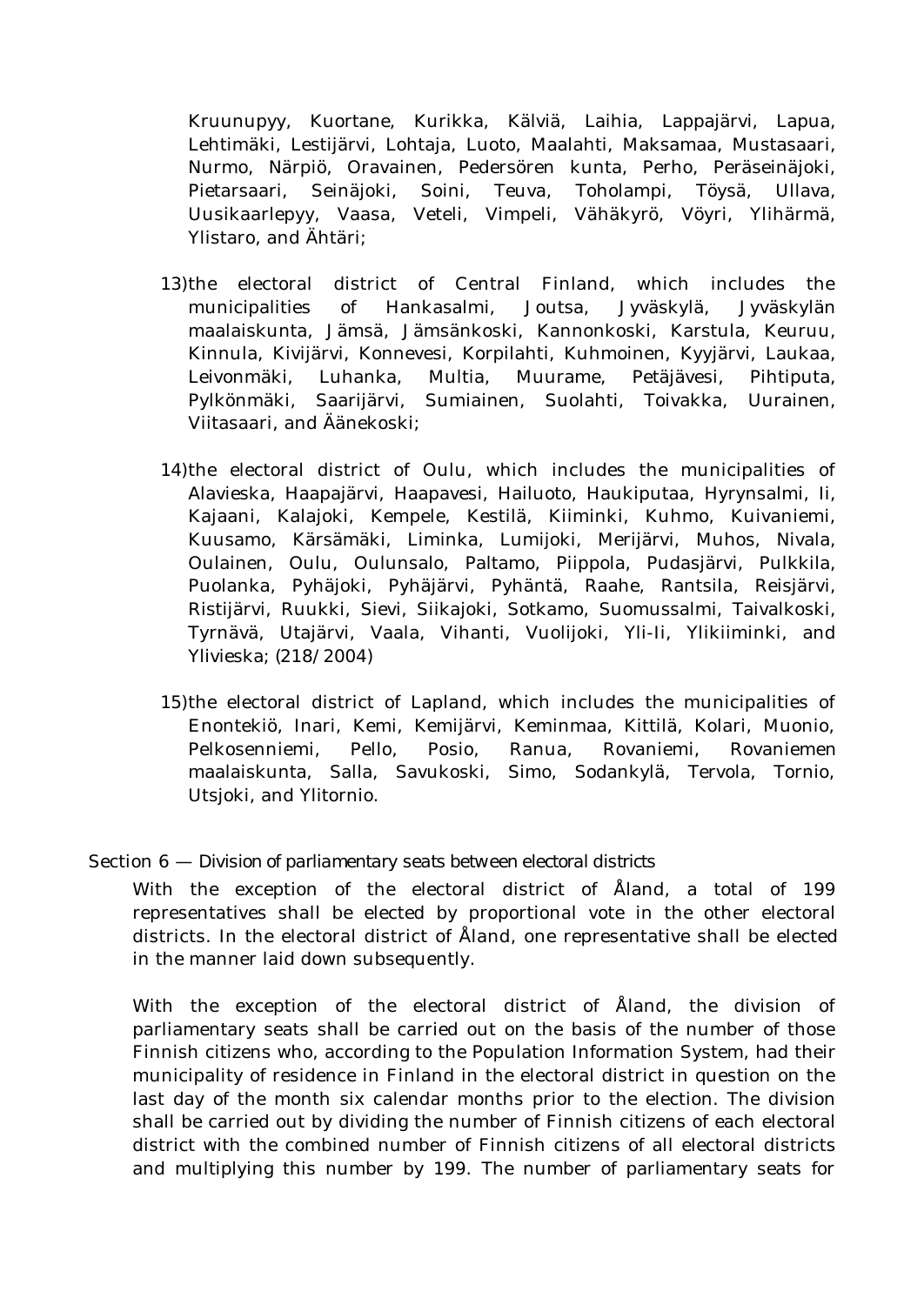each electoral district shall correspond to the whole number derived from this calculation. If all seats are not divided in this manner, the remainder of the seats shall be divided in descending order between the electoral districts according to the decimal fractions derived from the calculation.

The Council of State shall carry out the division in good time before parliamentary elections by issuing a decision which shall be published in the Statute Book of Finland.

# Section 7 — *Electoral districts in other elections*

In the Presidential election and European Parliamentary elections, the country is one electoral district. In carrying out the technical arrangements for these elections, the electoral district division used in parliamentary elections shall be observed in the manner laid down subsequently.

In municipal elections, the municipality is the electoral district.

# Section 8 — *Voting districts*

The municipality is *the voting district* unless there are grounds for dividing it into several voting districts. The council shall determine the voting districts. In making the decision, the changes in the municipal division coming into effect from the beginning of the following calendar year shall be taken into consideration. The council shall also determine to which voting district those persons belong who do not have a registered place of residence in the Population Information System.

The decision regarding the voting districts enters into force on October 15 provided the decision is made and notified to the local register office by April of the same year in the manner it specifies. If a decision is made or notified to the local register office later, it enters into force on October 15 the following year.

If a decision to change the municipal division has been made after the decision regarding the voting districts, the council or, if a ministry has made the decision, the municipal board shall without undue delay review the voting district division.

The decision regarding the voting districts which has been notified to the local register office shall be observed regardless of an appeal submitted to the Administrative Court, unless the Administrative Court rules otherwise, until the appeal has been settled. The decision of the Administrative Court regarding the appeal is not subject to appeal.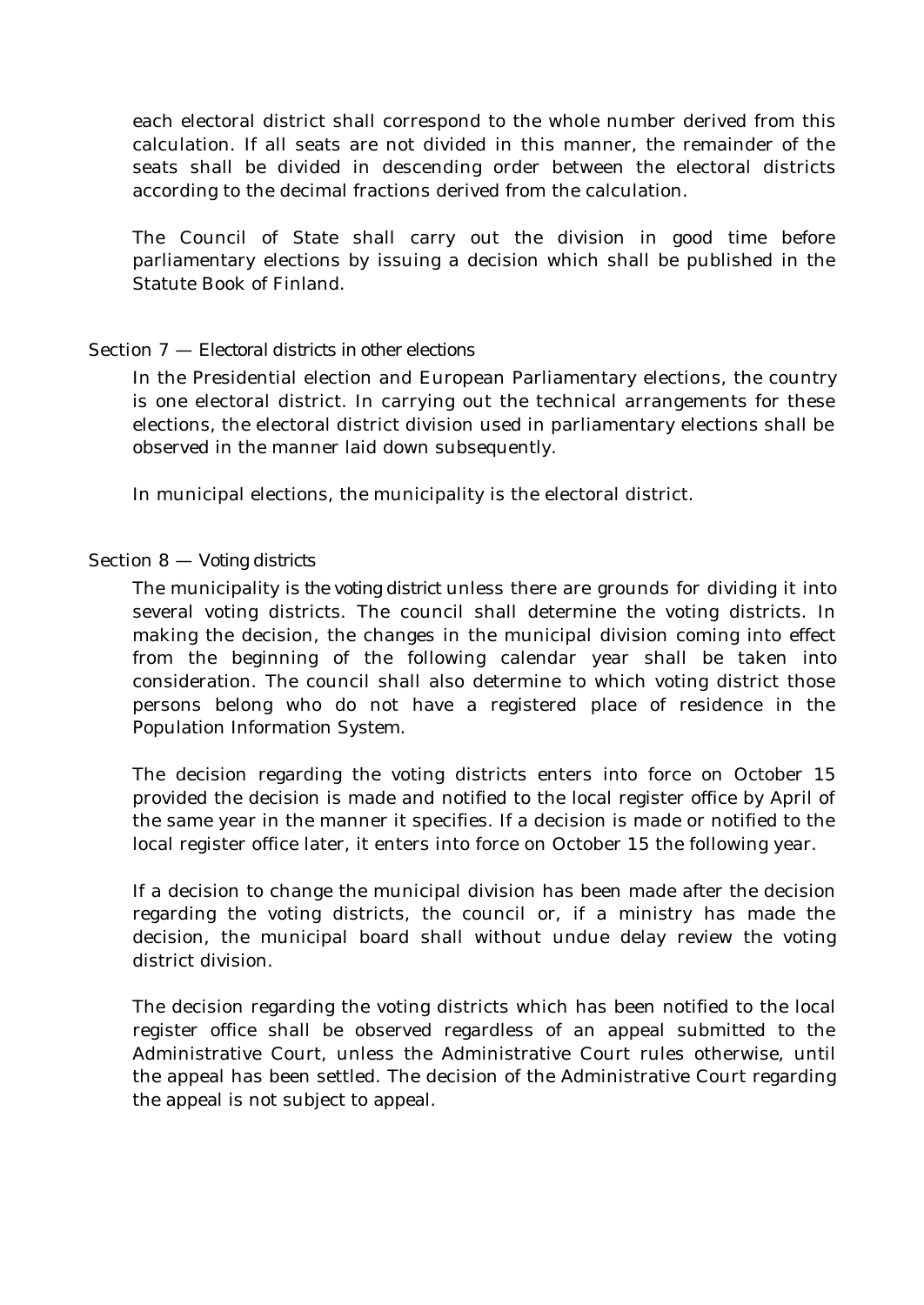Section 9 — *Advance polling stations and polling stations on polling day*

*Advance polling stations* are:

- 1) those general advance polling stations in Finland the number and location of which the municipal board decides and, unless there are specific grounds for deciding otherwise, there shall be at least one in each municipality;
- 2) Finnish embassies and their offices as laid down by a Government Decree;
- 3) hospitals, operational units of the social services offering round-the-clock treatment and other units determined by the municipal board and prisons *(institution)*;
- 4) Finnish ships which are abroad when the advance vote is being conducted.

In addition, the advance vote may, subject to the conditions laid down subsequently, be conducted in the voter's residence *(at-home voting)*.

Each voting district has *a polling day polling station* determined by the municipal board. For specific reasons, the polling station may be situated outside the voting district or the municipality, if this does not cause undue hardship to the voters.

The municipal board shall see to it that the name, address, opening days and daily opening hours of each general advance polling station in the municipality and the name and address of the polling day polling station and other information specified by the Ministry of Justice is registered without undue delay in *the polling station register* maintained by the Population Register Centre. Those general advance polling stations and polling day polling stations in Finland which have been registered in the polling station register by the end of the day 51 days prior to the election shall be the polling stations used in the election even if a claim for rectification submitted against the decision of the municipal board referred to in this section has not been processed and even if the municipal appeal submitted to the Administrative Court seeking to change the decision has not been settled. The claim for rectification submitted to the municipal board and the municipal appeal submitted against the decision of the municipal board shall be processed urgently. The decision of the Administrative Court regarding the appeal is not subject to appeal.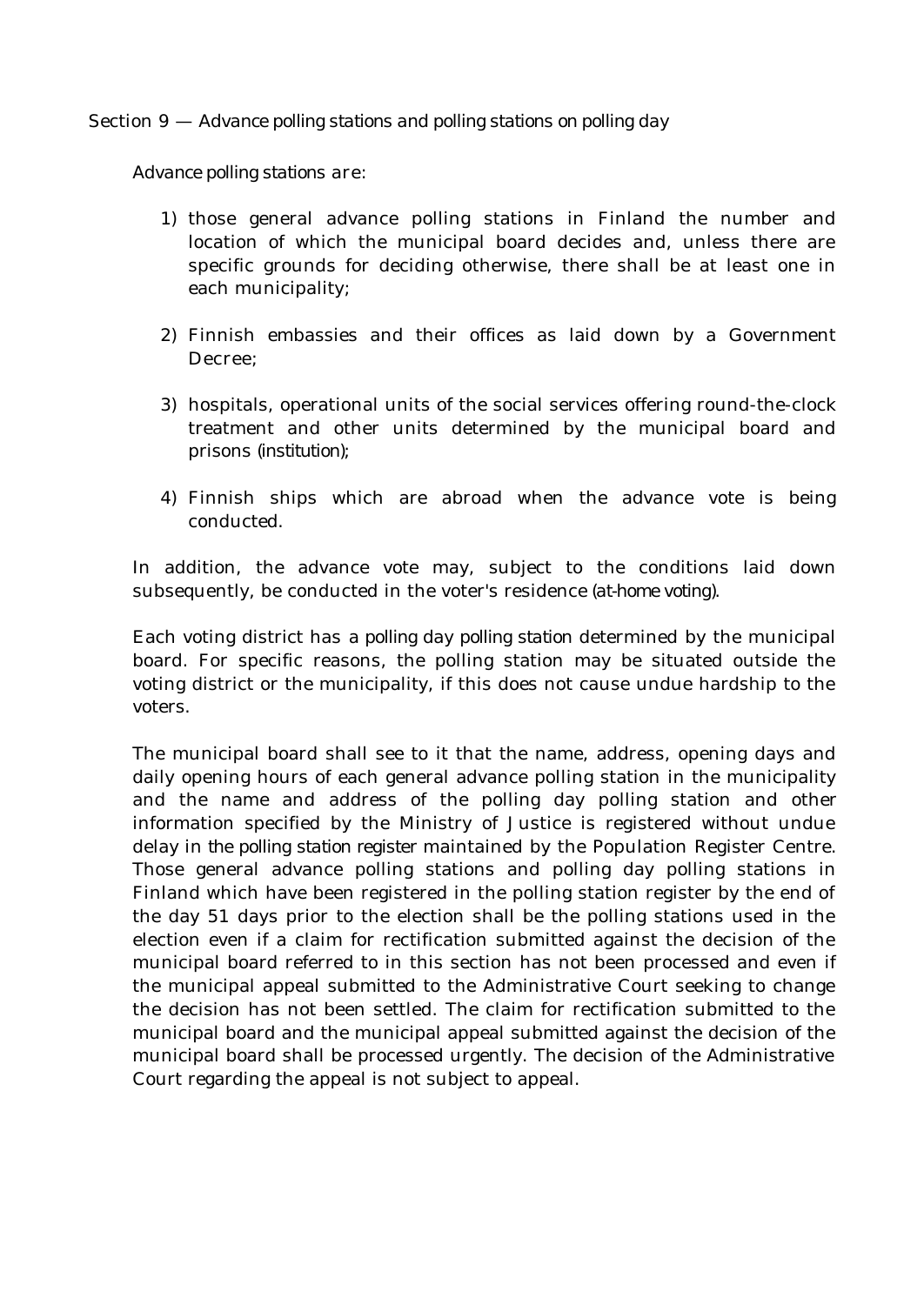# Chapter 2 — **Election authorities**

Section 10 — *Consideration of election affairs in the Council of State*

In the Council of State, the Ministry of Justice shall act as the highest election authority.

### Section 11 — *Electoral district committee*

The State Provincial Office shall, in good time before parliamentary elections, appoint an electoral district committee for each electoral district referred to in section 5. Its term of office shall continue until a new committee has been appointed. The committee is appointed by the State Provincial Office in whose province the committee meetings are held.

The electoral district committee consists of a chairperson, deputy chairperson and three other members and four deputy members. Both the members and deputy members shall, if possible, represent the political parties which in the previous parliamentary elections nominated candidates and were registered in the register of political parties in the electoral district. The member or deputy member who, according to the candidate application received by the committee, have been nominated as a candidate by a party or a constituency association cannot participate in the work of the committee in the elections in question.

The electoral district committee of Helsinki and the electoral district committee of Uusimaa shall hold their meetings in the city of Helsinki, the electoral district committee of Varsinais-Suomi shall hold its meetings in the city of Turku, the electoral district committee of Satakunta shall hold its meetings in the city of Pori, the electoral district committee of Åland shall hold its meetings in the city of Maarianhamina, the electoral district committee of Häme shall hold its meetings in the city of Hämeenlinna, the electoral district committee of Pirkanmaa shall hold its meetings in the city of Tampere, the electoral district committee of Kymi shall hold its meetings in the city of Kouvola, the electoral district committee of South Savo shall hold its meetings in the city of Mikkeli, the electoral district committee of North Savo shall hold its meetings in the city of Kuopio, the electoral district committee of North Karelia shall hold its meetings in the city of Joensuu, the electoral district committee of Vaasa shall hold its meetings in the city of Vaasa, the electoral district committee of Central Finland shall hold its meetings in the city of Jyväskylä, the electoral district committee of Oulu shall hold its meetings in the city of Oulu, and the electoral district committee of Lapland shall hold its meetings in the city of Rovaniemi.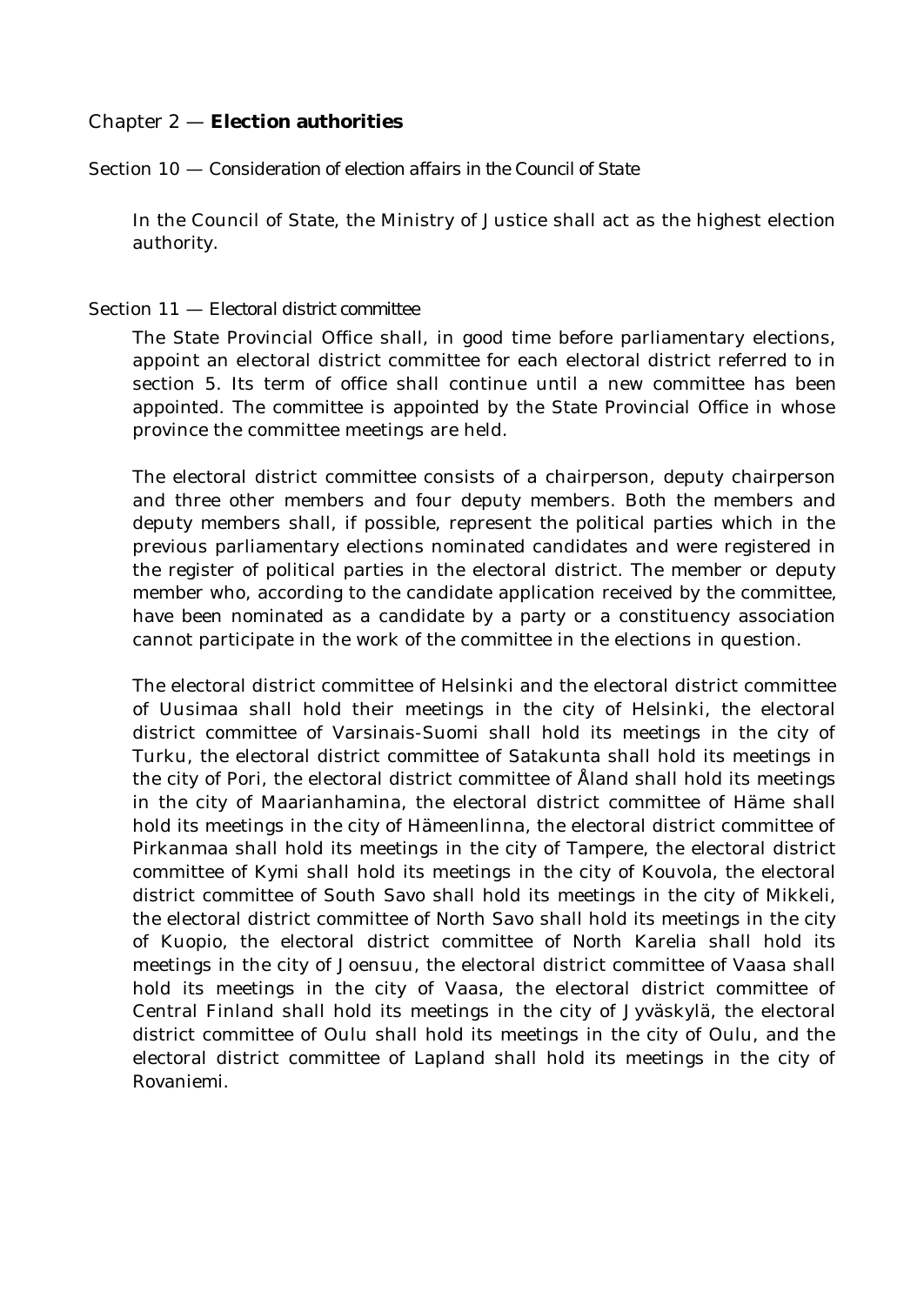#### Section 12 — *The work of the electoral district committee*

The electoral district committee constitutes a quorum when five members are present. If a member or a deputy member has died or has been released from his or her duties, a new member or a deputy member shall be elected in his or her place for the remainder of the term of office.

The electoral district committee shall appoint a secretary and other necessary staff. Apart from the persons who are entitled to participate in the meetings of the electoral district committee on the grounds of their duties referred to in this Act, the committee shall decide upon the right of attendance and the right of speech of other persons in its meetings.

Minutes shall be kept during the meetings of the electoral district committee. The chairperson shall sign and the secretary shall confirm the minutes and committee documents.

### Section 13 — *Municipal central election committee*

For the duration of its term of office, the council shall appoint *a municipal central election committee* for the municipality.

The municipal central election committee consists of a chairperson, deputy chairperson and three other members and the necessary number of deputy members, of which there shall be at least five. The deputy members shall be listed in the order in which they replace the members. Both the members and deputy members shall, if possible, represent the voter groups which in the previous municipal elections nominated candidates in the municipality. The member or deputy member who, according to the candidate application received by the central election committee, has been nominated as a candidate by a party or a constituency association cannot participate in the work of the central election committee in the elections in question.

The provisions on the municipal central election committee laid down in this Act shall apply, as appropriate, to the committee which in each municipality in the Province of Åland has been appointed for the purpose of conducting municipal electionsand which shall act as the municipal central election committee in parliamentary elections, the Presidential election and European Parliamentary elections.

The municipal central election committee shall notify the Population Register Centre of its contact information in the manner it specifies.

### Section 14 — *The work of the municipal central election committee*

The municipal central election committee constitutes a quorum when five members are present. If a deputy member has died, is prevented or disqualified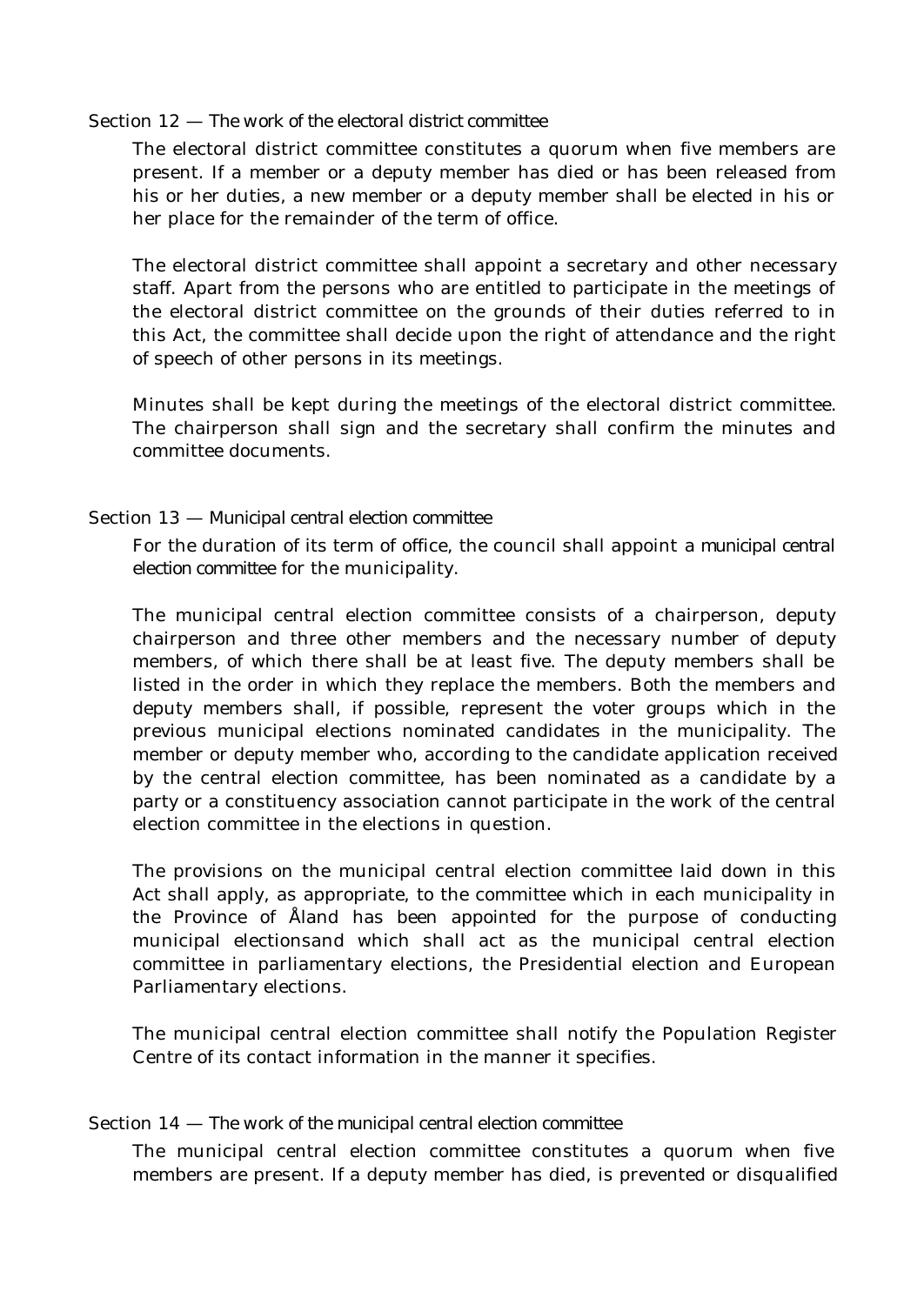from attending to his or her duties, the municipal board may, if necessary, appoint a temporary deputy member.

The municipal central election committee shall appoint a secretary and other necessary staff. Apart from the persons who are entitled to participate in the meetings of the municipal central election committee on the grounds of their duties referred to in this Act, the committee shall decide upon the right of attendance and the right of speech of other persons in its meetings.

The municipal central election committee is not subject to administrative regulations regarding the right of attendance and the right of speech of the municipal board representative and the head of the municipality in meetings or the right to transfer the matter to a higher authority as referred to in section 50 of the Municipalities Act.

# Section 15 — *Election committee and electoral commission*

The municipal board shall, in good time before the elections, appoint:

- 1) *an election committee* for each voting district consisting of a chairperson, a deputy chairperson and three other members and the necessary number of deputy members, of which there shall be at least three; and
- 2) one or more *electoral commissions* for the purpose of conducting the advance vote in an institution and at-home voting, each consisting of a chairperson, a deputy chairperson and three other members and the necessary number of deputy members, of which there shall be at least three.

Both the members and deputy members of the election committee and electoral commission shall, if possible, represent the political parties which in the previous parliamentary elections nominated candidates and were registered in the register of political parties in the electoral district in question. However, in municipal elections, the members and deputy members shall, correspondingly, represent the voter groups which in the previous municipal electionsnominated candidates in the municipality. For the purpose of conducting the advance vote in institutions, the deputy members of the election committee and the deputy members of the electoral commission shall be listed in the order in which they replace the members. A person who is a candidate in the election cannot be a member or a deputy member of the electoral commission.

The names and contact information of the chairpersons and deputy chairpersons of the election committees and electoral commissions shall be notified to the municipal central election committee.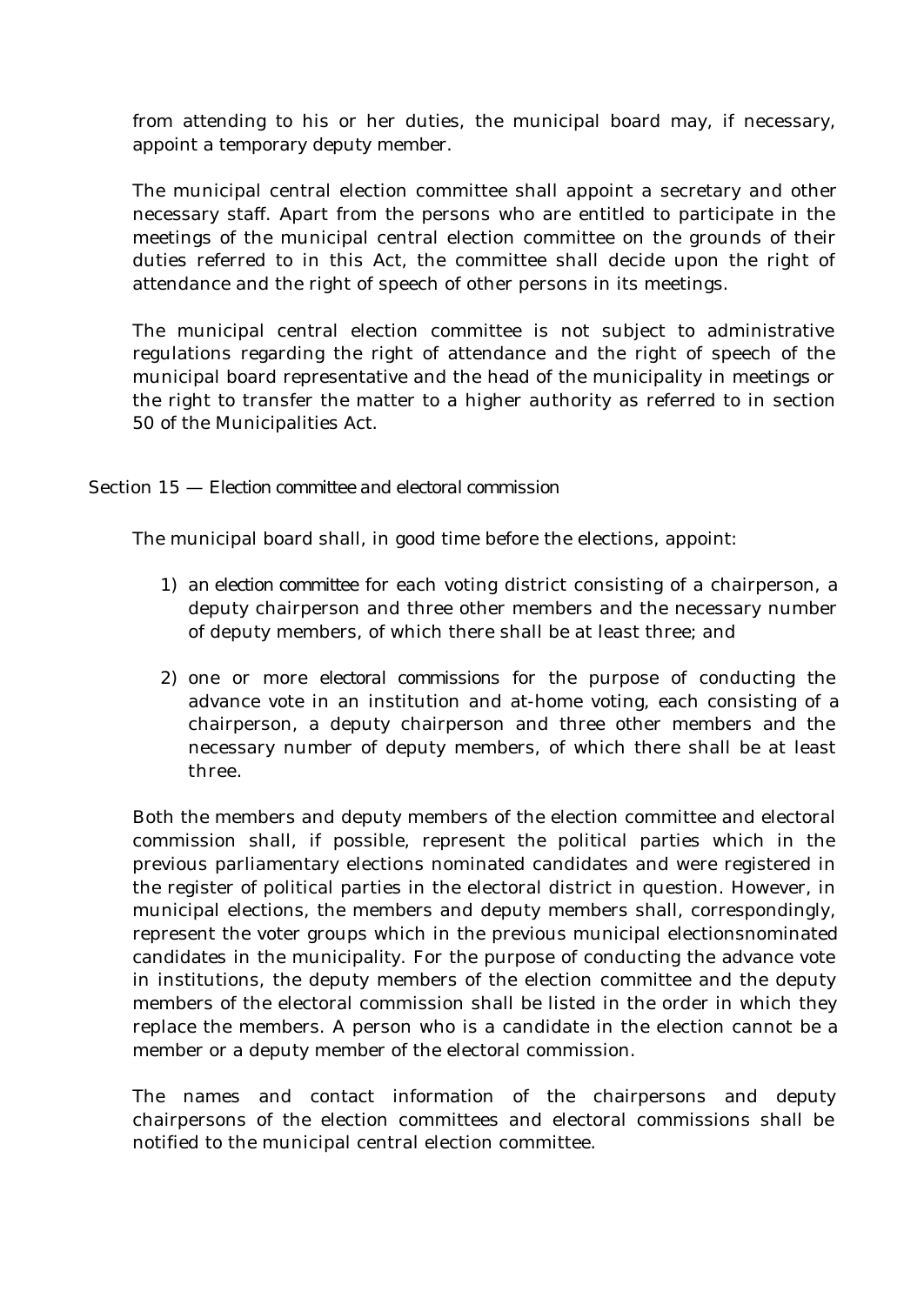### Section 16 — *The work of the election committee and electoral commission*

The election committee and the electoral commission constitute a quorum when three persons are present.

The election committee shall appoint one or more election assistants for the polling day vote. Further provisions on the election assistant are laid down in section 73. For the purpose of counting and sorting of ballots, the election committee may appoint counting staff to assist it.

The election committee and the electoral commission are not subject to administrative regulations regarding the drawing up, the inspection and the display of the minutes, the deferral of the matter to a later meeting, the right of attendance and the right of speech of the municipal board representative and the head of the municipality in meetings, the right to transfer the matter to a higher authority nor municipal finances as referred to in section 50 of the Municipalities Act.

# Section 17 — *Election officials*

*Election officials* shall conduct the advance vote in general advance polling stations in Finland, in a Finnish embassy and on a Finnish ship and at-home voting. There shall be at least two election officials in each general advance polling station in Finland. In other advance polling stations, there may be, if necessary, two or more election officials.

The municipal central election committee shall appoint the election officials for a general advance polling station in Finland. In other cases, the election officials shall be:

- 1) in Finnish embassies, the Head of Mission or the person appointed by the Head of Mission;
- 2) on a Finnish ship, the Master of the ship or a person serving on the ship appointed by the Master of the ship;
- 3) in at-home voting, the member or the deputy member of the election commission appointed by the chairperson of the municipal central election committee.

For the purpose of conducting the advance vote in a general advance polling station in Finland, at least two election officials shall be available simultaneously. For the purpose of conducting the advance vote in other advance polling stations for which two or more election officials have been appointed or assigned, it shall be sufficient that one election official is available. One election official shall conduct each individual at-home vote.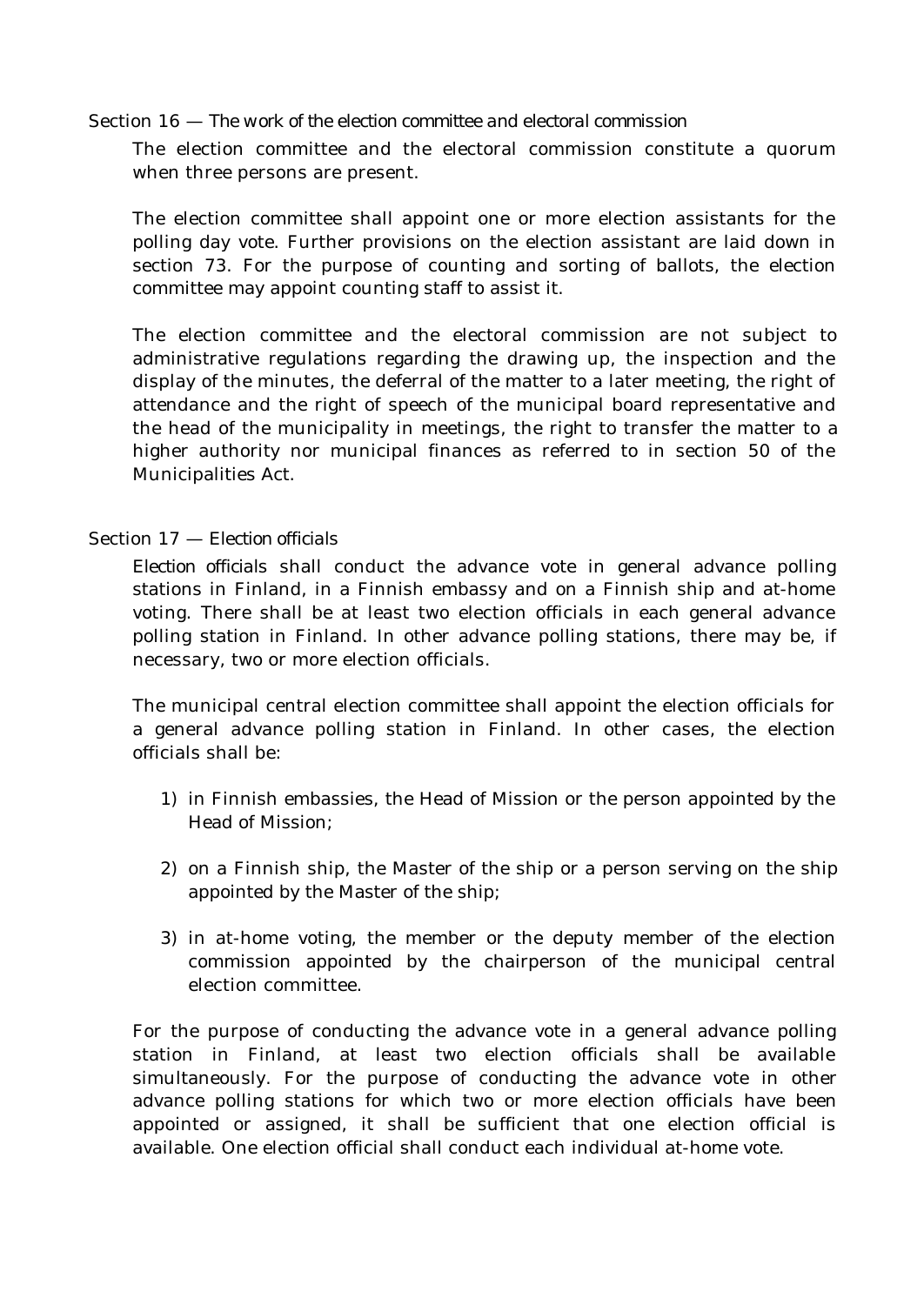A person who is a candidate in the election in question cannot act as an election official.

# Chapter 3 — **Voting register**

### Section 18 — *Establishing the voting register and the information contained in this*

The Population Register Centre shall establish a register at least 46 days prior to the polling day in which each person is entered who, according to the Population Information System, has the right to vote in the upcoming elections *(voting register).*

The following information on each enfranchised personshall be entered in the voting register as the information appears in the Population Information System at 12 midnight 51 days prior to the polling day:

- 1) personal identity code;
- 2) full name;
- 3) with the exception of municipal elections, the electoral district referred to in section 5;
- 4) the municipality of residence in Finland as referred to in the Municipality of Residence Act;
- 5) the voting district;
- 6) the polling station used on polling day and its address;
- 7) the native language of the person, if the language is Icelandic, Norwegian, Swedish or Danish;
- 8) with the exception of municipal elections, the country of residence, if the country is not Finland;
- 9) the local register office in whose administrative district the municipality of residence is located;

10)the date of registration.

If the enfranchised person does not have a municipality of residence in Finland 51 days prior to the polling day, the municipality entered in the population register as referred to in the Municipality of Residence Act shall be entered in the voting register instead of the municipality of residence. If the said municipality is no longer part of the territory of Finland, the city of Helsinki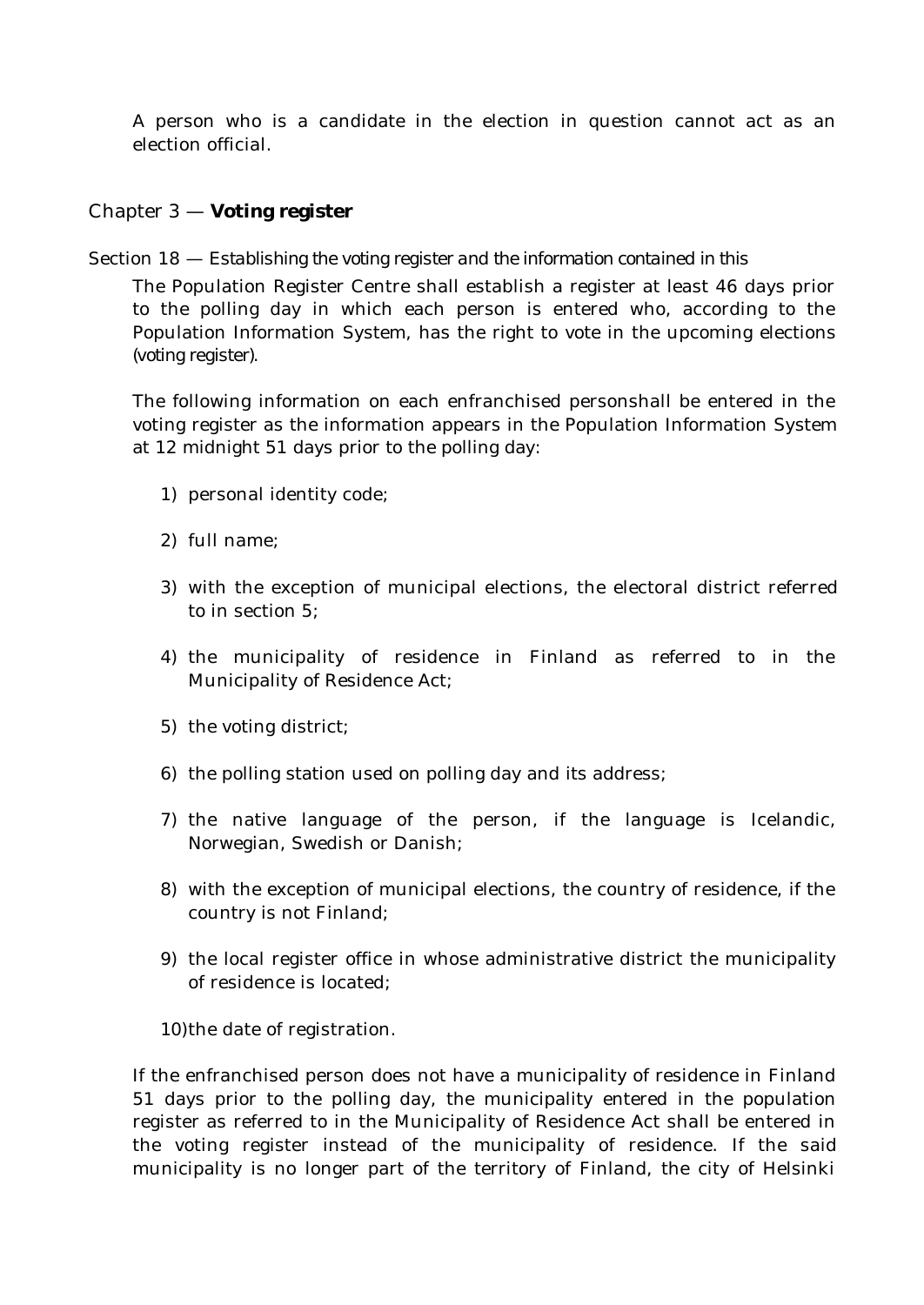shall be entered in the voting register instead. Thus, according to section 8(1), the enfranchised person belongs to the voting district determined by the council for those people who do not have a registered residence in the population information system.

After establishing the voting register, the following information on the enfranchised person shall be entered in the register:

- 1) information stating the death of the person if the enfranchised person has died;
- 2) if the person has been entered in the voting register as ineligible to vote in the manner laid down in section 26; a note of the same;
- 3) information stating any claims for rectification and the decisions reached in the matter;
- 4) information stating whether the enfranchised person has used his or her right to vote

A citizen of another European Union Member State who has the right to vote in European Parliamentary elections in Finland shall be entered in the voting register used in European Parliamentary elections provided the person has notified in writing the wish to use his or her right to vote in European Parliamentary elections in Finland. Furthermore, it is required that the person, provided he or she has had a permanent municipality of residence in Finland after the notification, has not withdrawn the notification. The notification and the withdrawal of the notification shall be notified to the local register office by 4 p.m. at least 80 days prior to the polling day.

Section 19 — *Additional information entered in the voting register in municipal electionsand European Parliamentary elections*

In municipal elections, in addition to what is laid down in section 18(2), the following information on each person who is not a citizen of Finland but who has the right to vote shall be entered in the voting register:

- 1) nationality;
- 2) if the person is not a citizen of another European Union Member State, Iceland or Norway, the period of time the person has continuously had a municipality of residence in Finland.

In European Parliamentary elections, in addition to what is laid down in section 18(2), the nationality of each enfranchised personshall be entered in the voting register, if the person is not a citizen of Finland.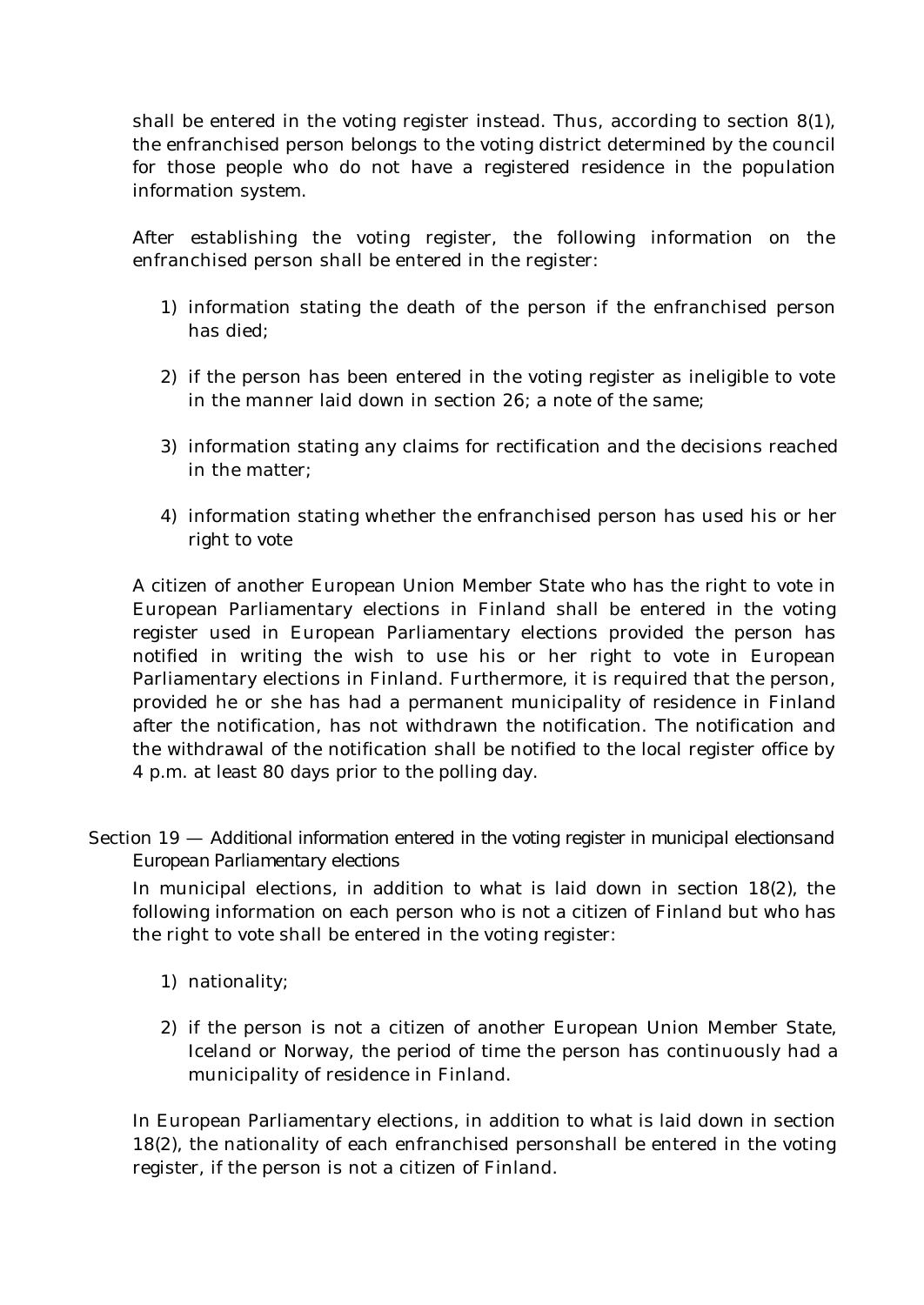Section 20 — *The use of the voting register in the Presidential election*

In the Presidential election, the same voting register shall be used in the first and the second round of the Presidential election.

Section 21 — *Polling card*

The Population Register Centre shall compile a polling card on each person entered in the voting register, which shall include:

- 1) the information referred to in section 18, subsection  $2(2)$ , (5) and (6);
- 2) the address of the enfranchised person which is in the Population Information System at 12 midnight 51 days prior to the polling day;
- 3) the information stating in which election and voting district or municipality the recipient of the card is entitled to vote;
- 4) the information stating the polling day and the period of advance voting;
- 5) the contact information of the local register office which has been marked as the sender of the card and the municipal central election committee;
- 6) the information stating the register or the information system on which the information on the card is based;
- 7) instructions on how to use the card and the voting procedure.

The polling card may also include, where applicable, the information referred to in section 18(2) and (3) in optically readable form.

The polling card shall be compiled so that it can be used as a covering letter in other forms of advance voting with the exception of at-home voting.

The Population Register Centre shall see to it that the polling cards are sent at least 24 days prior to the polling day to the persons with a known address who have the right to vote. In European Parliamentary elections, however, the card shall not be sent to the persons who have been entered in the voting register in accordance with section 26(5) by the Population Register Centre as ineligible to vote.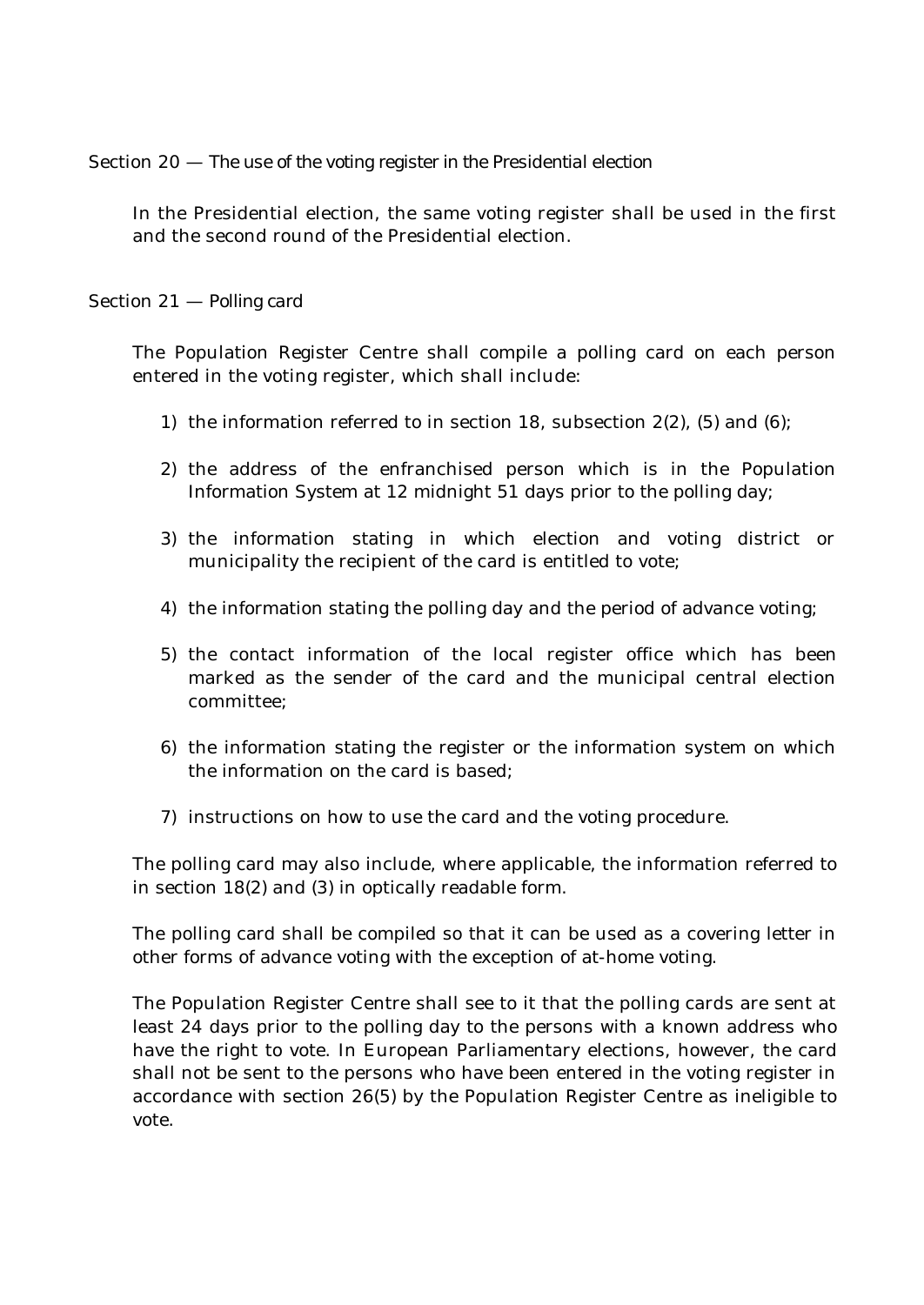In the Presidential election, two polling cards shall be sent to the enfranchised persons, one for each round of the Presidential election.

# Section 22 — *Informing the citizens of other European Union Member States in municipal electionsand European Parliamentary elections*

Whenever possible, the Population Register Centre shall notify in an appropriate way in good time before municipal electionsand European Parliamentary elections all citizens of another European Union Member State who fulfil the conditions required of enfranchised persons that they have, according to the Population Information System, the right to vote in the election and that they are eligible, and also inform them of the procedure which is necessary in order to use the right to vote and to meet the eligibility requirements.

# Section 23 — *Inspecting the information in the voting register*

With the exception of the personal identity code, the information in the voting register referred to in section 18(2) and (3) shall be displayed for inspection at local register offices and may be obtained free of charge via telephone from there and, as determined by the Population Register Centre, also at other locations during office hours on working days from 41 days prior to the polling day onwards.

Local register offices may issue extracts from the voting register. An extract shall be given free of charge to the person whose information is contained in the extract and to the authority referred to in this Act.

The Population Register Centre shall notify in the *Official Gazette* or by other means considered suitable where the information in the voting register can be found and how to submit a claim for rectification.

If the local register office has issued an injuction against the disclosure of personal data as referred to in section 25(4) of the Population Information Act (507/1993), for inspection of the personal data entered in the voting register.  $(247/2002)$  only the information referred to in section 18, subsection 2(2), (7) and (10) of this Act may be displayed

# Section 24 — *Claim for rectification*

A person who considers that he/she has been unlawfully omitted from the voting register, or that his or her entry in this is incorrect, may submit a written claim for rectification to the local register office by 4 p.m. at least 16 days prior to the polling day.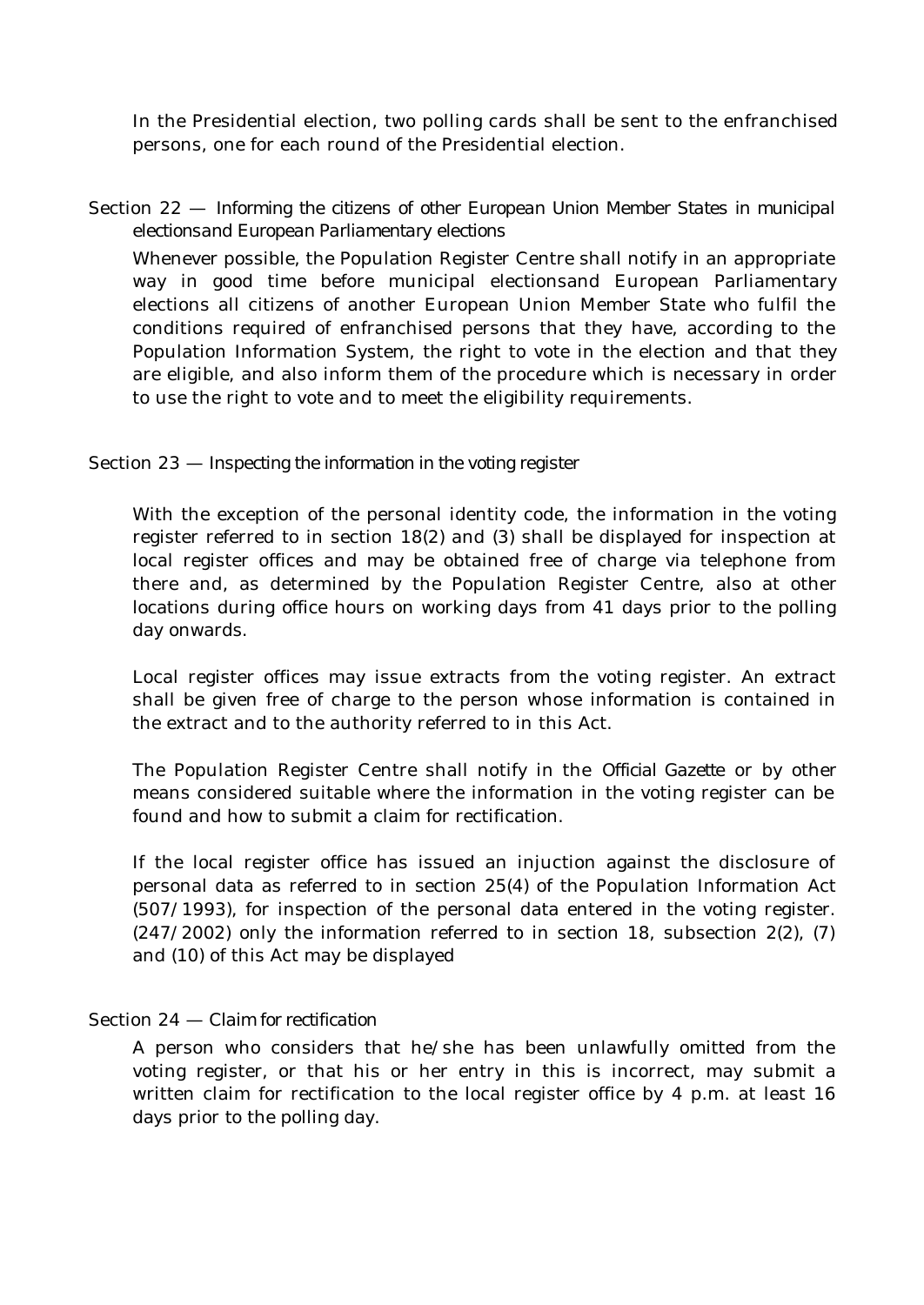A claim for rectification may also be based on such factors affecting the right to vote which have occurred after the voting register was established.

If a notification of change of address as referred to in the Municipality of Residence Act by the enfranchised person reaches the local register office later than 51 days prior to the polling day, the enfranchised person cannot demand a rectification of the information regarding him or her in the voting register referred to in section 18, subsection 2(3-6) based on this notification of change of address.

A claim for rectification may be submitted by using a form compiled for this purpose. The Population Register Centre shall see to it that the local register offices and other locations which display the information in the voting register have these forms printed or copied.

# Section 25 — *Decision of the local register office*

The local register office shall issue a decision on the claim for rectification by the 13th day prior to the polling day at the latest; and make the possible changes to the voting register at the latest before 12 a.m. on the 12th day prior to the polling day.

The local register office shall without delay inform the party that has claimed rectification of . its decision. The decision shall be sent by registered post, but it may be delivered in any other verifiable mode, provided this does not cause a delay.

If the decision involves entering the person in the voting register, the register office must at the same time deliver to him or her a polling card. If the recipient's mailing address is unknown, the decision shall be published in the *Official Gazette*.

# Section 26 — *Rectification by the Population Register Centre or a local register office*

If the Population Register Centre or a local register office considers that someone has been unlawfully omitted from or included in the voting register, or if an entry in the register regarding someone is incorrect, it has an ex officio right to add the person to the register, list him or her as ineligible to vote or correct the relevant incorrect entry. Changes shall be made at the latest before 12 a.m. on the 12th day prior to the polling day.

A written decision shall be made when listing a person as ineligible to vote in the voting register; and served on the person concerned as provided in section 25 (2). However, no written decision shall be made if the person is deceased or has been pronounced dead after the establishment of the voting register.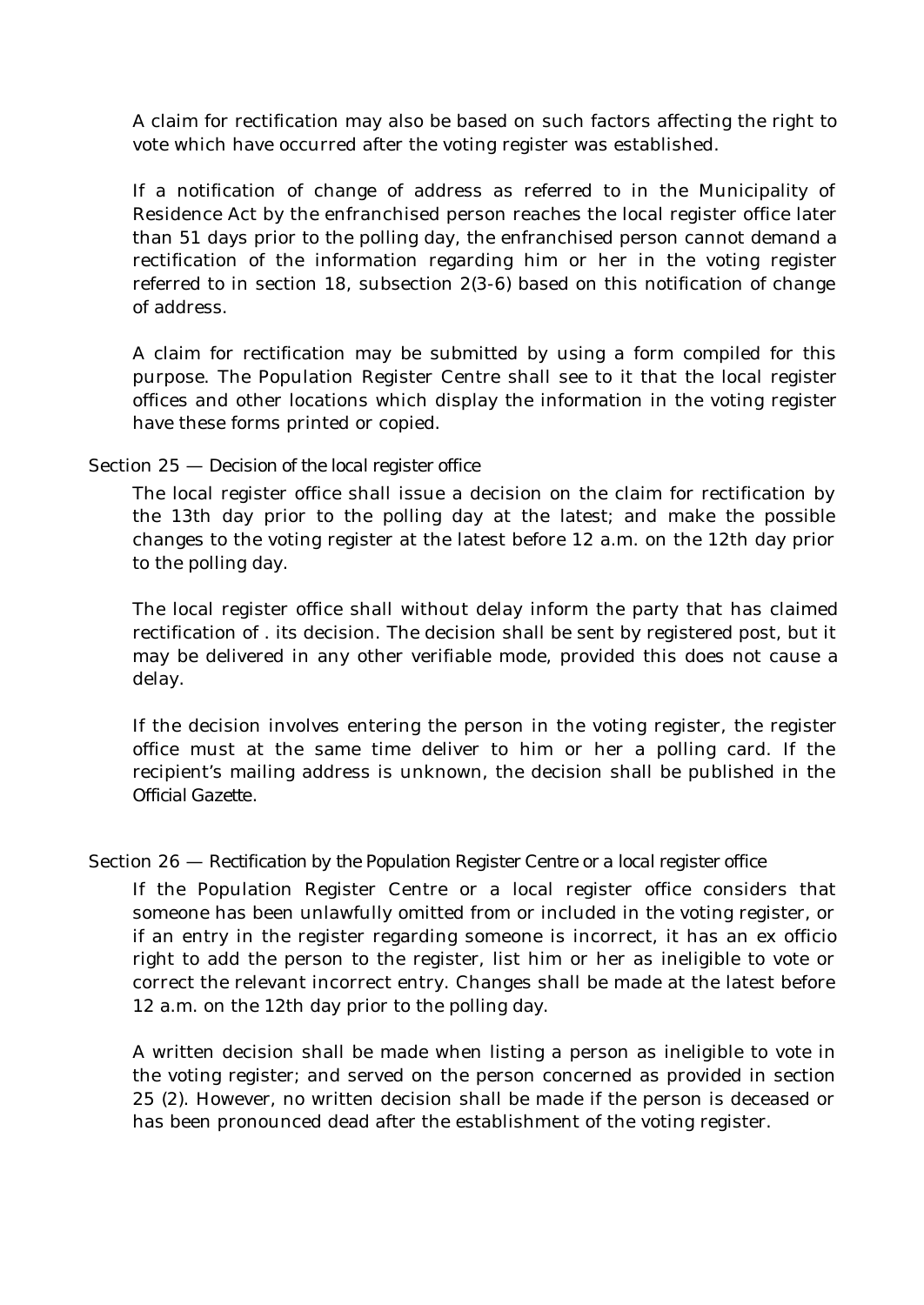When adding a person to the voting register, a polling card shall be sent to him or her without delay. When correcting an incorrect entry in the register, the person concerned shall be notified without delay, unless this is clearly unnecessary.

If the Population Register Centre has, before the voting register of the European Parliamentary elections gained legal force, received a notice from an authority in any other European Union Member State that a person listed as eligible to vote in the voting register has been listed in the electoral roll for the same elections in the said state, it shall without delay see to it that the person concerned is listed in the voting register as ineligible to vote.

# Section 27 — *Appealing to the Provincial Administrative Court*

A decision of a local register office rejecting or dismissing a claim for rectification, and a decision of the Population Register Centre or a local register office referred to in section 26 (2) may be appealed against to the Provincial Administrative Court. The appeal shall be lodged at the latest on the seventh day after the party has received service of the decision or the decision has been published in the *Official Gazette*. A letter of appeal addressed to the Provincial Administrative Court may within the appeal period be delivered to the local register office to be forwarded to the Provincial Administrative Court. In other respects, the appeal is subject to the provisions of the Administrative Judicial Procedure Act (586/1996).

The Provincial Administrative Court shall without delay inform the appellant and the local register office.of its decision. If the decision involves entering the person into the voting register or changing information about him or her, the Provincial Administrative Court shall without delay inform the Population Register Centre which is responsible for the required changes in the voting register about the decision. If the Provincial Administrative Court issues such a decision later than before 7 p.m. on the fourth day on the polling day, it shall without delay deliver the decision to the central election committee of the municipality in question, which shall add it to the electoral roll referred to in section 71. If the appeal has been rejected or dismissed, the Provincial Administrative Court shall inform the Population Register Centre, which is responsible for recording it in the voting register.

A decision of the Provincial Administrative Court referred to in this section is not open to appeal.

### Section 28 — *Validity of the voting register*

The voting register enters into force at  $12$  a.m. on the  $12<sup>th</sup>$  day prior to the polling day.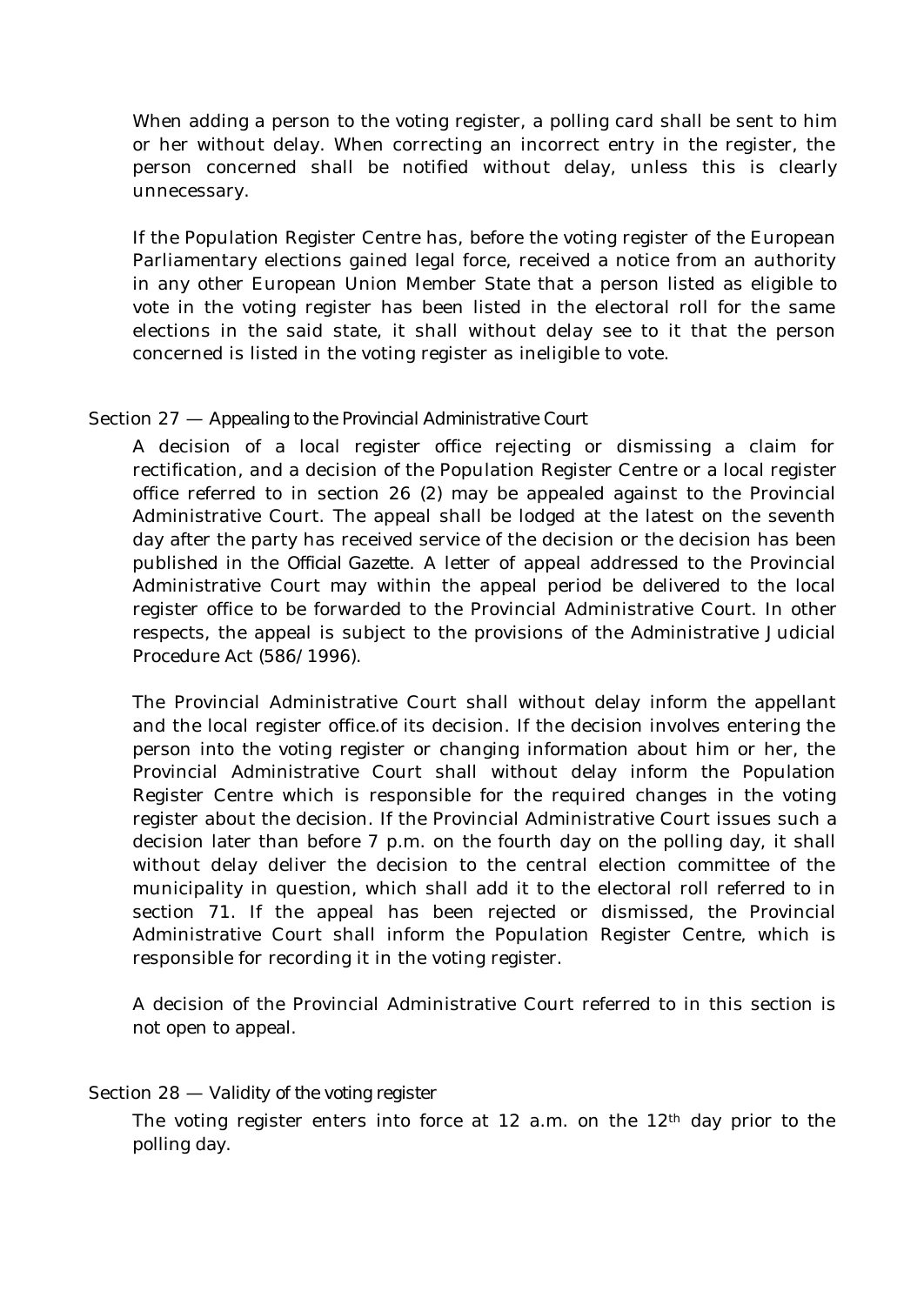The valid voting register shall be adhered to without alterations. The voting register is considered legally valid although the Provincial Administrative Court has not issued a decision on an appeal lodged with the court before the voting register has entered into force.

If someone has obviously incorrectly under section 26 (1) been listed in the voting register as ineligible to vote, the Population Register Centre may delete the entry from the valid register.

A person who on the polling day provides the election committee with a decision of the Provincial Administrative Court or the Supreme Administrative Court stating that he/she is entitled to vote, has the right to cast a vote. The person is obliged to submit the decision or a copy of it to the election committee.

# Section 29 — *Use of the voting register*

As provided in Chapters 5 and 6, when and where an enfranchised person has voted shall be entered into the voting register. The entry may be made by an election official of a general advance polling station in Finland, the chairperson of the election commission, the election committee, the municipal central election committee or by the local register office at the request of the central election committee. If the entry is found to be incorrect, it may only be corrected by the municipal central election committee or, at its request, by the local register office.

The entries relating to voting shall not be made public until after the voting on the polling day has ended. If a second round is conducted in the Presidential election, the entries relating to the voting in the first round of the election do not become public until the voting on the polling day of the second round has ended.

After the result of the election has entered into force, records prescribed by the Ministry of Justice are drawn from the voting register for archive use. Thereafter the Population Register Centre destroys the information in the register.

# Chapter 4 — **Election authorities' duties in the nomination of candidates**

# Section 30 — *Nomination of candidates*

Nominations by political parties *(party)* which have been entered into the party register and by constituency associations established by enfranchised persons; the application to publish a list of candidates in a combined list of candidates and the application for including a candidate in the list of candidates in the Presidential election *(candidate applications)*; as well as the delivery of the applications to the authority processing the candidate applications shall be subject to the provisions of Part II.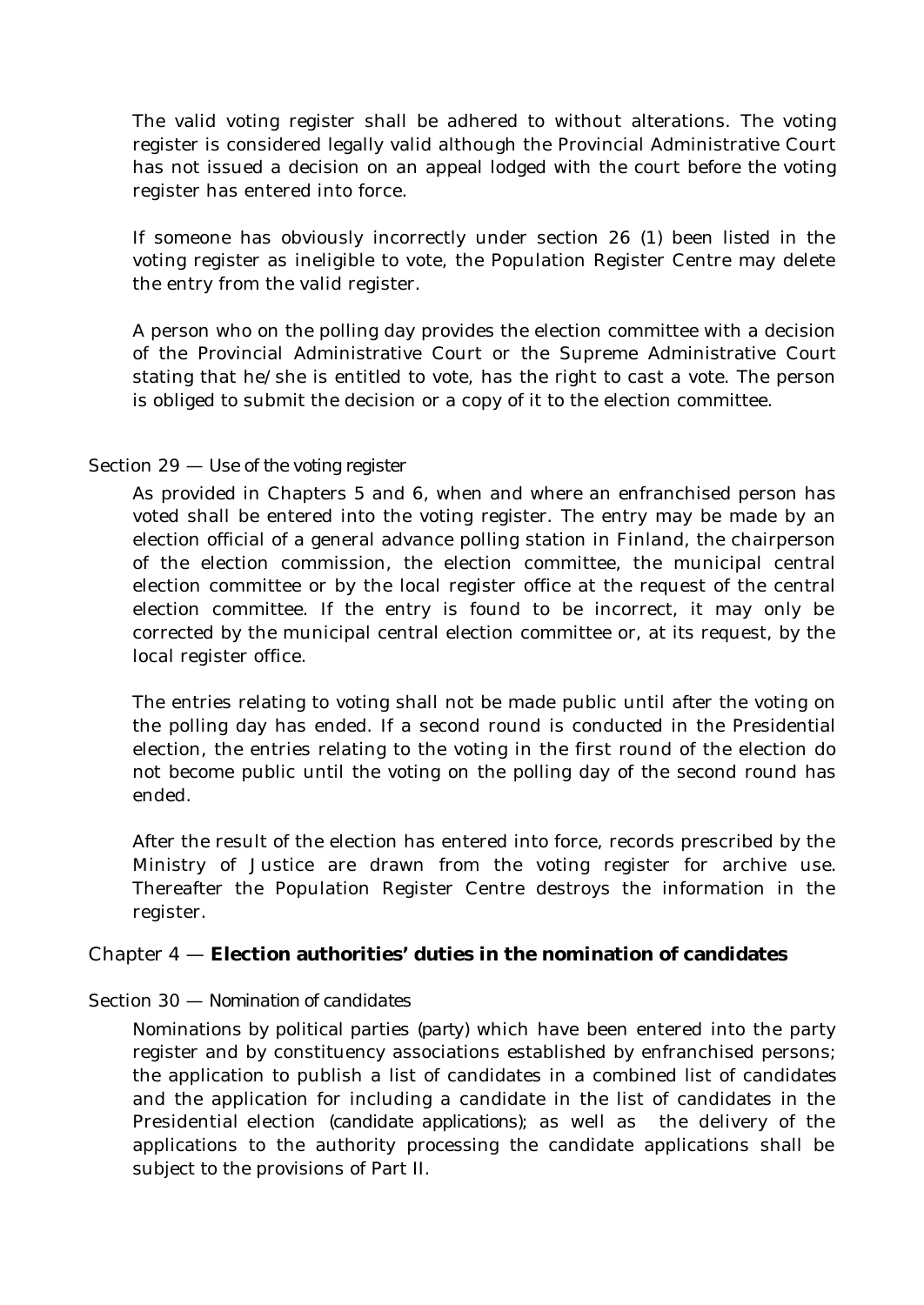### Section 31 — *Authority processing the candidate applications*

The candidate applications shall be processed by:

- 1) the electoral district committee in the parliamentary elections;
- 2) the electoral district committee of Helsinki in the Presidential election and European Parliamentary elections;
- 3) the municipal central election committee in the municipal elections.

# Section 32 — *Notices regarding parties*

The Ministry of Justice shall not later than on the 48<sup>th</sup> day prior to the polling day notify the authorities processing the candidate applications, with the exception of the electoral district committee of the Åland Islands, of the parties that have been entered in the register of political parties, and of the persons who are entitled to sign for the party.

# Section 33 — *Statutory meetings of election authorities*

The authority handling the candidate applications shall convene at the call of the chairperson in good time at the latest on the 48th day prior to the polling day, and thereafter, if outstanding issues remain, on the  $40<sup>th</sup>$ ,  $34<sup>th</sup>$ ,  $32<sup>nd</sup>$  and 31st day prior to the polling day, on the polling day, the day after the polling day and on the  $3<sup>d</sup>$  day after the polling day, and at any other time if matters so demand.

# Section 34 — *Instructions on submitting the documents and publishing the instructions*

In a meeting at the latest on the  $48<sup>th</sup>$  day prior to the polling day, the authority handling the candidate applications shall instruct to whom, on what date and at what time and where the candidate applications and other documents relating to the nomination of candidates intended for the authority shall be submitted.

An announcement of the instructions shall be drafted and the information shall be given to the election representatives assigned by the parties and displayed in the meeting facilities of the authority and published in the municipal electionsin the manner in which municipal notices are normally made public, and in other elections in the *Official Gazette*.

# Section 35 — *Obligation to verify the documents*

The authority handling the candidate applications shall examine whether candidate applications and notices of electoral alliances and joint lists have been submitted within the period of time determined under this Act; whether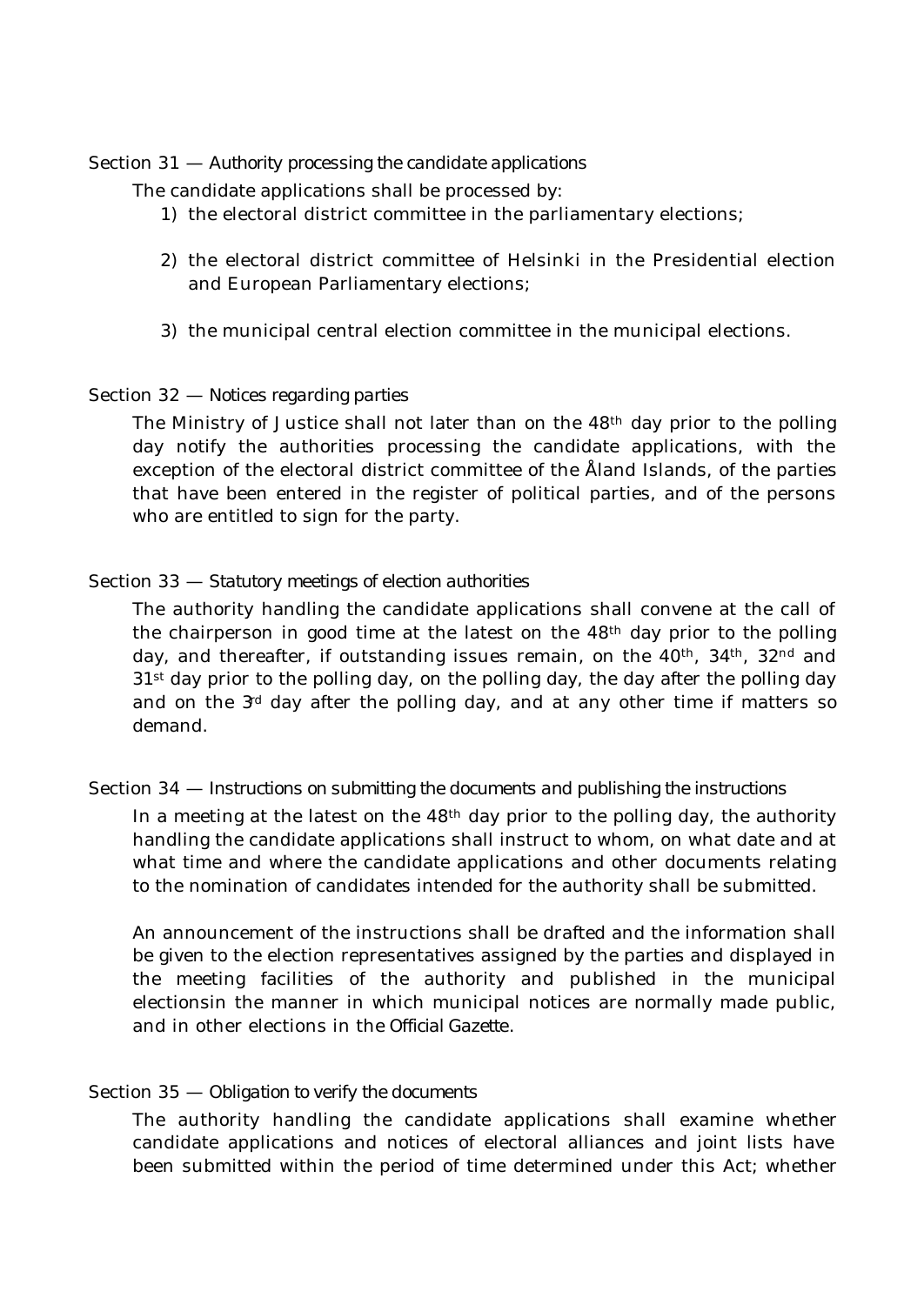the documents have been drafted in the form pursuant to what is provided in and under this Act; whether candidates are eligible and whether there are any other legal impediments to their candidacy.

It shall not be the duty of the authority handling the candidate applications to examine how the vote by the members and the nomination procedures have been conducted in the party or in its district, local or other organization, or how the vote has been conducted in a municipal association representing party members.

# Section 36 — *Handling and commenting on the candidate applications*

Candidate applications and the attached documents shall be examined in the meeting held on the 34th day prior to the polling day.

If the candidate application or notice of electoral alliance has not been submitted to the authority within the prescribed period, it shall not be examined.

The election representative of the party, joint list or a constituency association not belonging to a joint list shall be informed without delay, if:

- 1) the candidate application or notice of electoral alliance has not been prepared complying with what is provided in and under this Act, or the documents required by this Act have not been attached to the candidate application;
- 2) the candidate application documents are considered not to be in accordance with the law for a reason other than that referred to in paragraph 1; or
- 3) a candidate has been nominated who is not eligible or who has been nominated in two or more lists in the same elections.

# Section 37 — *Determining the order of candidates*

The order of the parties, joint lists and constituency associations for the combined list of candidates and the order of the candidates for the candidate list in the Presidential election shall be determined in the meeting referred to in section 36.

In the parliamentary elections , municipal electionsand European Parliamentary elections a random draw is conducted to determine:

1) the order of alliances and non-aligned parties;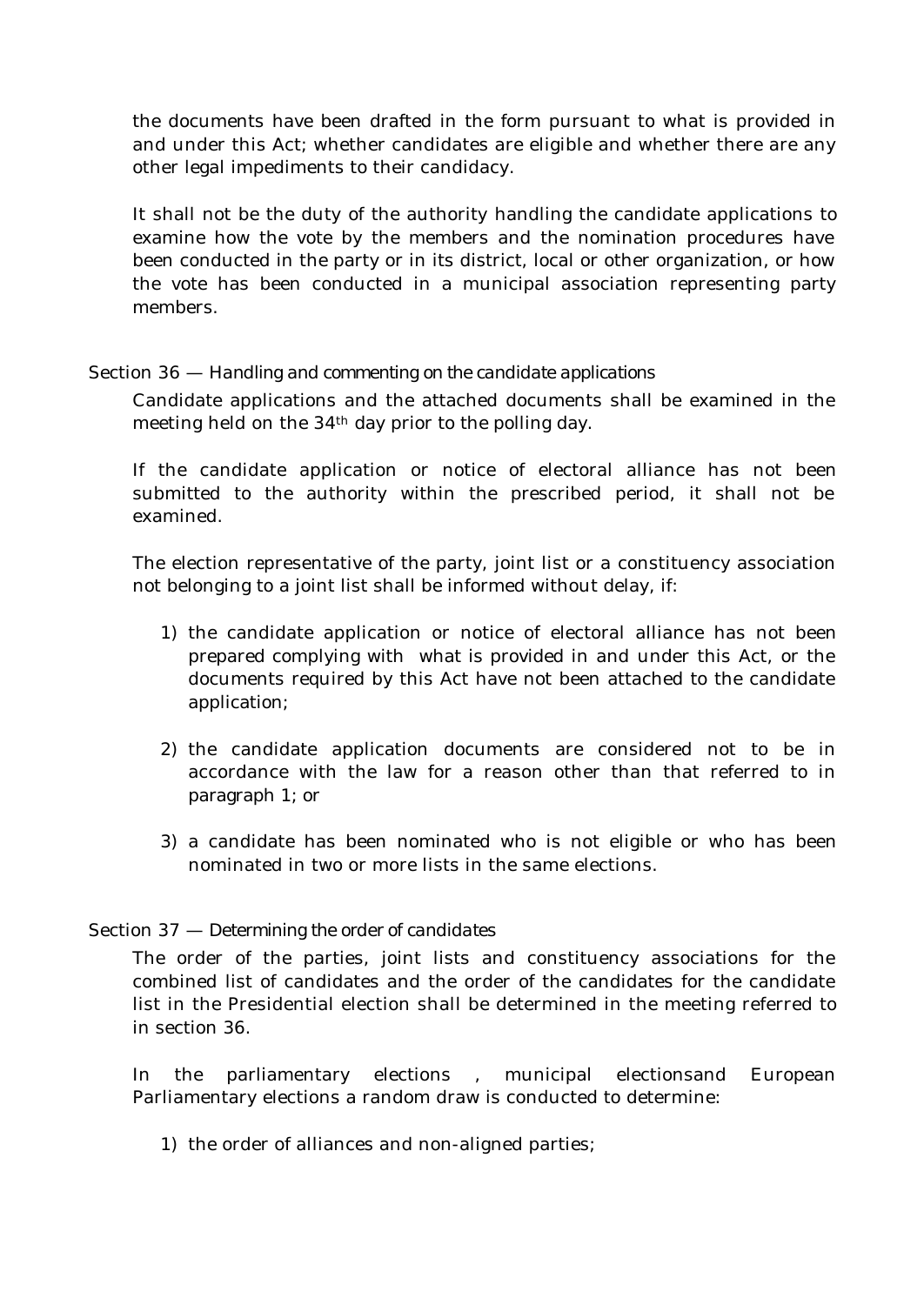- 2) the order of parties that have formed an electoral alliance; and
- 3) the order of the joint lists.

Constituency associations not belonging to a joint list shall be arranged in alphabetical order.

In the Presidential election, the order of the candidates shall be determined by a draw in the first round of the election and the candidates are accordingly assigned a number starting with the number 2. The Chancellor of Justice must be present at the draw. In the second round of the election**,** the candidates shall keep the number they had in the first round.

### Section 38 — *Measures by election representatives regarding observations*

The election representatives who have received observations have the right at the latest before 4 p.m. on the  $32<sup>nd</sup>$  day prior to the polling day to make the necessary corrections and supplement the candidate application and the attached documents. Within the same time period, the election representatives have the right to provide revisions to the name, title, occupation or position held, or municipality of residence. If the observation was given regarding a notice of electoral alliance, the election representatives of the parties have the right to jointly supply a written proposal to rectify the notice of electoral alliance.

If the observation was given for a reason mentioned in section 36 (3) (3), the election representative has the right to remove the candidate referred to in the afore-mentioned section of law within the time period laid down in subsection 1 of this section.

### Section 39 — *Decisions on the candidate applications*

The candidate applications and the attached documents that have arrived within the stipulated time shall be reviewed again in the meeting held on the 32<sup>nd</sup> day prior to the polling day. On the same occasion, decisions shall be made on the candidate applications as well as notices of electoral alliances and joint lists.

Candidate applications and notices of electoral alliances and joint lists that have been submitted within the stipulated time and against which no observations have been made shall be accepted.

### Section 40 — *Measures taken after decisions on the candidate applications*

If the observation referred to in section 38 (2) has been made and no satisfactory notice of rectification has been supplied, or if the notice of removing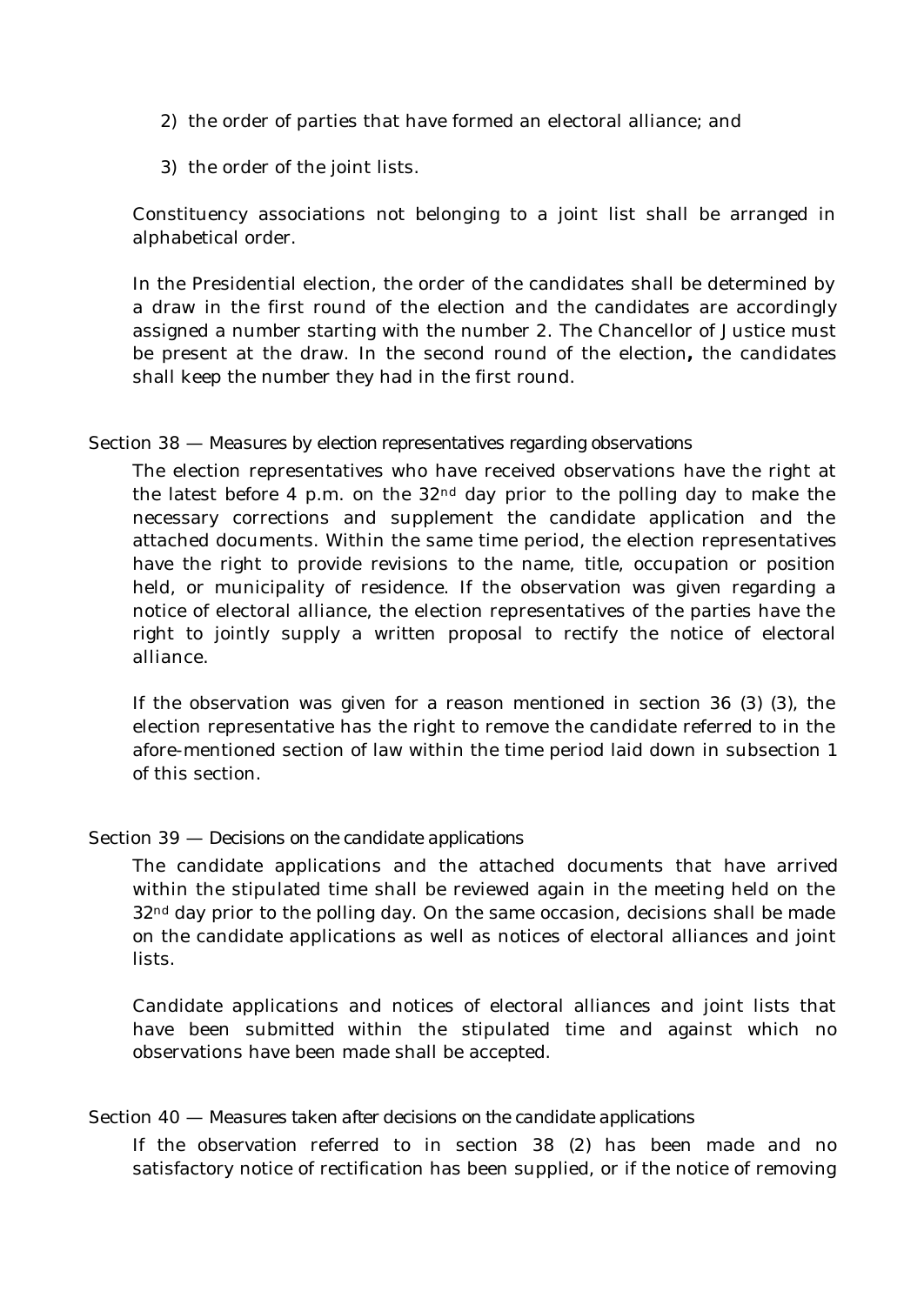the said candidate has not been delivered within the stipulated time, or if the candidate is deceased, the candidate shall not be included in the combined list of candidates or in the list of candidates in the Presidential election. The election representative of the party, constituency association or joint list is obliged without delay to notify the authority handling the applications of the death of a candidate

The party or constituency association whose notice of participating in an electoral alliance or a joint list has not been accepted has the right to cancel its candidate application. The election representative of the party or constituency association shall deliver to the authority handling the applications a written cancellation at the latest before 12 a.m. on the 31st day prior to the polling day. Matters relating to the approval of the candidate application shall be dealt with again as a result of the cancellation.

Decisions on the issues referred to in this section shall be made in the meeting held on the 31<sup>st</sup> day prior to the polling day before the combined list of candidates or the candidate list in the Presidential election is prepared.

# Section 41 — *Preparing a combined list of candidates*

The authority handling the candidate applications shall in the meeting held on the 31st day prior to the polling day prepare a *combined list of candidates*, in which the following is printed on one side:

- 1) a common heading to clarify for which elections the list has been drawn up; and
- 2) the candidate lists of parties, the joint lists and the candidate lists of constituency associations not belonging to a joint list.

The candidate lists of non-aligned parties and of the parties that have established an electoral alliance, and joint lists and candidate lists of constituency associations not belonging to a joint list shall be placed in the order referred to in sections 37 (2) and 37 (3) in such a way that first the candidate lists of parties are grouped from left to right, then the joint lists are grouped in the same manner and lastly the candidate lists of constituency associations not belonging to a joint list shall be placed one below the other in alphabetical order. The candidates shall be assigned a number in this order starting with the number 2.

If the number of parties, electoral alliances and joint lists is so large that grouping them from left to right would significantly impair the legibility of the combined list, they or part of them may also be grouped one below the other following the order of the draw. The candidate lists of parties that form an electoral alliance shall be sufficiently distinguished from the candidate lists of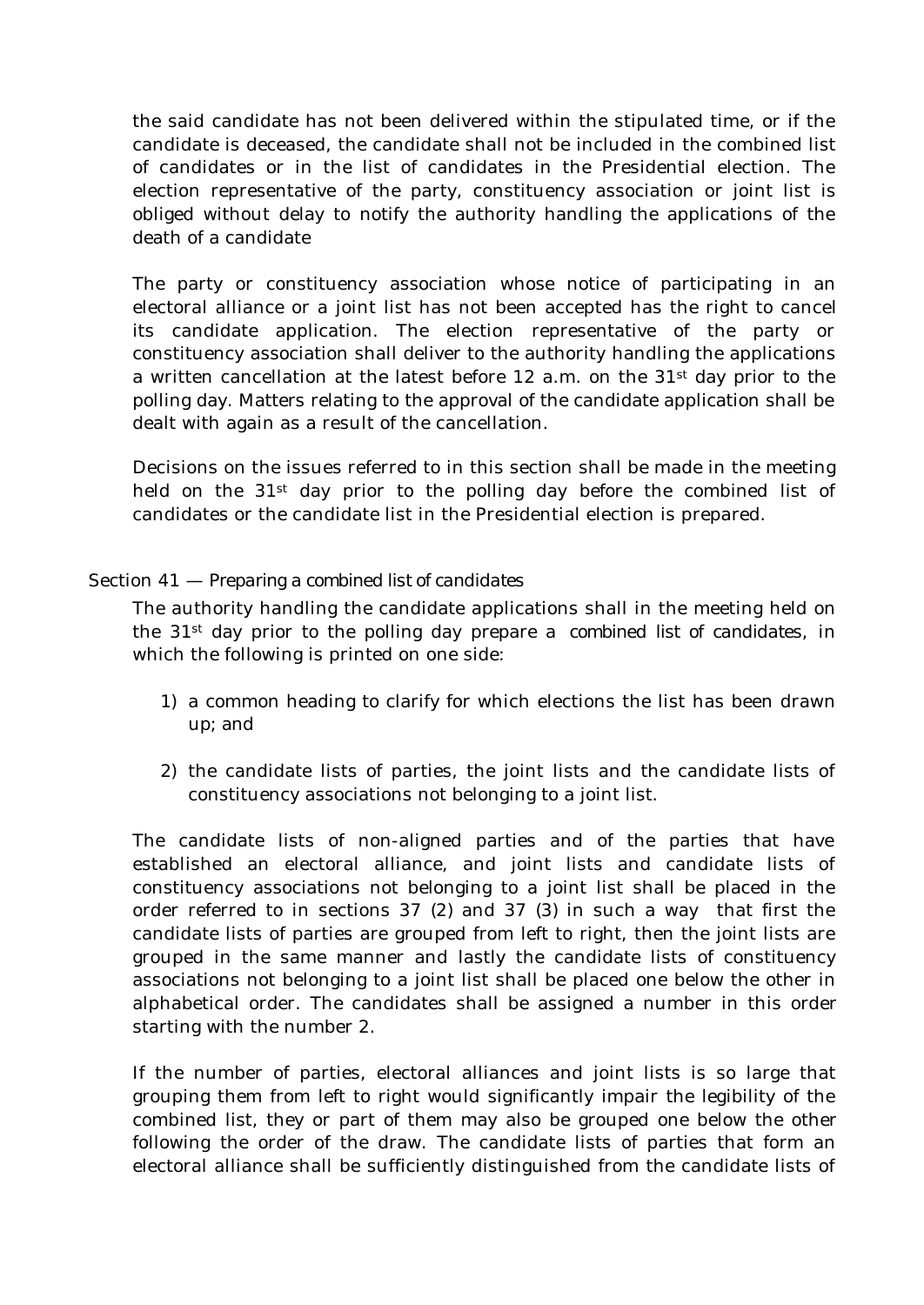non-aligned parties. Below the candidate lists of parties in an electoral alliance it shall be indicated that the said parties form an electoral alliance.

The information regarding the candidates of parties and joint lists shall be marked under the name of the party or joint list in question and grouped in one column from top to bottom, or, if this is not practical because of the large number of candidates, in two or more columns row by row from left to right. The information regarding candidates not belonging to a joint list shall be entered in the farthest right, one below the other in numerical order and be clearly distinguished from each other.

Each candidate's number, name and title, occupation or position using a maximum of two expressions and the municipality of residence in elections other than municipal electionsshall be entered in the combined list. The candidate's most commonly used name or abbreviated first name may be used together with or instead of the candidate's first name. No additional information about the candidate shall be included, unless this is necessary to specify the identity of the candidate. Personal identity codes shall not be included in the combined list.

The names of the parties shall be included in the combined list in compliance with section 4 of the Act on Political Parties (10/1969) and section 9 (2) of the Associations Act (503/1989). The joint list shall be assigned the proposed name, or if the name is not in accordance with the provisions of Part II, or if no name has been suggested, the authority handling the candidate applications assigns a name that merely signifies the order of the joint list in the combined list with respect to the other joint lists. No name shall be assigned to the constituency associations not belonging to a joint list.

# Section 42 — *Lists of candidates in the Presidential election*

After the Ministry of Justice has been notified of the candidates, the electoral district committee of Helsinki prepares for the Presidential election the *list of candidates*, which is governed, as appropriate, by the provisions in section 41 on the combined list of candidates.

If a second round of the Presidential election is conducted, the electoral district committee of Helsinki without delay prepares a list of candidates for the second round in which the candidates are listed in the same order and with the same numbers as in the candidate list of the first round.

In other respects, the candidate list for the second round is subject to the provisions of section 41 on the combination list of candidates.

# Section 43 — *National register of candidates*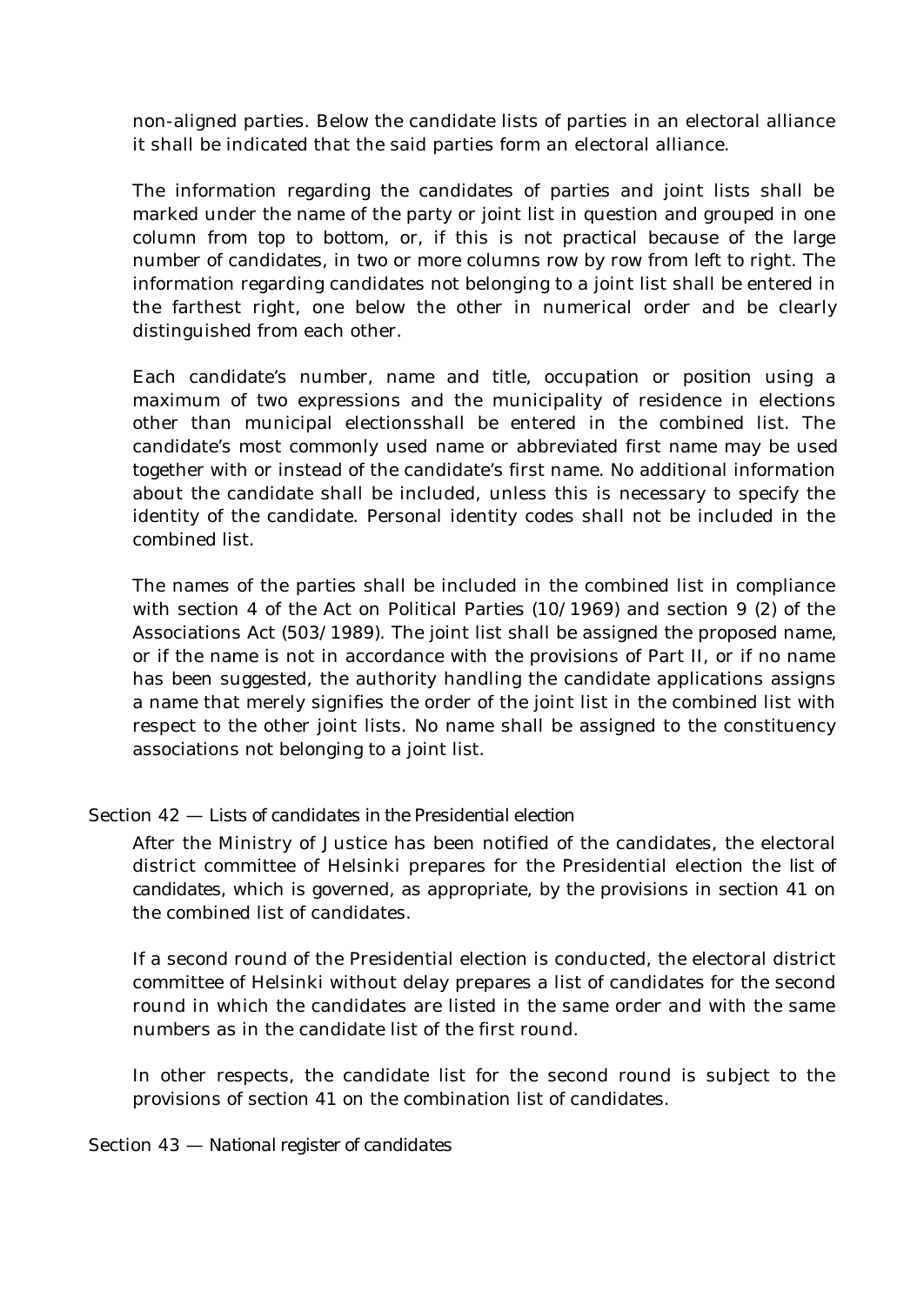The Ministry of Justice shall establish a register, which includes every candidate in the whole countr in the combined lists of candidates in the relevant elections or candidates in the candidate list for the Presidential election (*national register of candidates).*

The authority handling the candidate applications shall on the 31<sup>st</sup> day prior to the polling day see to it that the national register of candidates includes the information given about a candidate in the combined list of candidates or in the list of candidates for the Presidential election, as well as the candidate's personal identity code.

The information in the register of candidates is available free of charge to the candidate, the party and the joint list that nominated the candidate, and to the authorities referred to in this Act.

If necessary, the Ministry of Justice shall prepare a printout of the national register of candidates, which includes by constituency or municipality the information concerning each candidate apart from the personal identity code. The Ministry shall see to it that a sufficient number of printouts are distributed to the central election committees of the municipalities, the election commissions, the election officials of domestic advance polling stations as well as to the Ministry for Foreign Affairs to be forwarded to Finnish diplomatic missions and Finnish ships serving as advance polling stations.

The information in the national register of candidates shall be destroyed once the result of the elections has entered into force.

Section 44 — *Distribution and notification of the combined list of candidates and the candidate list in the Presidential election*

The electoral district committee shall distribute a sufficient number of the combined lists of candidates in the parliamentary elections

- 1) to the central electoral committee of the municipalities in the constituency, to be forwarded to the election committees, election commissions and election officials in addition to municipal boards of the municipalities in the constituency;
- 2) to other electoral district committees, to be forwarded to the central election committees and election commissions of the municipalities in their constituencies and to election officials of the general advance polling stations in Finland;
- 3) to the election representatives of parties, joint lists and constituency associations not belonging to a joint list which have nominated candidates in the constituency; and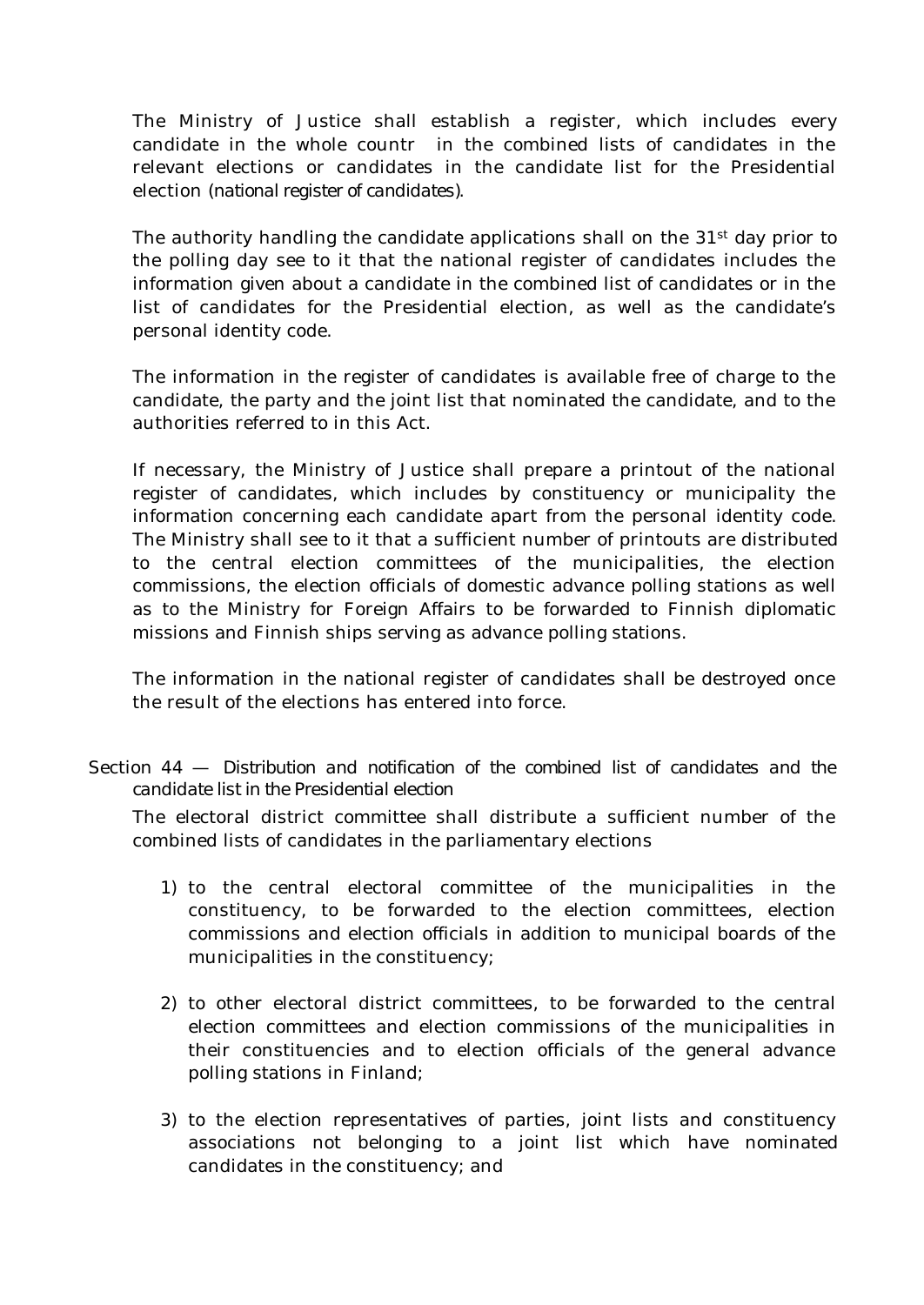4) to the Ministry of Justice and the Ministry for Foreign Affairs, to be forwarded to the election officials of advance polling stations abroad.

The combined lists shall also be available to the public.

The municipal central election committee shall notify the voters of the combined list of candidates in the municipal elections, or of the information therein, or the information regarding where the list can be viewed, in the manner in which municipal notices are normally made public, as well as by publishing a notice in the meeting facilities of the central election committee. A sufficient number of the lists shall be distributed well before the elections to the municipal board, the election committee, the election commissions and elections officials in the general advance polling stations within the municipality. Additionally, the lists shall be distributed to the election representatives of parties, joint lists and constituency associations not belonging to a joint list which have nominated candidates in the constituency. The combined lists shall also be available to the residents of the municipality.

The electoral district committee of Helsinki is responsible for distributing the combined lists of candidates in the European Parliamentary elections and the lists of candidates in the Presidential election in compliance with, as appropriate, the provisions in subsection 1 on the distribution of the combined lists of candidates in the parliamentary elections. If the list of candidates for the second round of the Presidential election cannot be delivered prior to the beginning of advance voting in the second round, the election official and the election commission shall see to it that the information in the list of candidates is on display as required by the Ministry of Justice.

Section 45 — *Denial of appeal*

The decision referred to in this Chapter, with the exception of the decision on the information provided from the register of candidates, shall not be open to appeal.

# Chapter 5 — **Advance voting**

# Section 46 — *Right to vote in advance*

Every enfranchised person is entitled to vote in advance in the general advance voting polling stations in Finland and in the Finnish diplomatic missions abroad.

An enfranchised person who is in hospital, in a facility with round-the-clock treatment care or in any other operational unit of social services designated by the municipal executive board as an advance polling station, or in prison, may vote in advance in the said institution. An enfranchised person who is member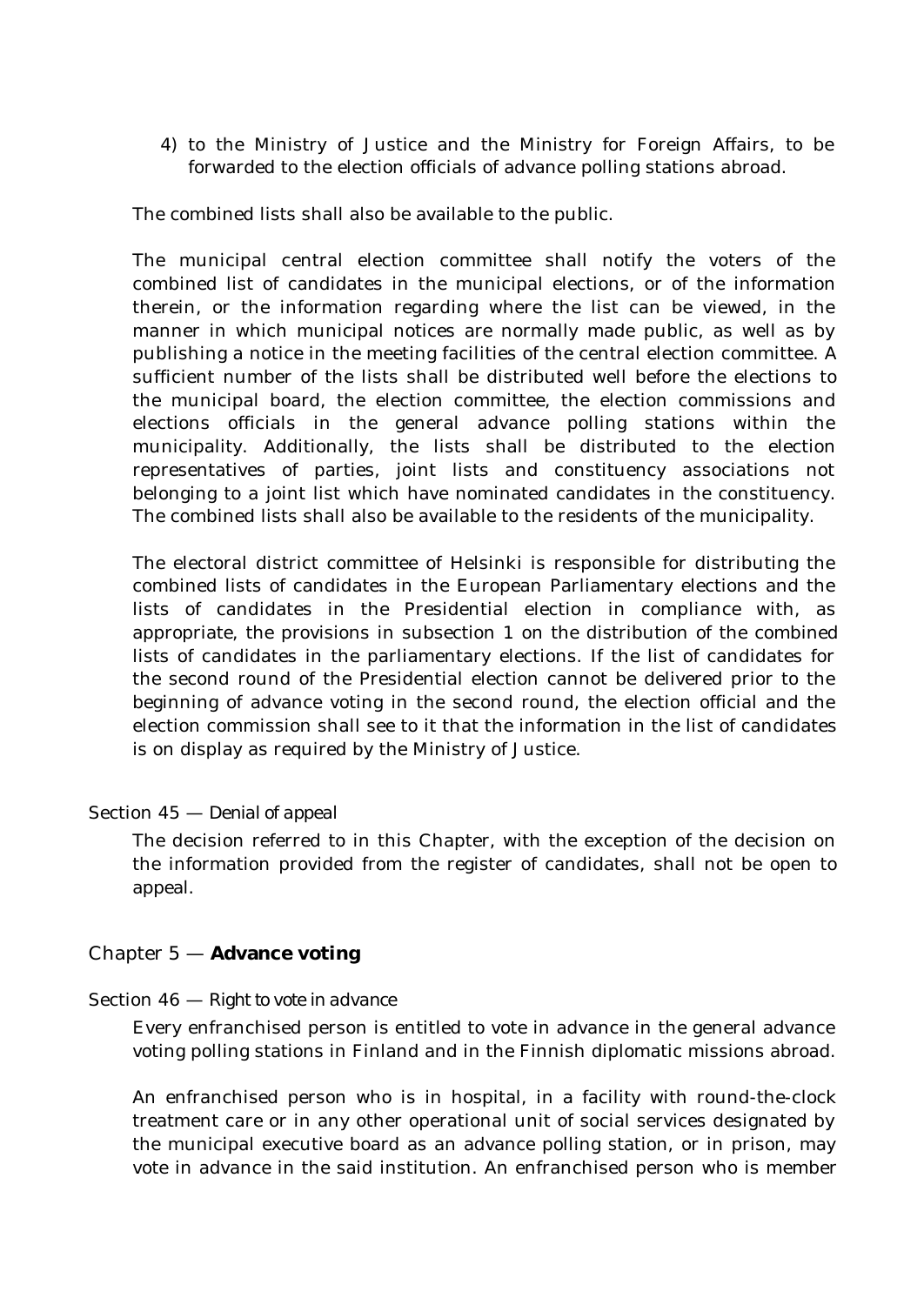of the crew on a Finnish ship may vote in advance on board the ship while it is in foreign waters.

Enfranchised persons whose ability to move or function is limited to the degree that they are unable to come to the polling or advance polling station without undue hardship, may, pursuant to the provisions in section 55, vote in advance at home in the Finnish municipality which has been registered as their municipality of residence in the voting register.

# Section 47 — *Time period for advance voting*

The advance voting shall begin on the  $11<sup>th</sup>$  day prior to the polling day and end outside Finland on the  $8<sup>th</sup>$  day and in Finland on the  $5<sup>th</sup>$  day prior to the polling day. On board a Finnish ship, the advance voting may, with the exception of the second round in the Presidential election, begin already on the 18<sup>th</sup> day prior to the polling day.

A general advance polling station in Finland is open for advance voting on all days in the time period referred to in subsection 1, unless for special reasons otherwise laid down by a decision of the municipal executive board**.**

The period of time allowed for advance voting in Finnish diplomatic missions and their offices may, as provided by Government decree, be shorter than what is provided in subsection 1.

# Section 48 — *Advance voting times*

Advance voting is conducted in the period of time allowed for voting:

- 1) in a general advance polling station in Finland during the time specified by a decision of the municipal executive board, which may not be before 8 a.m. or after 8 p.m. on weekdays, or before 10 a.m. or after 4 p.m. on Saturdays and Sundays;
- 2) in a Finnish diplomatic mission on each day specified by the Head of Representation, with the exception of Easter Sunday, Whitsunday, Midsummer Day, Christmas Eve or Christmas Day and Boxing Day;
- 3) in an institution with a minimum of one day and a maximum of two days during the times specified by the election commission;
- 4) on board a Finnish ship with a minimum of one day during the times specified by the master of the ship;
- 5) in at-home voting at a specified time between 9 a.m. and 8 p.m. which the voter has been informed about.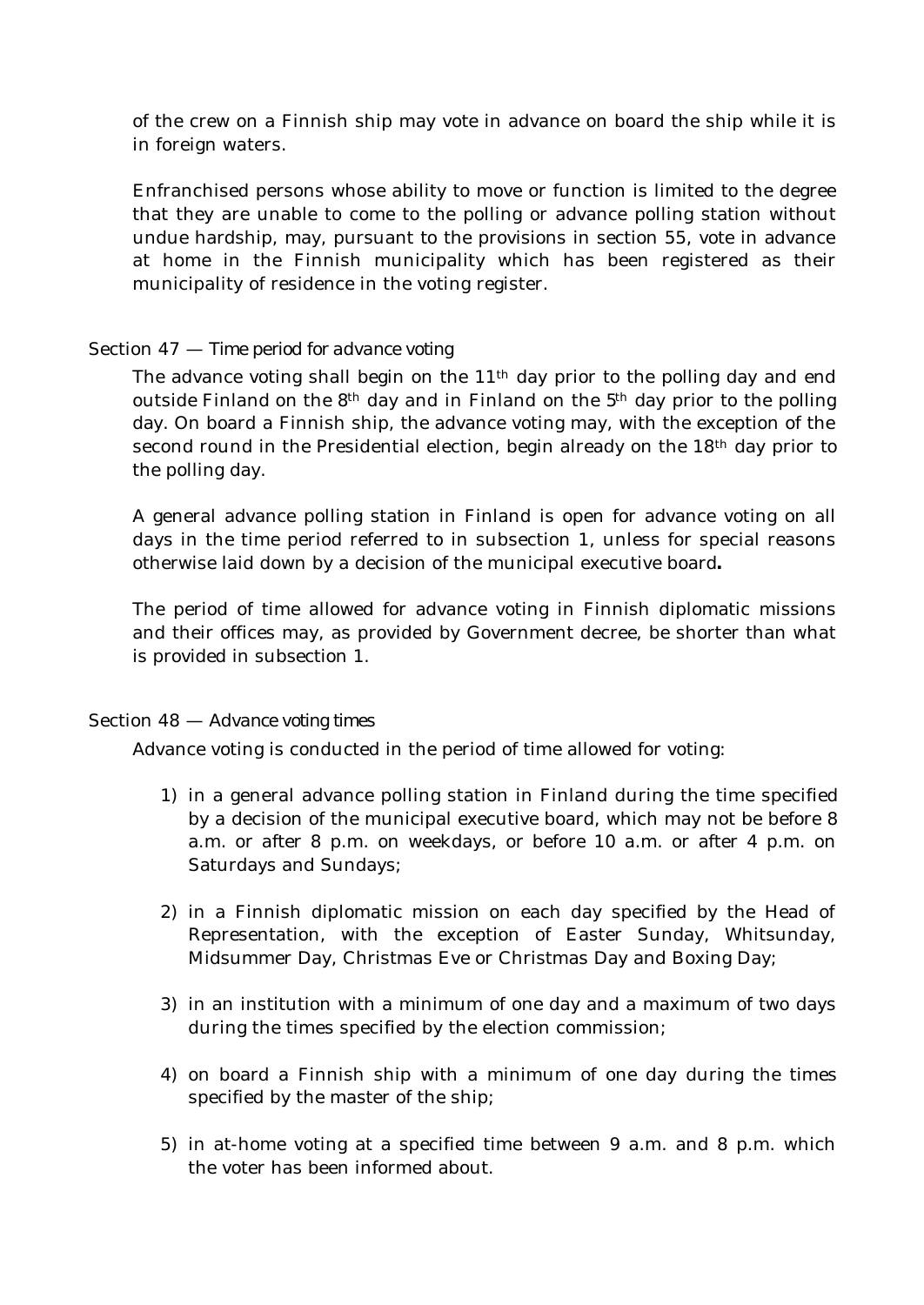In addition to the provisions in subsection 1, paragraph 1, advance voting shall not be conducted on New Year's Eve or Day, Epiphany, Easter Sunday, May Day Eve and May Day, Whitsunday, Midsummer Eve or Day, Independence Day, or Christmas Day or Boxing Day.

An enfranchised person who has arrived at an advance polling station at the time referred to in subsection 1 but has not been able to cast a vote during that time, may vote after the said time.

### Section 48a — *Facilities for advance voting*

The municipal central election committee shall see to it that all general advance polling stations in Finland determined as such by a decision of the municipal executive board have the appropriate *facilities for advance voting* and appropriate equipment.

The advance polling station shall also allow sufficient room for the voters that are awaiting their turn to vote.

### Section 49 — *Informing about advance voting*

The municipal central election committee shall give information about the general advance polling stations within the municipality and about the voting times in the manner in which municipal notices are normally made public.

The election officials and the election commission are responsible for giving information about the voting times and arrangements for advance voting by posting notices at the advance polling station or if necessary by other suitable means.

The Ministry of Justice shall in an adequate and suitable manner give information about the general advance polling stations and the voting times thereof.

### Section 50 — *Advance voting documents*

A ballot, an election envelope, a covering letter and an envelope for the covering letter (*advance voting documents)* prepared by the Ministry of Justice shall be used in advance voting. The polling card referred to in section 21 or a separate covering letter form shall be used as the covering letter. However, a separate covering letter form for at-home voting shall be used when voting at home.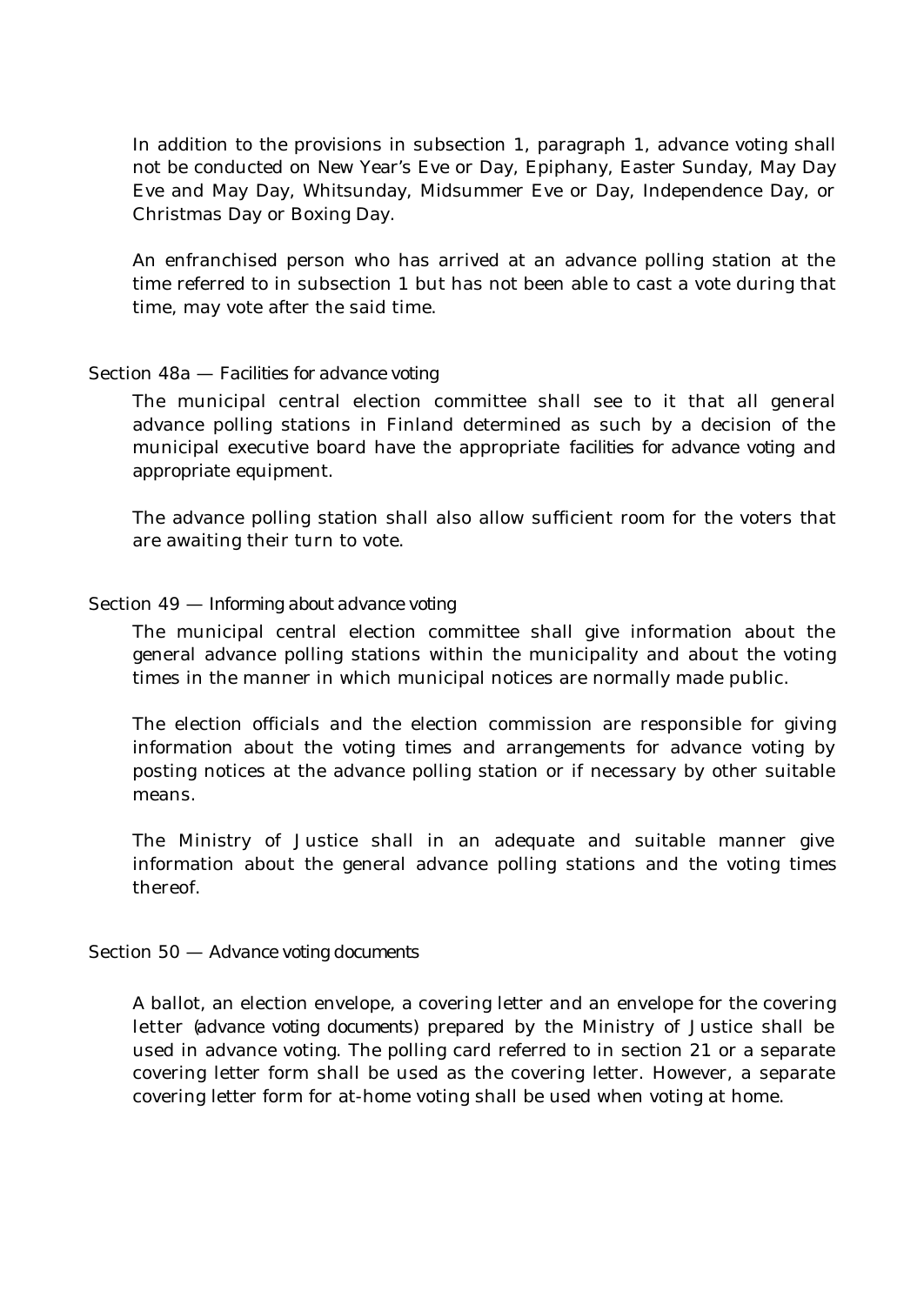#### Section 51 — *Ballot*

The *ballot* used in elections shall be printed on white paper. The ballot shall include clear instructions on how to fold it, and it shall ensure the secrecy of the ballot.

The ballot shall be standard size 148 x 210 mm, and inside it shall be printed a heading giving informationas to which elections it is for. In addition there is a circle inside with a diameter of 90 mm which itself is not folded when the ballot is folded. The symbol No. shall be clearly indicated in the middle of the circle for the voter to mark the number of the candidate he/she wishes to vote for. No other markings shall be made on the ballot.

### Section 52 — *Election stamp*

The ballots shall be stamped with an election stamp, which is identical in all polling and advance polling stations. The stamp is approved by the Ministry of Justice, which has the stamps made and provides the municipal central election committees with instructions on acquiring and preserving the stamps.

### Section 53 — *Delivering documents and election stamps*

The Ministry of Justice shall well before the beginning of advance voting deliver, with the appropriate instructions, advance voting documents and forms for lists of voters to the election officials of general advance polling stations in Finland and the municipal election committees to be forwarded to election commissions. These documents and forms shall also be delivered to the Ministry for Foreign Affairs to be forwarded to Finnish diplomatic missions serving as advance polling stations and to the masters of Finnish ships.

The municipal central election committee shall deliver election stamps to the election officials of general advance polling stations in the municipality and to the election commissions. The central election committee of the city of Helsinki shall also deliver stamps to the Ministry for Foreign Affairs to be forwarded to diplomatic missions and masters of ships.

The master of the ship shall order the advance voting documents, the forms for the lists of voters and the election stamp from the Ministry for Foreign Affairs or from a Finnish diplomatic mission.

### Section 54 — *Person present for at-home voting*

The election official in at-home voting shall see to it that besides him or herself, a voter-appointed or voter-approved person over 18 years is present at the at-home voting and this person is not acting as an election official. A person standing as a candidate in the elections in question may not act in this role.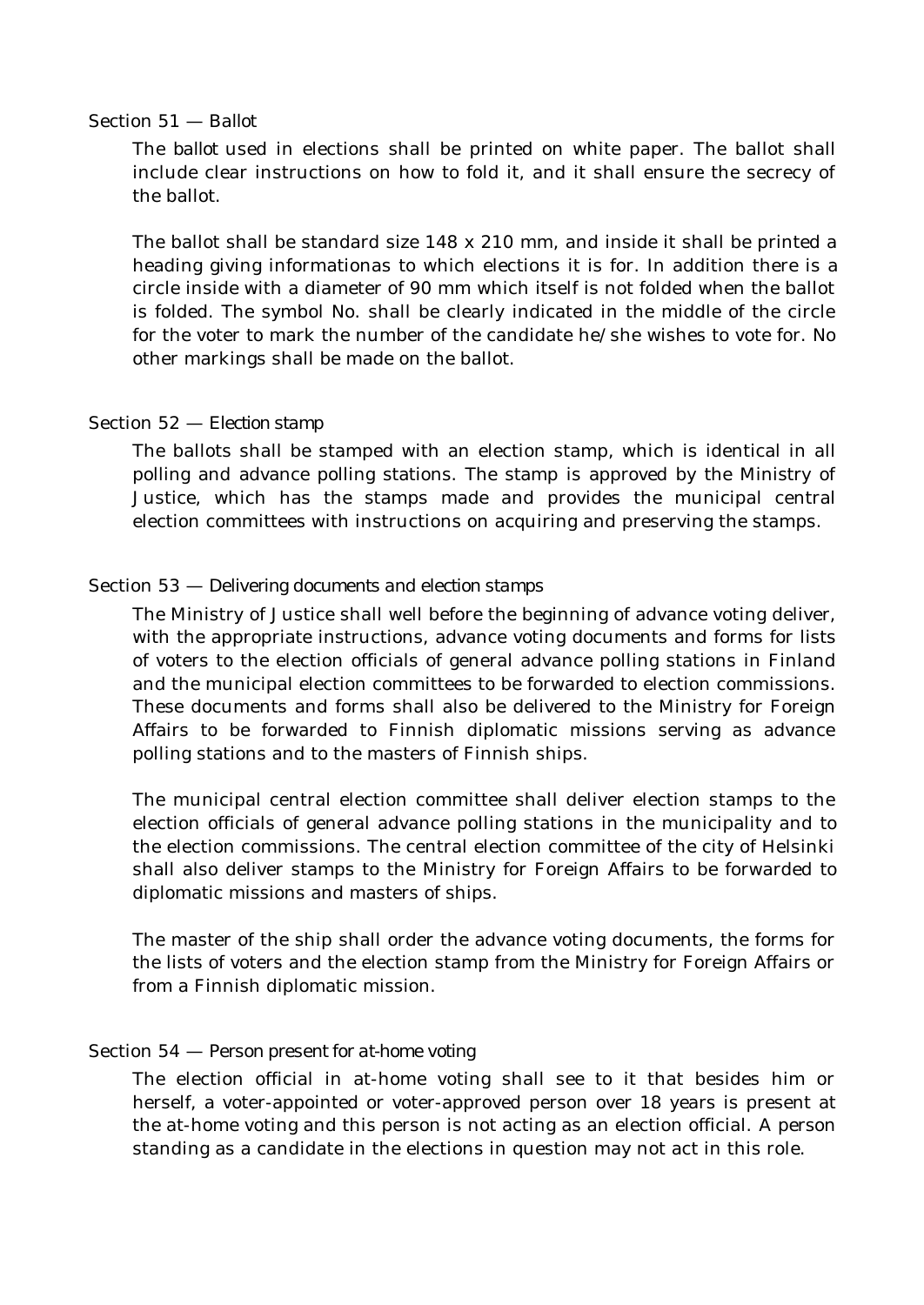### Section 55 — *Preparatory measures for at-home voting*

Persons entitled to at-home voting shall in writing or by telephone notify the central election committee of their municipality of residence about their willingness to vote in advance at home at the latest before 16 p.m. on the 12<sup>th</sup> day prior to the polling day. The notice may be prepared on the voter's behalf by a person appointed by the voter. The written notice, which shall be signed, may be made using the form designed for this purpose.

The following shall be included in the notice:

- 1) the voter's full name, personal identity code, address, municipality of residence, telephone number and, if the notice is prepared by the enfranchised person, his or her name and contact information;
- 2) that the voter's ability to move and function is limited to the degree that he or she is unable to come to the polling or advance polling station without undue hardship, and that he or she wishes therefore to vote at home in advance; and
- 3) whether the voter him/herself is able to see to it that such a person as is referred to in section 54 is present for the at-home voting.

The election official is, if this is possible, responsible for removing any inadequacy in the notice and ensuring that the notice has been prepared by the said voter or the voter-appointed person.

The chaiperson of the central election committee of the municipality must see to it that the voter is notified either in writing or by phone without delay of the time at which the election official will arrive at his or her home with an accuracy of at least two hours. At the same time, the phone number of the election authorities must be mentioned in case the voter wishes to contact the election authorities. If the election official is prevented from coming at the appointed time, the voter must immediately be notified of this and of the time of a new visit.

If it has not been possible to remove the fault in the notification affecting the voting procedure, or if the notification to the central election committee of the municipality has been made after the time appointed, or if it is not possible to conduct the at-home voting at all due to a breakdown in transport services or another insuperable obstacle, the voter must be notified by means laid down in subsection 4 that the at-home voting will not be conducted.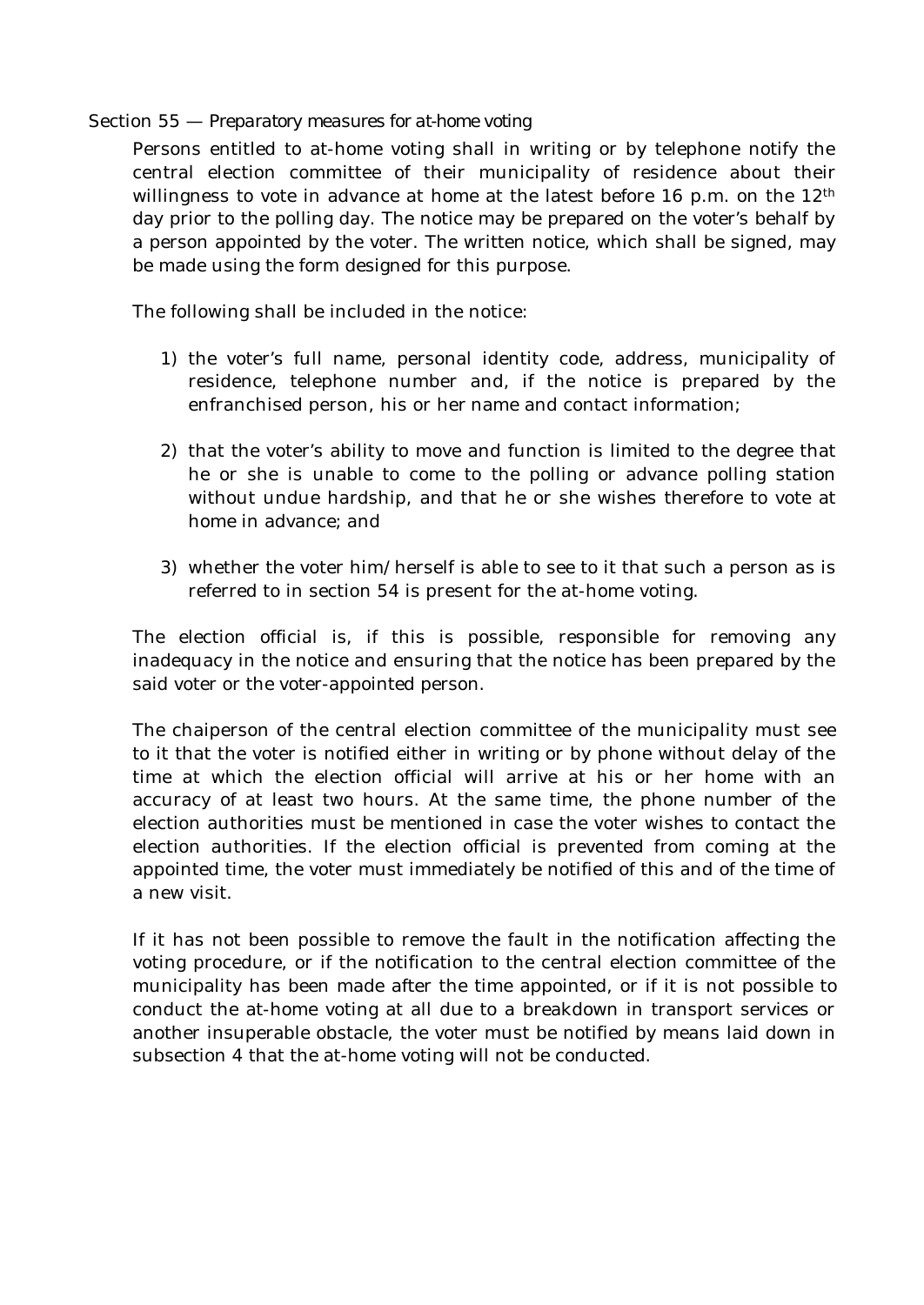#### Section 56 — *Order in the advance polling station*

It is prohibited to give speeches, display or distribute printed or written exhortations or otherwise influence or try to influence the voters' electoral freedom in the advance polling station or in the immediate vicinity.

Voting in the advance polling station is to be organised in a manner that maintains the secrecy of the ballot. Those present must obey the orders given by the election official or the electoral commission to maintain order and to secure the undisturbed conduct of the voting.

If the voter's electoral freedom or the undisturbed conduct of the voting cannot be secured in an at-home voting, the election official must discontinue the voting. The discontinuance and, if the voting cannot be completed, also the termination of the voting must be marked in the list kept of the at-home votings.

### Section 57 — *Beginning advance voting in an advance polling station*

The enfranchised person who wishes to vote in advance must report to the election official or the electoral commission in the advance polling station. In an institution the advance voting must also be organised in different departments and patients' rooms if necessary.

The voter is obliged to show the election official or the electoral commission proof of his or her identity. After this, he or she is given a ballot, an envelope for the ballot and a covering envelope and, if needed, a covering letter form.

The voter must be provided with an opportunity to familiarise him/herself with a combined list of candidates for his or her electoral district or municipality, drawn up especially for the election in question, with a combined list of candidates for the European Parliamentary elections, or with a list of candidates for the Presidential election, or with a nation-wide register of candidates or a print-out of this.

### Section 58 — *Voting in the advance voting*

The enfranchised person has in parliamentary elections and municipal elections the right to vote for a candidate from a combined list of candidates of the electoral district or municipality in which the voter is registered as having the right to vote in the election in question, in the European Parliamentary elections to vote for a candidate from the combination of lists of candidates, and in Presidential elections to vote for a candidate from the list of candidates.

The voter must mark the number of the candidate he or she is giving his or her vote to in the ballot in such a manner that there can be no uncertainty as to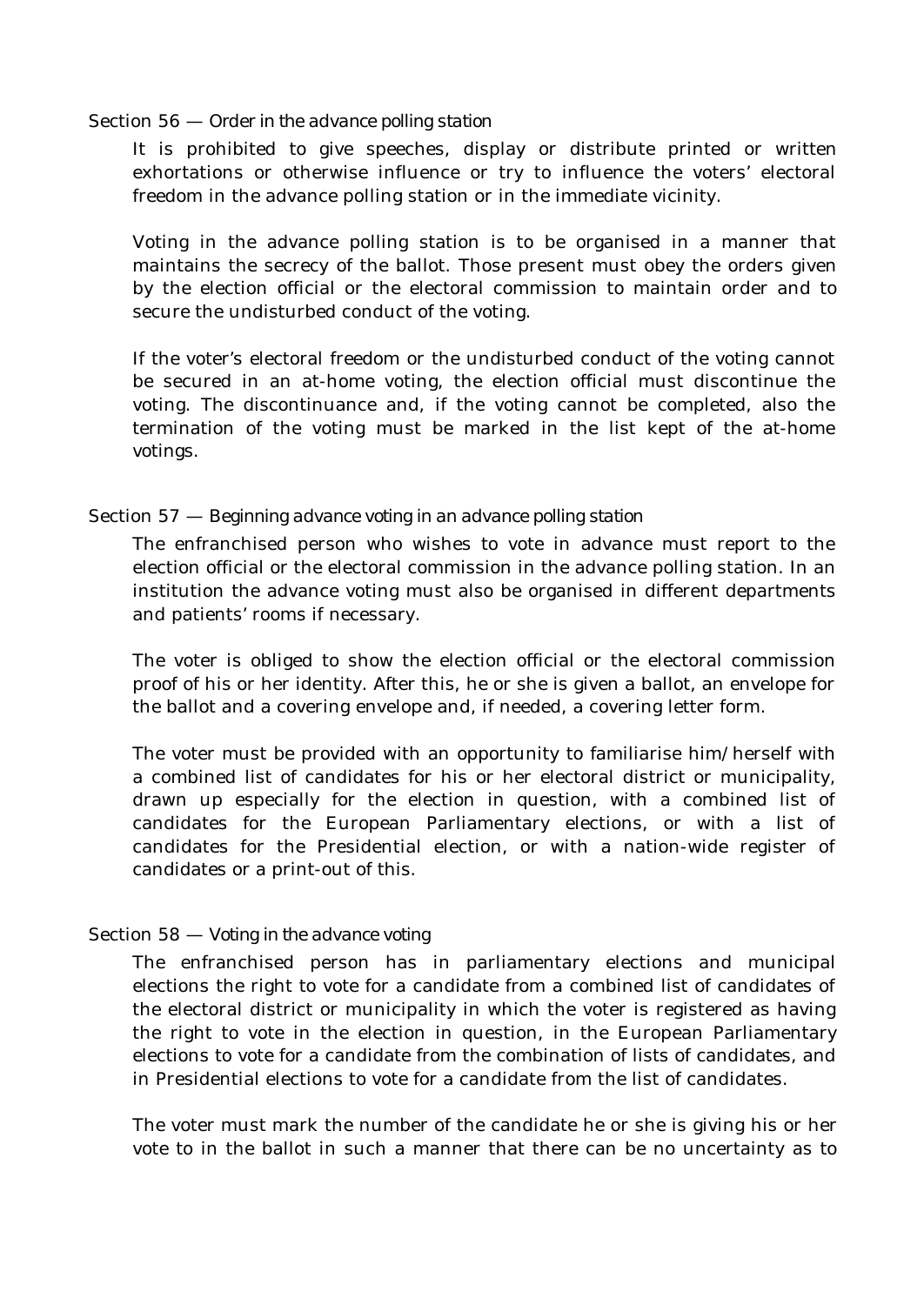whom he or she has voted for. The mark must be made in the voting booth or in some other way so that the secrecy of the ballot is maintained.

At the request of the voter, the election official or the electoral commission must help him or her in the voting. A person whose ability to make a mark in the ballot is essentially weakened may, during the voting, use the help of an assistant he or she has chosen. An assistant can not, however, be a candidate in the election. The assistant is obliged to dutifully carry out the voter's orders and to maintain the confidentiality of the information he or she has gained in connection with the voting.

# Section 59 — *The covering letter*

The covering letter must be addressed to the central election committee of the municipality that is marked in the voting register next to the voter.

The covering letter must contain the following information on the voter:

- 1) complete name;
- 2) personal identity code or date of birth, unless proof of receipt of the covering letter referred to in section 60 (2) is marked on the covering letter;
- 3) current address, if a separate covering letter form on which no proof of receipt is marked is used as a covering letter.

The voter must sign a declaration on the covering letter stating that he or she him/herself has, maintaining the secrecy of the ballot, filled in the ballot and enclosed it stamped in the ballot envelope.

In an at-home voting the voter must also sign a declaration in the at-home voting covering letter form stating that his or her ability to move or act is so limited that he or she cannot reach the polling station without undue hardship.

# Section 60 — *Concluding the advance voting*

The voter must present the election official, or in an institution, the electoral commission with the folded ballot to be stamped, and,when the ballot is stamped, enclose it in the ballot envelope immediately in front of the election authorities. The closed ballot envelope, on which no markings are to be made, and the signed covering letter must after this be given to the election official or the electoral commission.

When the voting register is used at the advance polling station, the election official or the electoral commission: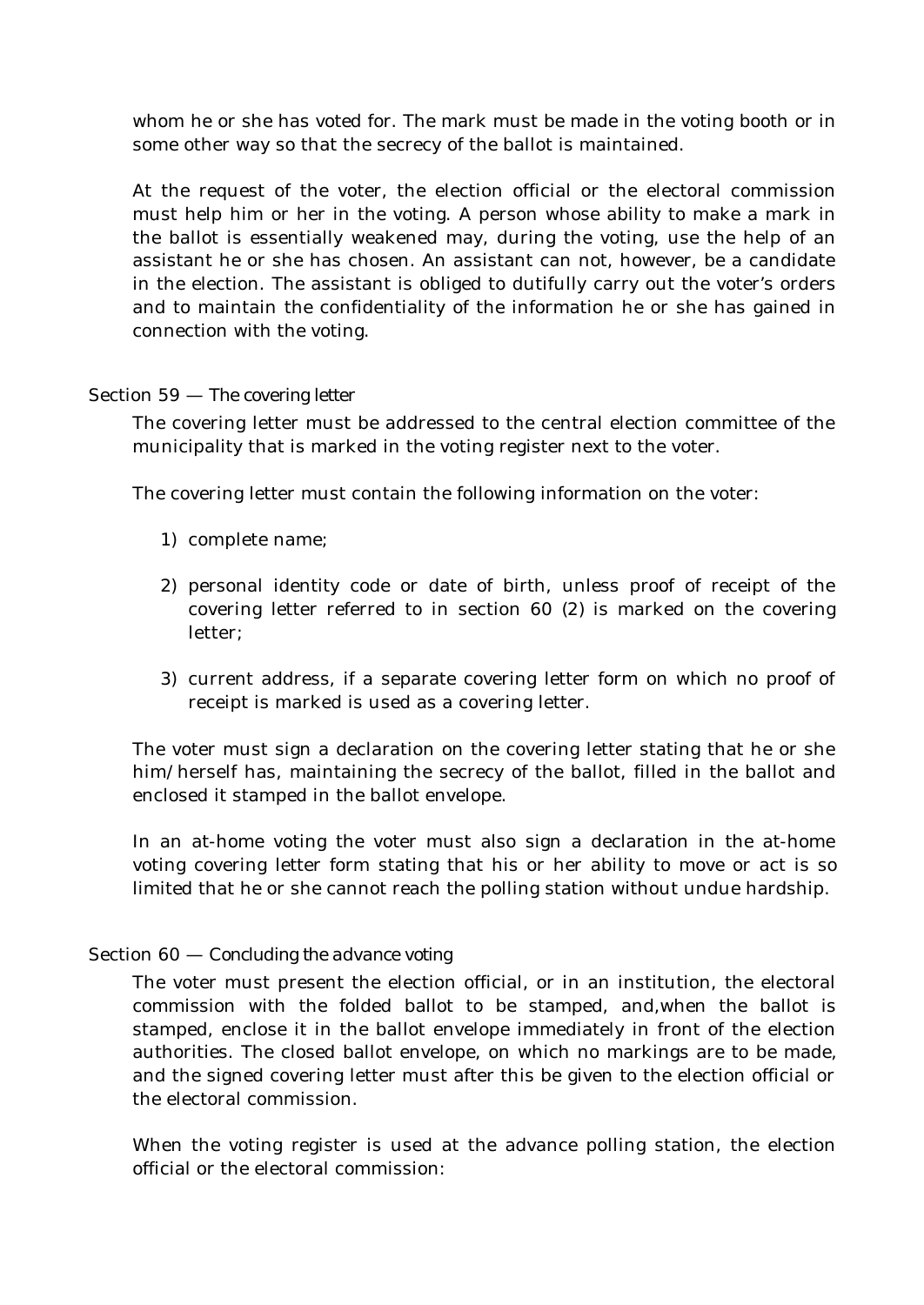- 1) checks from the register that the voter has the right to vote
- 2) makes a mark in the register that the voter has used his or her right to vote; and
- 3) marks in the covering letter in a manner determined by the Ministry of Justice that the mark referred to in 2 is made in the register (proof of receipt of the covering letter), in which case if the voting is held at an institution, the name of the institution must not be shown on the proof of receipt of the covering letter.

When the voting register is not in use in the advance polling station, a list of the voters must be kept.

### Section 61 — *What the election authorities must do at the end of the advance voting*

The election official or the chairperson of the electoral commission must sign an attestation on the covering letter that the voting has been enacted as prescribed by law, and if no proof of receipt of the covering letter is made on the covering letter, also mark it with a date and the name of the advance polling station or, if the advance polling has been held at an institution or as an athome voting, the name of the municipality where the voting has been held. The election official of an at-home voting must also take care that the person present at a home voting as referred to in section 54 signs the covering letter. After this the envelope for the ballot paper and the covering letter must be enclosed in the covering envelope. The election official and the electoral commission must keep the covering letters in their possession carefully and in a reliable way.

Section 62 — *Delivering the covering letters to the central election committee of the municipality*

The election official and the electoral commission of a general advance polling station in the home country must without delay ensure that the covering envelopes addressed to the municipality's own central election committee are delivered to the central election committee in a manner determined by it, and that the covering envelopes addressed to the central election committees of other municipalities are delivered to the central election committees by mail or by other reliable means. The election official and the electoral commission must get a receipt from the person the covering envelopes are handed over to that he or she has received the covering envelopes.

The election official of a Finnish ship must without delay deliver the covering envelope to the Ministry of Foreign Affairs or to a Finnish mission in the country where the ship is at harbour or to which it first arrives. The election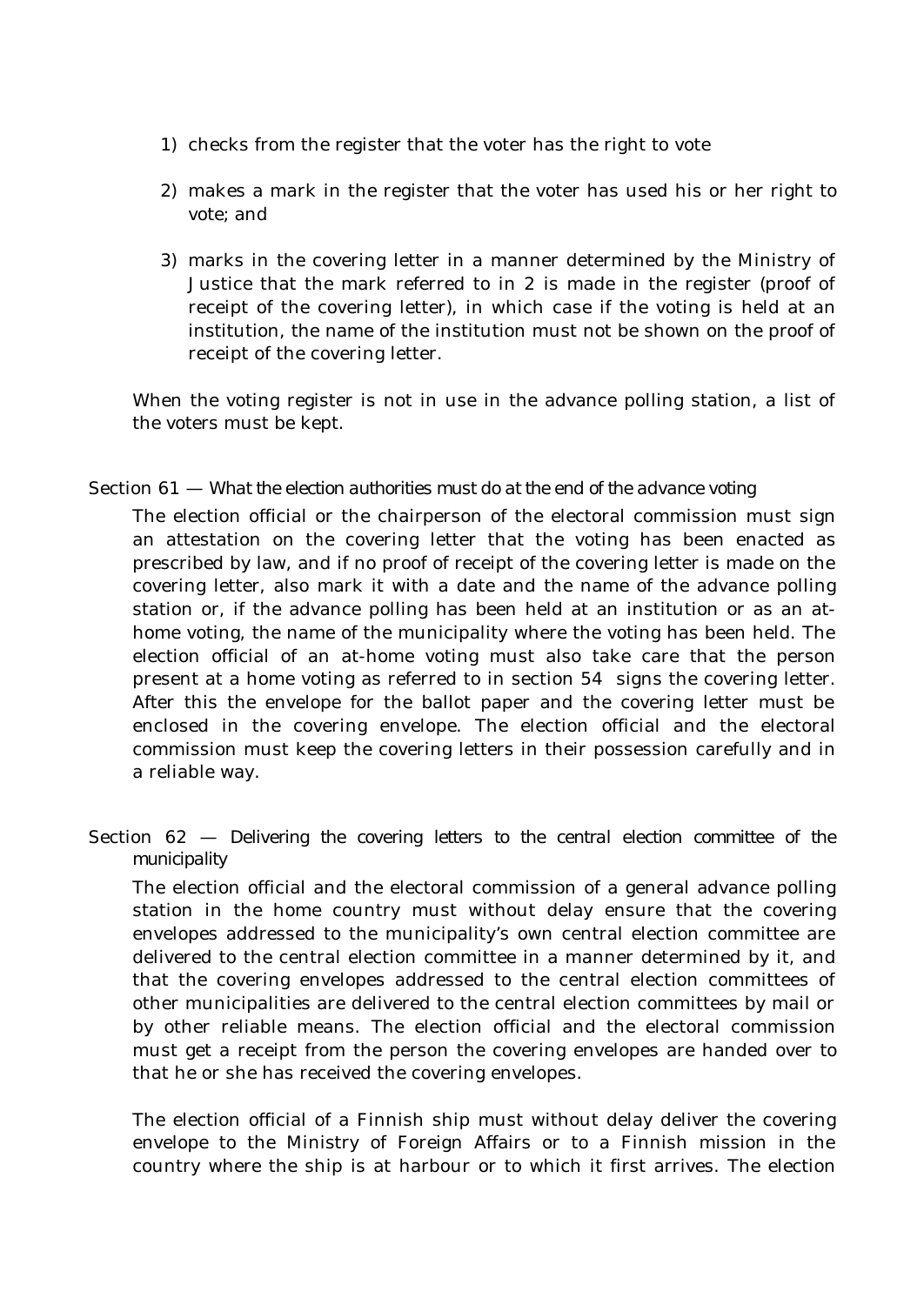official of the Finnish mission, or, if the mission does not serve as an advance polling station, the Head of the Mission, must ensure that the covering envelope that has been given there or that has arrived there is delivered to the Ministry of Foreign Affairs in a manner determined by it. The Ministry will without delay ensure the delivery of the covering envelope to the central election committee of the municipality in question, complying with what is provided in section 62 (1) where applicable.

# Section 63 *— Inspecting the advance polling documents*

The advance polling documents that have arrived at the central election committee of the municipality are inspected without opening the ballot envelopes in meetings which are to be held so that the advance polling documents that have arrived before 7 p.m. on the Friday prior to the polling day can be dealt with in these meetings. Covering envelopes that arrive after the time stipulated are to be left unopened and disregarded.

A vote must be disregarded if:

- 1) the person who has voted in advance has not been accepted in the voting register;
- 2) the envelope for the ballot paper has a mark regarding a voter or a candidate or one that is otherwise unauthorised;
- 3) the covering letter is so deficient or unclear that it is not possible to be certain that the voting has taken place according to law, or of who the voter is, or;
- 4) in an at-home voting the signature referred in section 54 is missing from the covering letter.

Disregard of a vote must be marked in a record that is kept of the meeting, and the disregarded ballot envelope with its covering letter and envelope must be attached to the record.

If a covering letter with no proof of receipt of the covering letter, and a ballot envelope attached to it can be accepted, a mark must be made on the voting register that the voter mentioned in the covering letter has used his or her right to vote. If the acceptance takes place later than 7 p.m. on the  $4<sup>h</sup>$  day before the polling day, the vote of the person mentioned in the covering letter is also marked in the electoral roll in a manner determined by the Ministry of Justice. If the central election committee of the municipality has on special grounds according to section 71(3) received the printed electoral rolls of the voting register directly after it has become legally binding, only the electoral roll is to be marked.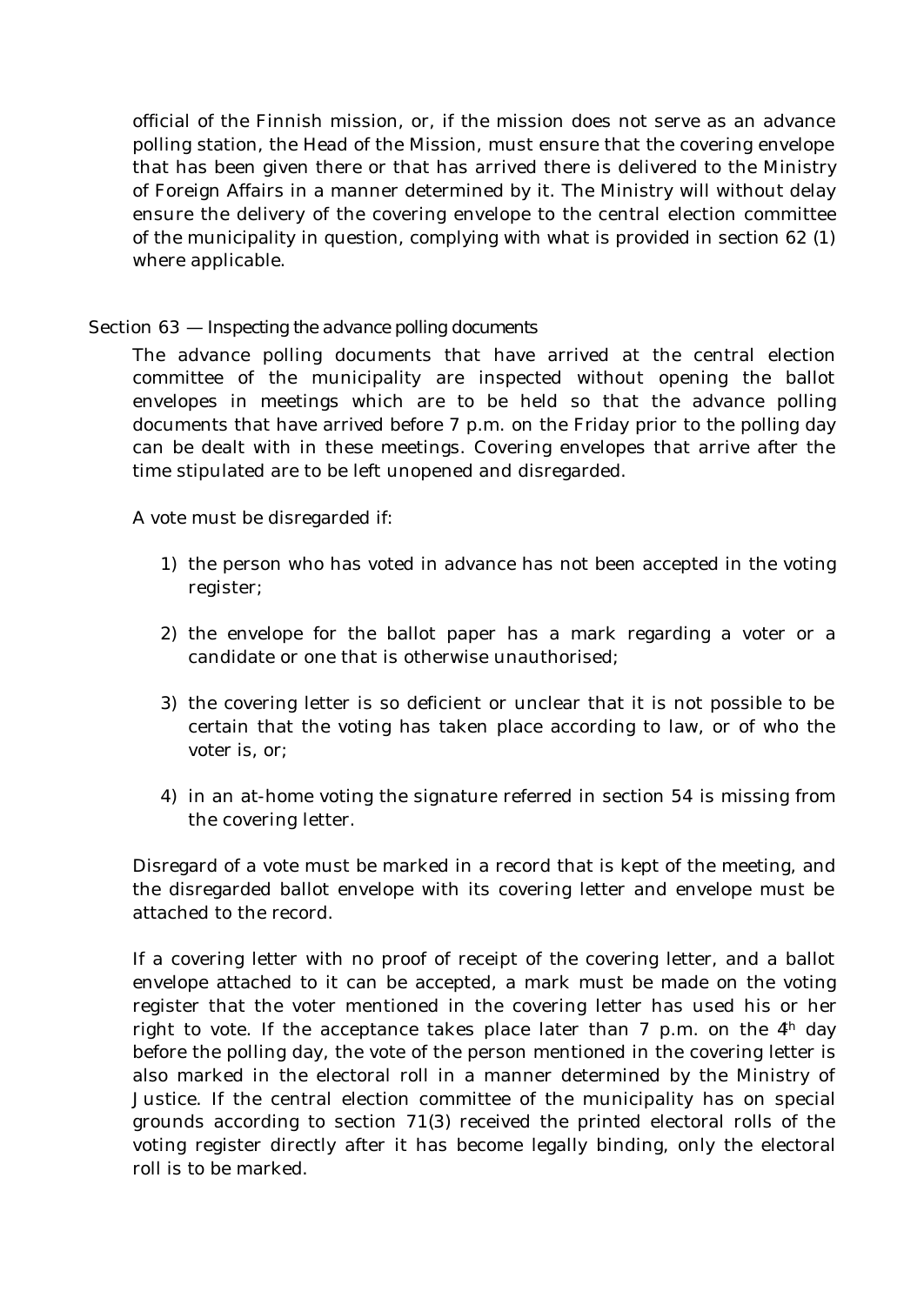After the advance voting documents have been inspected, the central election committee of the municipality must sort the accepted ballot envelopes by voting districts, count the ballot envelopes according to voting districts, and mark the figures in the register. The accepted ballot paper envelopes, sorted by voting districts and separated from the covering letters, are to be kept unopened in a safe place.

### Section 64 — *Delivering the ballot envelopes to the electoral district committee*

In elections other than municipal electionst the central election committee of the municipality must seal the ballot envelopes,sorted by voting areas, in a durable container. Information about the number of ballot envelopes in each group that is sorted is attached to the consignment. The consignment is sealed and the container is marked with the address of the electoral district committee and the sender. The consignment is quickly delivered to the electoral district committee in a manner determined by it.

If the central election committee of the municipality determines, according to section 82, that the advance votes of an area are to be counted together with the polling day votes of the same area, it must without delay notify this to the electoral district committee. In such a case, the ballot envelopes of the voting area in question are not delivered to the electoral district committee.

### Section 65 — *Returning the election stamps*

After the advance voting has ended, the election stamps are returned from the advance polling stations of the municipality to the central election committee of the municipality. The election stamps that have been used by election officials at advance polling stations abroad are returned to the Ministry of Foreign Affairs, which will deliver them to the central election committee of the city of Helsinki.

# Section 66 — *Denial of appeal concerning the advance voting*

It is not possible to separately apply for a change in a decision made by election authorities referred to in this chapter.

# Chapter 6 — **Polling day voting**

### Section 67 — *Conducting the polling day voting*

The polling day voting is conducted simultaneously in all municipalities in its voting districts. A enfranchised person is only allowed to vote in the voting district marked in the voting register next to his or her name.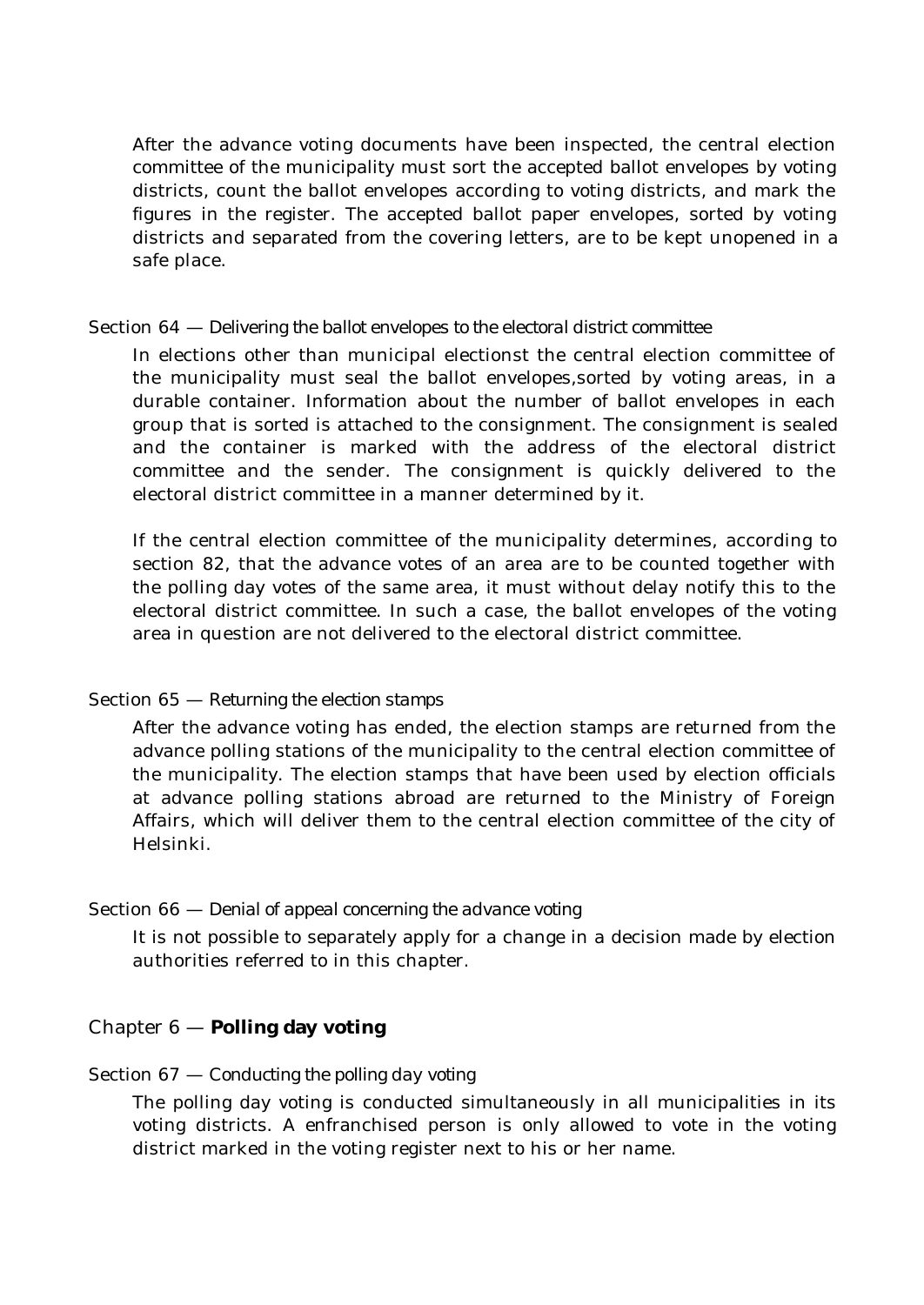Organising the voting in each voting district is taken care of by the election committee.

The central election committee of the municipality must give notice of the polling day and the polling stations of the voting districts in the manner in which municipal notifications are normally made public.

The date of the polling day is laid down in part II.

### Section 68 — *Voting time*

Polling day voting begins at 9 a.m. and continues without interruption until 8 p.m.

All voters that have arrived before 8 p.m. to wait for their turn to vote are entitled to vote. The waiting room must be closed at 8 p.m. Before this time the closing must be announced to the voters arriving.

### Section 69 — *Voting area*

The central election committee of the municipality must ensure that each voting district has a *voting area* and the equipment needed for the polling day voting,provided for this purpose by the municipality.

There must also be enough room in the polling station for those voters who are awaiting their turn to get to the polling room to vote.

# Section 70 — *Preparatory procedures*

The central election committee of the municipality must undertake all procedures necessary for conducting the polling day voting, and in doing so, among other things, see to it that each election committee has for its use in the polling station:

- 1) such voting booths for marking the vote that ensure the secrecy of the ballot;
- 2) the necessary number of the ballot papers referred to in section 51, election stamps referred to in section 52, and forms for the election record referred to in section 79;
- 3) a combined list of candidates or a list of candidates for the Presidential election, which are placed to be clearly seen in the polling room, the waiting room and in each polling booth;
- 4) equipment for sealing;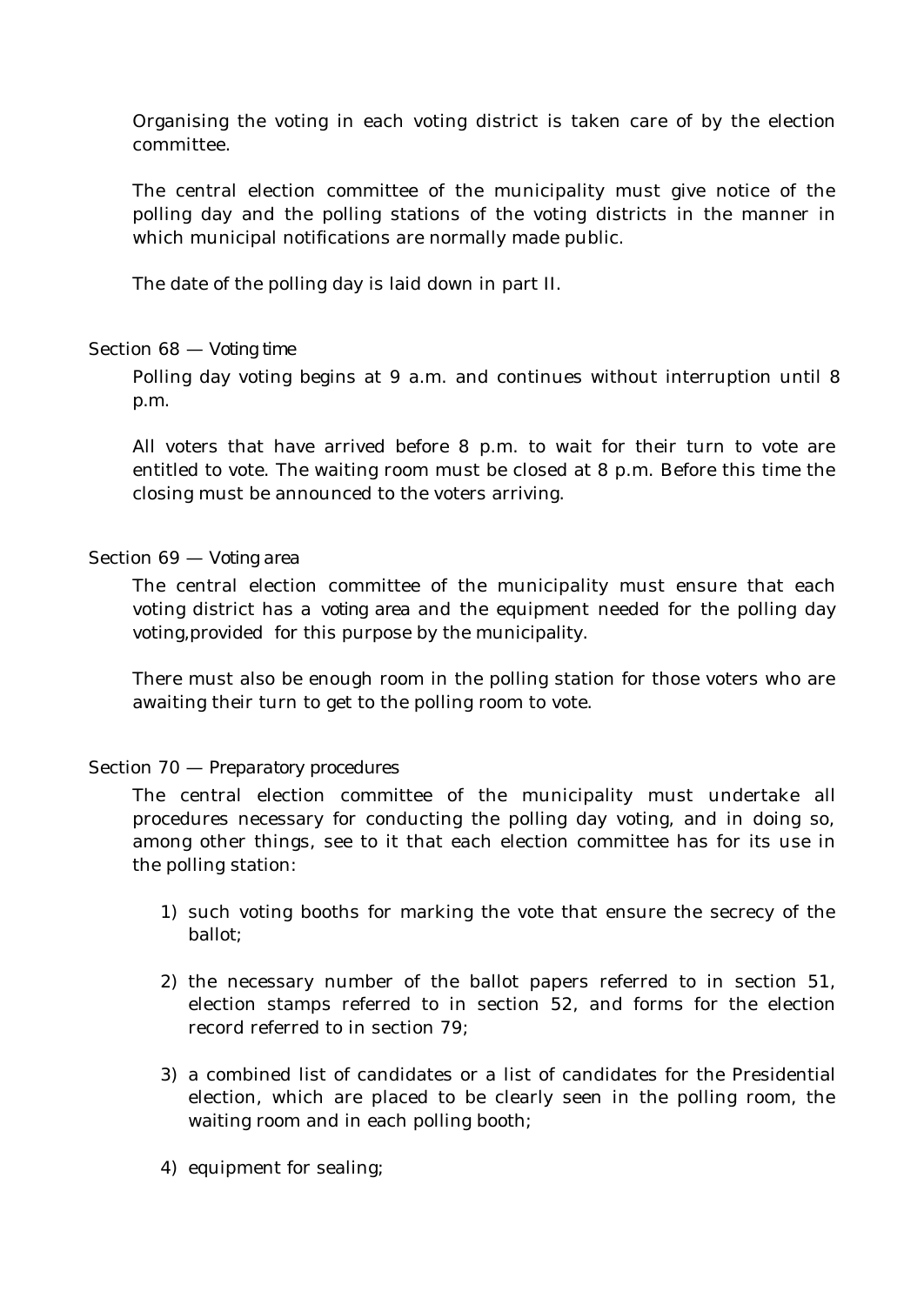- 5) the electoral roll; and
- 6) a ballot box.

The Ministry of Justice will take care of delivering ballot papers, documents for the election record, sealing equipment and, if necessary, ballot boxes to the election committees.

# Section 71 — *Electoral rolls and their delivery*

After the advance voting has ended the Ministry of Justice will see to it that an electoral roll of the voting register of every voting district is printed out beginning on the  $4<sup>th</sup>$  day before the polling day at 7 p.m., and delivered to the central election committees of the municipalities in good time before the polling day. The Ministry may order that the central election committee prints out the electoral rolls of the voting districts of the municipality. The Ministry may also order that the information on the electoral rolls be delivered to the central election committee in electronic form.

Only those people that have not, according to entries made in the voting register, used their right to vote in the advance voting will be accepted in the electoral rolls. The electoral rolls of all voting districts are printed following the alphabetical order of the names of the people in the voting district, or in a manner determined by the Ministry of Justice. The electoral rolls have as their headings the electoral district in parliamentary elections, the Presidential election and European Parliamentary elections and, in all elections, the municipality and the voting district, and each person's complete name and personal identity code.

The Ministry of Justice may, if necessary, on special grounds order the electoral rolls to be printed out from the voting register as soon as the register has become legally binding and that they are to be delivered without delay to the central election committee of the municipality in question.

The central election committee of the municipality must see to it that the electoral rolls are at the disposal of the election committees before the polling day. The electoral rolls are not public before voting on the polling day has ended. If, in a Presidential election, a second round is held, the electoral rolls of the first round are public only after the voting on the second round is finished.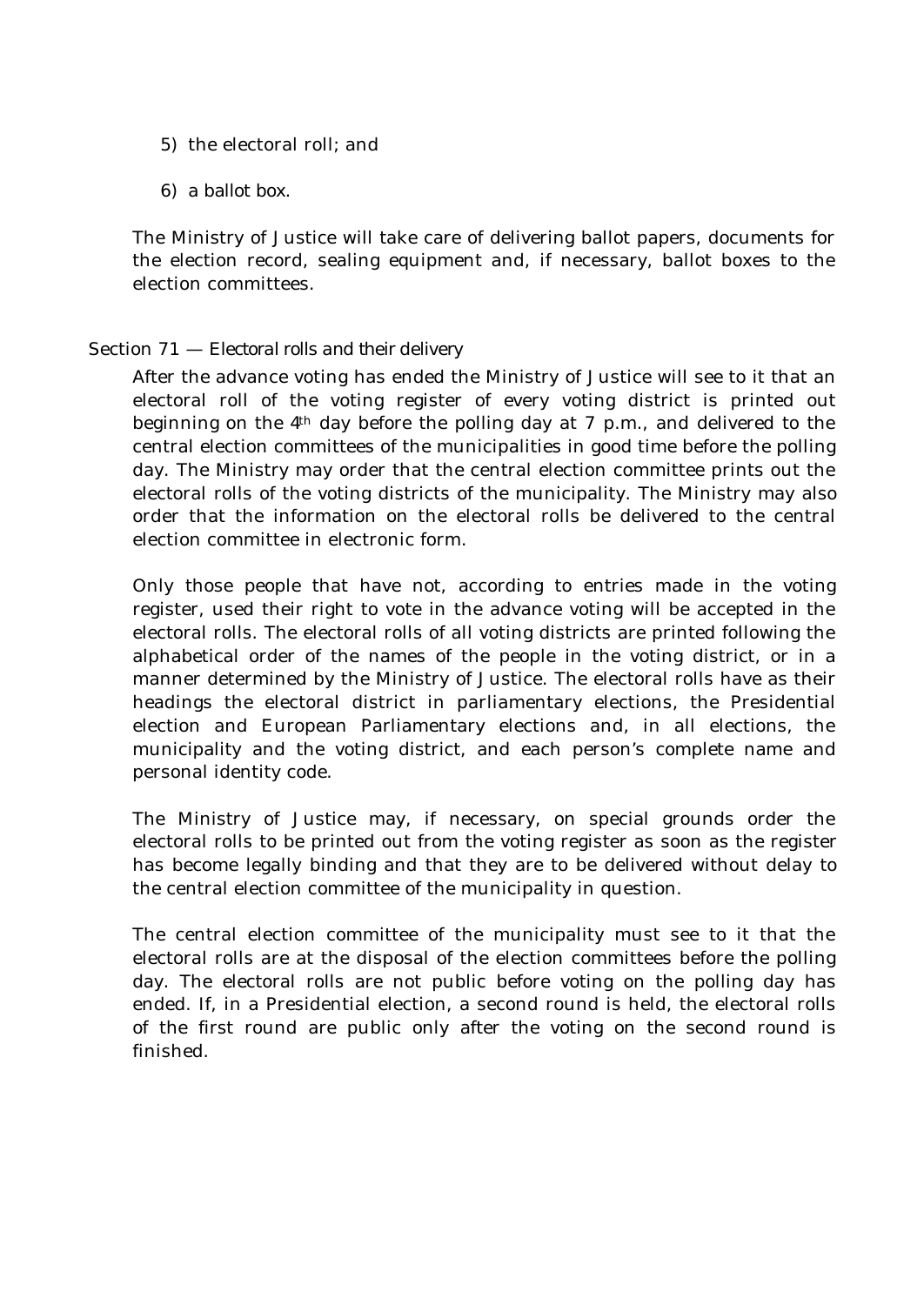#### Section 72 — *Order in the polling station*

It is prohibited to give speeches, display or distribute printed or written exhortations or otherwise influence or try to influence the voters' electoral freedom in the polling station or in the immediate vicinity.

Voting is to be organised in a manner that maintains the secrecy of the ballot. Those arriving must obey the orders given by the election committee to maintain order and to secure the undisturbed conduct of the voting.

### Section 73 — *Assistant*

All polling stations must have a properly indicated *election assistant,* wearing distinctive marks or signs, nominated by the election committee who, at the request of a voter, will assist him or her in marking the ballot paper.

A voter who wishes to use a member of the election committee as an assistant in marking the ballot paper has a right to do so if this does not delay the voting process.

A person whose ability to make a mark in the ballot is essentially weakened may use the help of an assistant he or she has chosen in marking the ballot.

A person who is a candidate in the election in question can not act as an election assistant or an assistant chosen by a voter.

The assistant is obliged to dutifully carry out the voter's orders and to maintain the confidentiality of the information he or she has gained in connection with the voting.

### Section 74 — *Commencing voting on the polling day*

When voting on the polling day commences the chairperson or the deputy chairperson of the election committee must show the voters who are present that the ballot box is empty, and after this close the ballot box in a way determined by the Ministry of Justice, and open the container which contains the ballot papers that have been sent to the election committee. The ballot box must not be opened after it has, at the beginning of the election, been closed before the counting of the votes begins after the election.

### Section 75 — *Registering to vote*

The voter must register to vote with the election committee in the polling station of his or her voting district, and the election committee must see to it that the voter is not allowed to vote before his or her right to vote has been ascertained.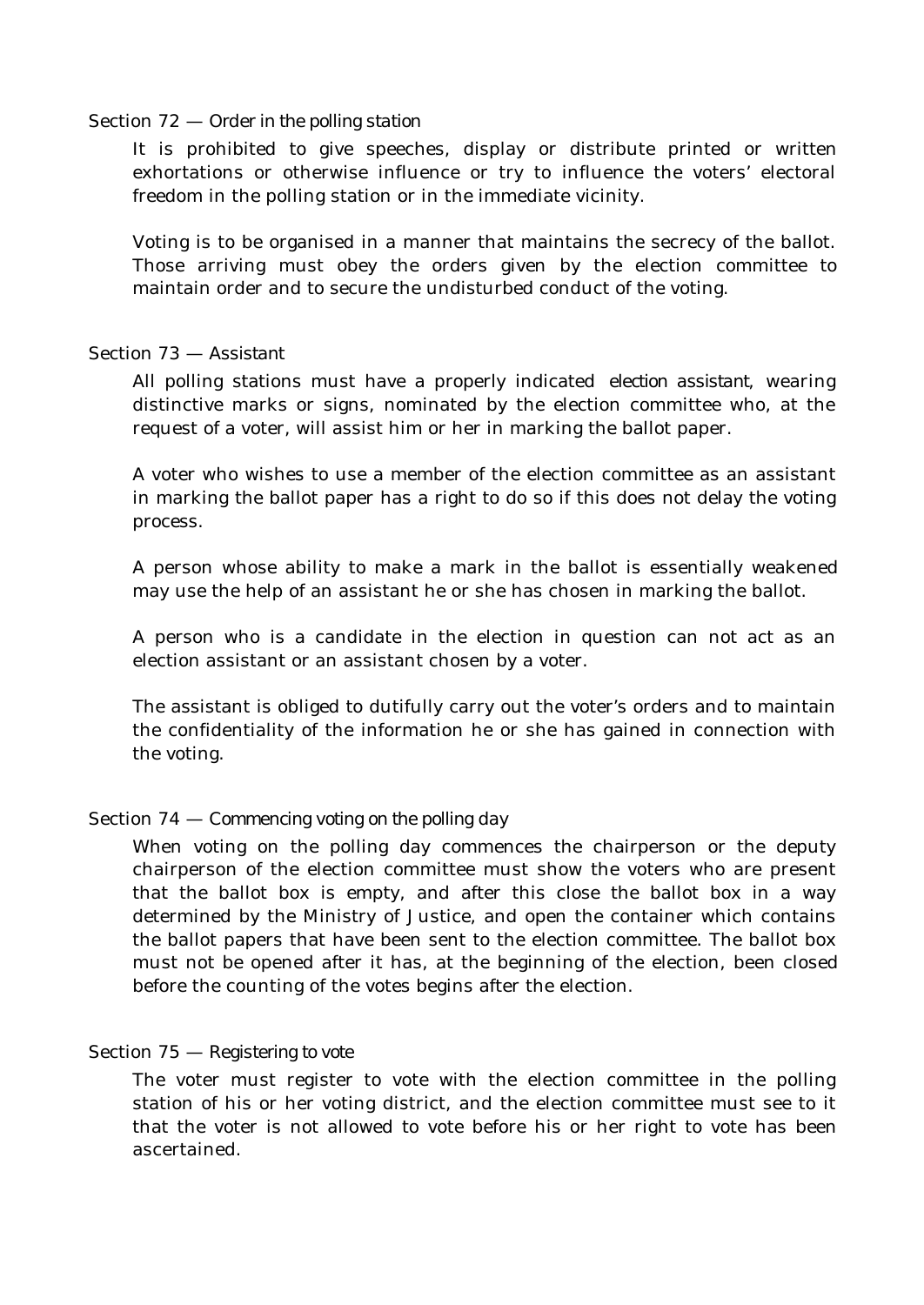The voter is obliged to present proof of identity to the election committee.

### Section 76 — *Voting on the polling day*

The enfranchised person has in parliamentary elections and municipal electionsthe right to vote for a candidate from a combined list of candidates of the electoral district or municipality in which the voter is registered as having a right to vote in the election in question, in the European Parliamentary elections to vote for a candidate from the combination of the lists of candidates, and in the Presidential election to vote for a candidate from the list of candidates.

The voter must mark the number of the candidate he or she is giving his or her vote to in the ballot in such a manner that there can be no uncertainty as to whom he or she has voted for. The mark must be made in the voting booth so that the secrecy of the ballot is maintained.

### Section 77 — *Concluding the voting*

The voter who has marked his or her ballot paper must present the folded ballot to the election committee in order for it to be stamped. The folded ballot must be stamped in the middle of the reverse side. The voter must after this put the ballot in the ballot box.

The election committee makes a mark in the electoral roll that the voter has used his or her right to vote. The marking is, however, made in the voting register when the election committee has access to the register.

### Section 78 — *Concluding the polling day voting, and the preliminary counting of the votes*

After the chairperson or the deputy chairperson of the election committee has announced that the polling day voting has ended, the ballot papers are without delay to be taken from the ballot box and counted. Similarly, the number of the people that have used their right to vote during the polling day is counted, according to the entries made in the electoral roll or the voting register.

After the ballot papers are counted, the election committee will check the ballot papers. The ballot papers that must be regarded as void are placed in their own group. The remaining ballot papers are sorted into groups so that the ballot papers for each candidate are placed in separate piles. The ballot papers in each group are counted (the preliminary counting of the votes).

The election committee must finish the sorting and counting of the ballot papers without interruption.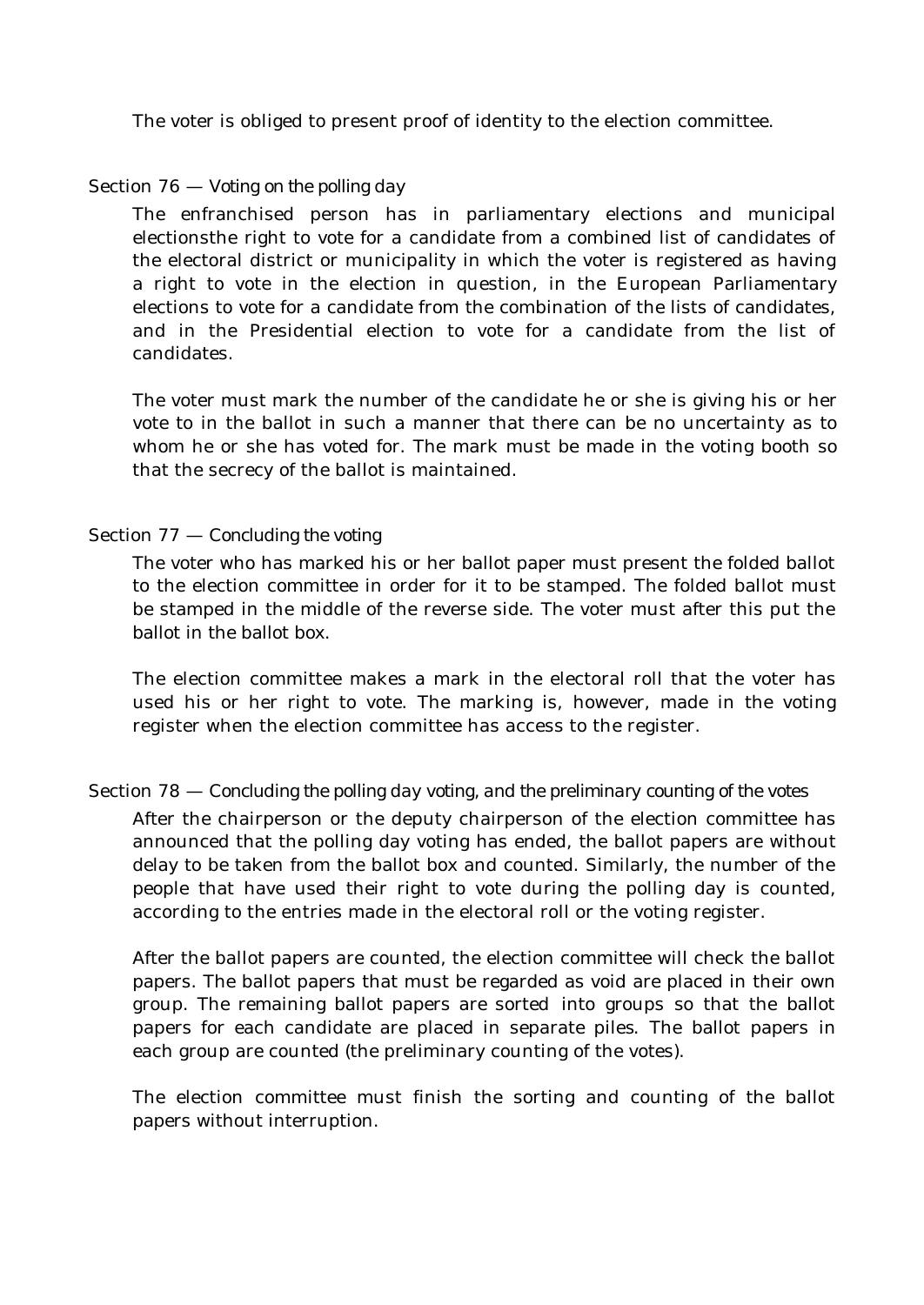After the preliminary counting of the votes has been completed, the ballot papers, sorted as laid down in subsection 2, are placed in a durable container that is carefully sealed in a manner determined by the Ministry of Justice. The container is marked with the address of the recipient as referred to in section 81(1), the content of the consignment, and the sender.

### Section 79 — *The election record*

The election committee must appoint one of its members to keep an *election record*, in which the following is marked:

- 1) the date and the times at which the election commenced and was declared ended;
- 2) the members of the election committee who were present;
- 3) election assistants and assistants chosen by the voters themselves;
- 4) the number of persons who voted;
- 5) the total number of the ballots given and their number in each of the groups that they have been sorted into according to section 78 (2);
- 6) the date and the time at which the ballots were enclosed in the container;
- 7) the party representatives of constituency associations and joint lists or persons authorised by them that were present when the ballots were sorted and counted, and other persons who were present and had a right to be so;
- 8) in small voting districts, where information required in paragraph 5 is not marked, information on the observance of the procedure guaranteeing the secrecy of the ballot required in section 82.

Those members of the central election committee of the municipality that have delivered ballot envelopes to the polling station according to what is laid down in section 82 are also entered in the election record, as well as the number of the ballots they delivered and put in the ballot box.

The letters of authorisation which have been submitted to the election committee concerning the persons referred to in subsection 1(7) who have been authorised by the election representatives are to be attached to the election record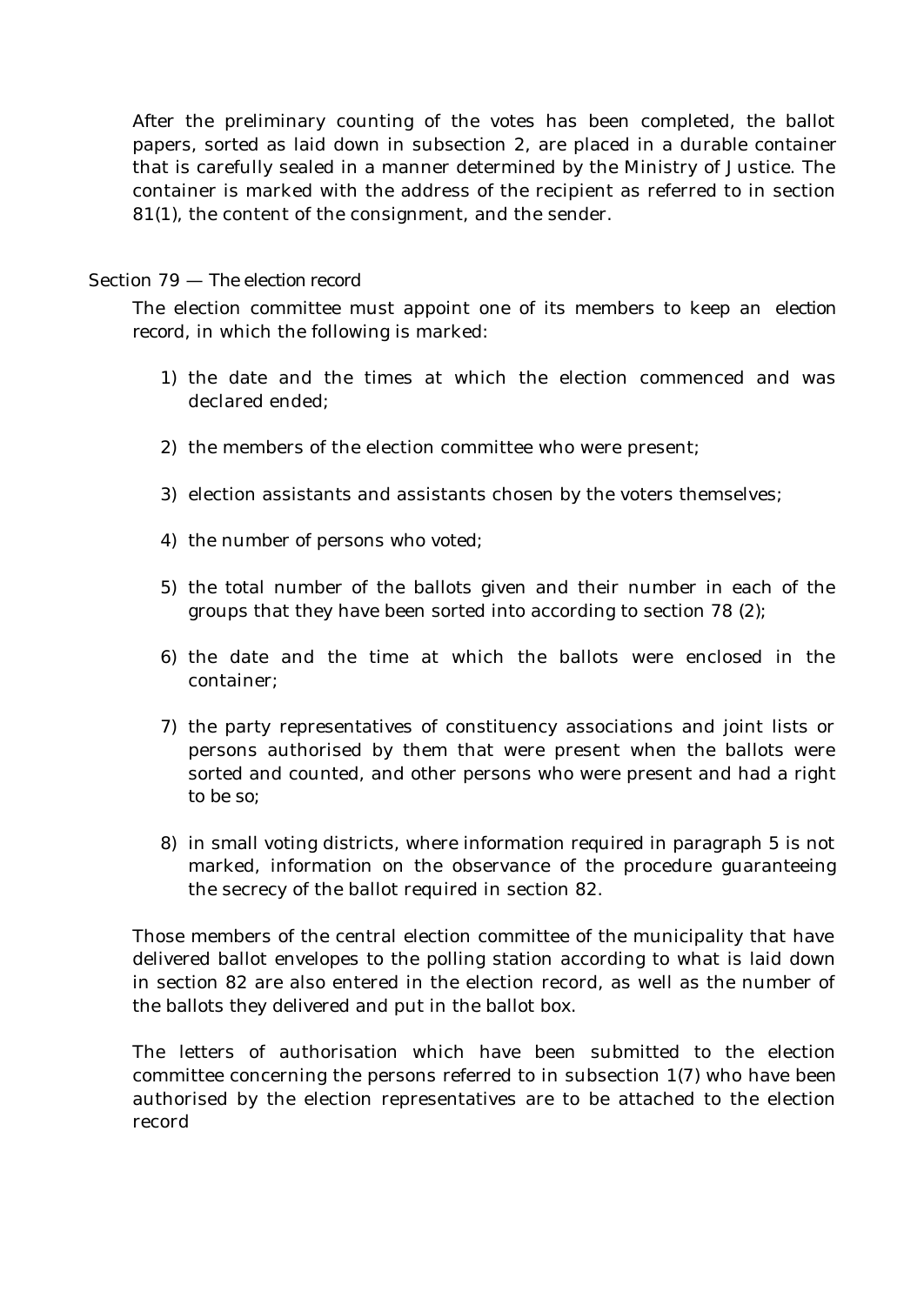Finally, the election record is read aloud, checked, and signed by the chairperson or the deputy chairperson of the election committee and at least one other member of the election committee, and closed with the attachments in a container which is marked with the address of the recipient,as referred to in section  $81(1)$  or section  $82(2)$ , the content of the consignment, and the sender.

### Section 80 — *Announcing the preliminary election results*

Electoral district committees, central election committees of the municipalities and election committees will announce the preliminary election results in a manner determined by the Ministry of Justice.

# Section 81 — *Delivering the ballot papers and the election record away from the election committees*

The chairperson or the deputy chairperson and one other member must without delay take the consignment containing the ballot papers and the consignment containing the election record to the central election committee of the municipality in the case of Municipal elections, and to the electoral district committee in other elections.

The electoral district committee and the central election committee of the municipality can also order that the consignments are delivered in some other way.

# Section 82 — *Guaranteeing secrecy of the ballot in small voting districts*

If the voting district has, according to section 63, less than 50 approved ballot envelopes or if it can be estimated with good reason that less than 50 people will vote in the voting district on the polling day, the central election committee of the municipality must order that the advance votes and the polling day votes are counted together. On such occasions the election committee will not perform the preliminary counting of the votes, but delivers the ballot papers to the central election committee of the municipality for preliminary counting.

If it can, with good reason, be estimated that within the voting district less than 50 people together will vote in advance and on polling day, or if guaranteeing the secrecy of the ballot with good reason this requires, the central election committee of the municipality must in good time before the polling day order, and in elections other that municipal elections, inform the electoral district committee that the advance votes and polling day votes of the voting district and the advance votes and polling day votes of another voting district or of some other voting districts will be counted together. On such occasions the election committees of the voting districts in question will not perform the preliminary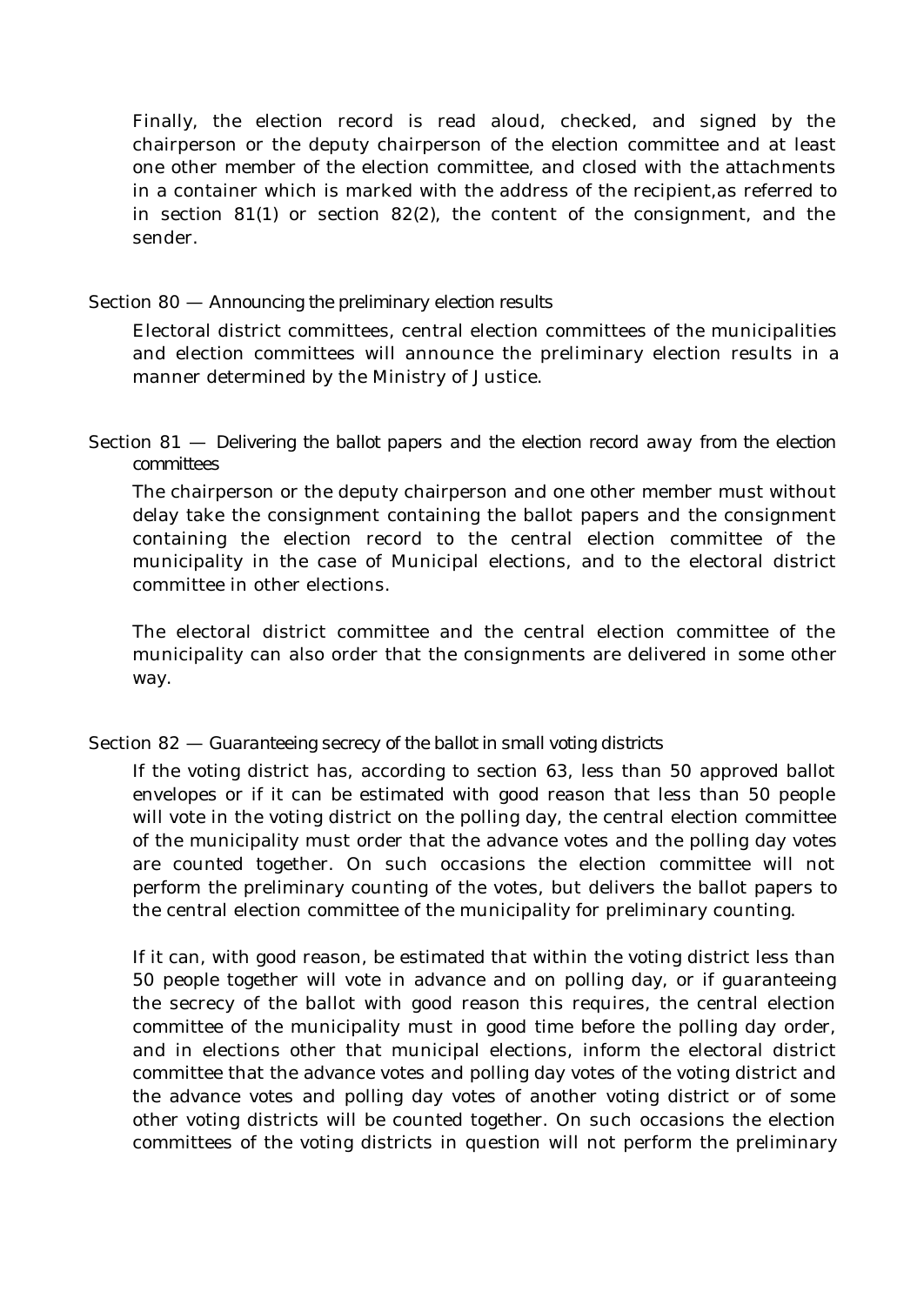counting of the votes but deliver the ballot papers to the central election committee of the municipality for preliminary counting.

The election committee of a voting district referred to in subsection 1 and the election committees of the voting districts referred to in subsection 2 must, after the ballot papers have been taken out of the ballot box, with the secrecy of the ballot having been maintained, and counted, enclose the ballot papers in a durable container in a manner determined by the Ministry of Justice. The address of the central election committee of the municipality, the content of the consignment and the sender must be marked on the container. The consignment must be delivered to the central election committee without delay.

The central election committee of the municipality must open the ballot envelopes of the voting districts referred to in subsections 1 and 2, and combine the ballot papers in them with the votes cast in these election districts on the polling day, and in addition mix the ballot papers of the voting districts referred to in subsection 2 together. The central election committee will perform the preliminary counting of these votes by complying with what is provided in section 78 where applicable. In elections other than Municipal electionsthe central election committee of the municipality will after this deliver the ballots, the record of the meeting of the central election committee, and the election records of the election committees to the electoral district committee, complying with what is provided in section 64(1) where applicable.

Regardless of what has been laid down above in this section, the advance votes and polling day votes of the voting district referred to in subsection 1, may alternatively, on the decision of the central election committee of the municipality, be counted together so that the chaiman or the vice-chairman and one other member of the central election committee, on polling day before the completion of the election procedure, take the approved ballot envelopes containing the advance votes to the polling station of the voting district and in the presence on the election committee open them and put the ballot papers, while guaranteeing also the secrecy of the ballot, into the ballot box.

# Section 83 — *Denial of appeal concerning a decision by election authorities*

It is not possible to separately apply for a change in a decision made by election authorities referred to in this chapter.

# **Chapter 7 — Counting the votes and confirming the election result**

# Section 84 — *The authorities in charge of counting the votes*

The counting of the advance votes cast and the recount of polling day votes cast is taken care of: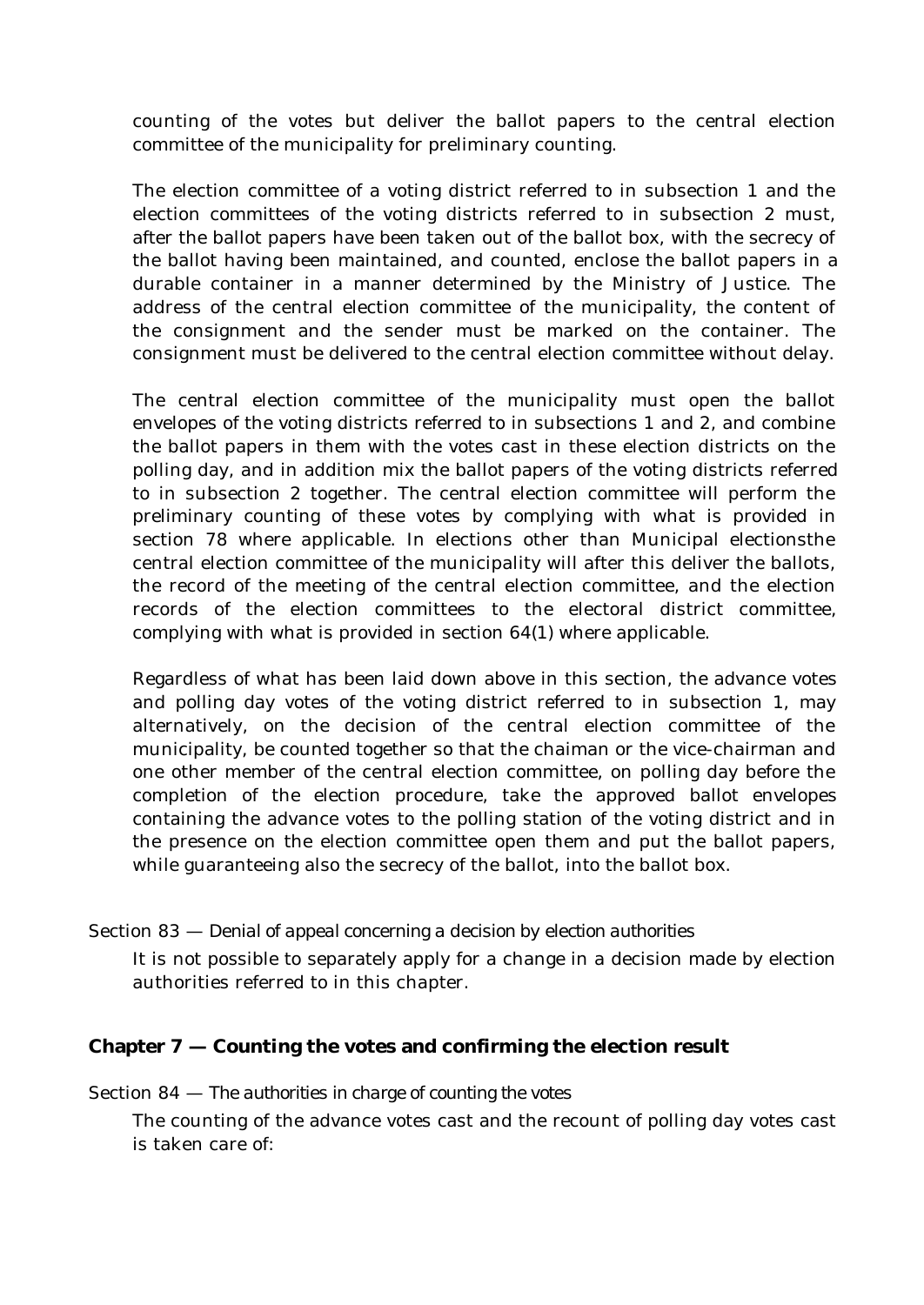- 1) in parliamentary elections, the Presidential election and European Parliamentary elections by the electoral district committee in its meetings;
- 2) in municipal elections by the central election committee of the municipality in its meetings.

Section 85 — *Invalidation of a ballot paper*

A ballot paper is invalid, if

- 1) the ballot envelope contains something else or more than one ballot paper;
- 2) the ballot envelope has a mark regarding a voter or a candidate or one that is otherwise unauthorised;
- 3) something other than a ballot paper printed by the Ministry of Justice has been used as the ballot paper;
- 4) the ballot paper has not been stamped;
- 5) the candidate's number has been written so that it is not absolutely certain for whom the vote was cast;
- 6) the elector's name or distinctive identification or some other inappropriate marking has been made on the ballot paper;
- 7) the ballot paper has, in parliamentary elections, been used to vote for a candidate who has been nominated as candidate in two or more electoral districts.

A marking made in the ballot paper that only clarifies which candidate the voter has intended to vote for shall not be considered inappropriate.

# Section 86 — *Counting the advance votes*

Counting the advance votes that are enclosed in ballot envelopes may be started on the polling day at the earliest at 3 p.m. or, on special grounds, earlier, at the discretion of the election committee, however at the earliest at 12 o'clock. Invalid ballot papers are separated in their own group. The other ballot papers are sorted into groups so that the ballot papers for each candidate are placed in separate piles. The ballot papers in each group are counted.

The results of the advance voting are counted separately for each voting district of the municipality, except for the cases referred to in section 82.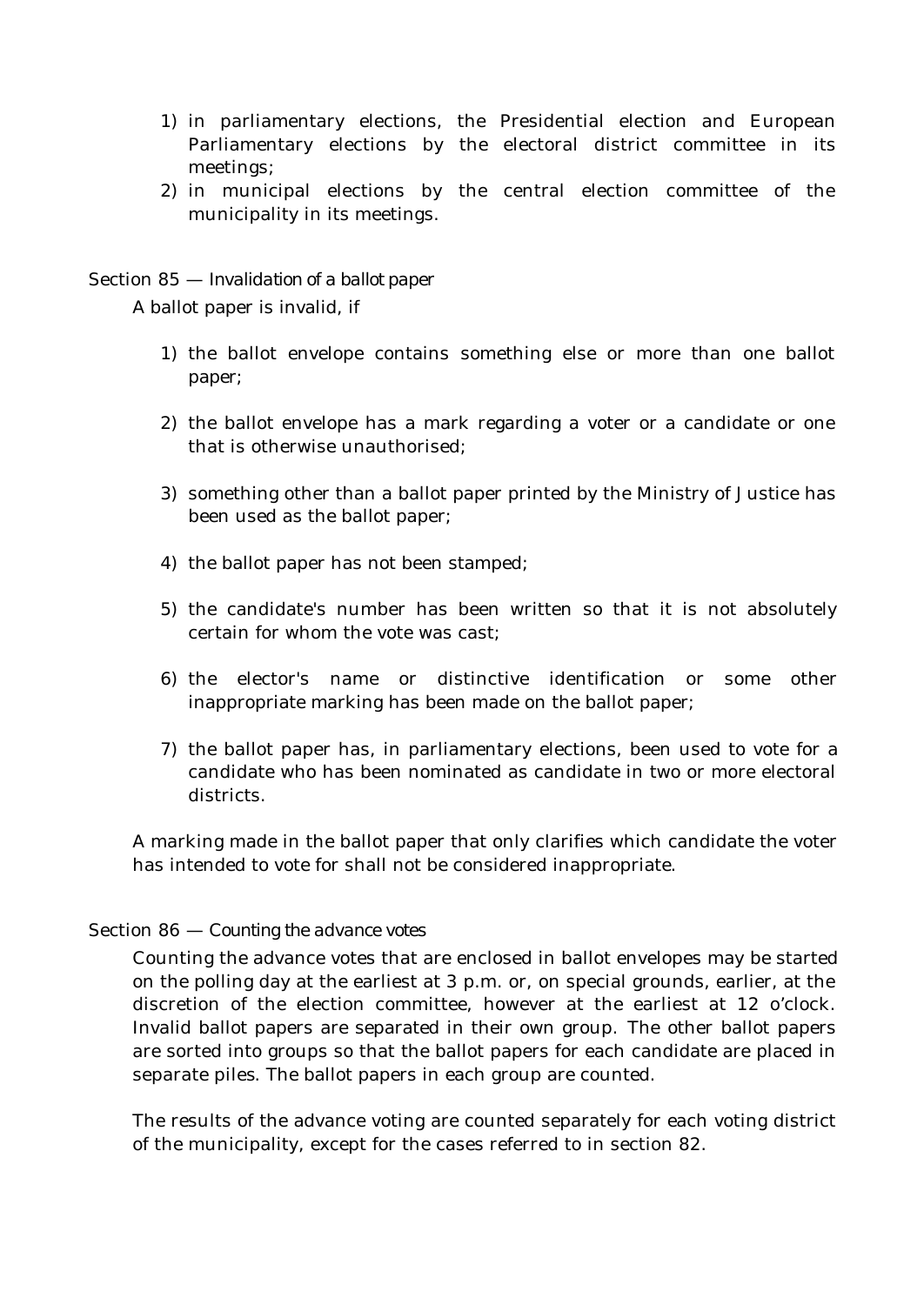The results of the advance voting are announced in a manner determined by the Ministry of Justice.

### Section 87 — *Recount of the votes*

At 9 a.m. on the Monday following polling day, a recount of the polling day votes of both the votes counted by the election committees and, as laid down in section 82 (4), the votes counted by the central election committees of the municipalities must be commenced. In the recount of the votes it must be decided which votes for a candidate are regarded as valid and which votes are discarded as invalid.

The valid votes for each candidate given in both the advance voting and on polling day are counted.

### Section 88 — *Counting the votes received by the candidates*

The votes received by the candidates are counted in such a way that the number of votes given to the candidates of the parties of an electoral alliance shall be counted to the said electoral alliance, the votes given to a candidate of a party that is not a member of an electoral alliance shall be counted to the said party and the votes of the candidates of a constituency association in a joint list shall be counted to the said joint list.

If it becomes clear that the candidate is ineligible or is deceased or has also been nominated as a candidate in European Parliamentary elections in the same election in other member states of the European union, the votes received by that candidate shall, however, be counted to the electoral alliance or to the party or to the joint list to which the candidate belongs.

# Section 89 — *Method of counting election result*

The ranking order of candidates in a party that is not in an electoral alliance or the ranking order of candidates in a joint list in the party or joint list is determined by the number of personal votes given to the candidates. In this system the candidates shall be given a comparative index so that the first candidate of each party or joint list has as his or her comparative index the number of votes given to the said party or to the said joint list, the second candidate will have half of the votes cast, the third candidate will have third of the votes cast, the fourth candidate will have a fourth of the votes cast and so forth.

The ranking order of the candidates representing parties that belong to an electoral alliance is, regardless of party, determined by the number of votes given to a candidate. The candidates receive a comparative index in this order and the first candidate of the said party receives as his or her comparative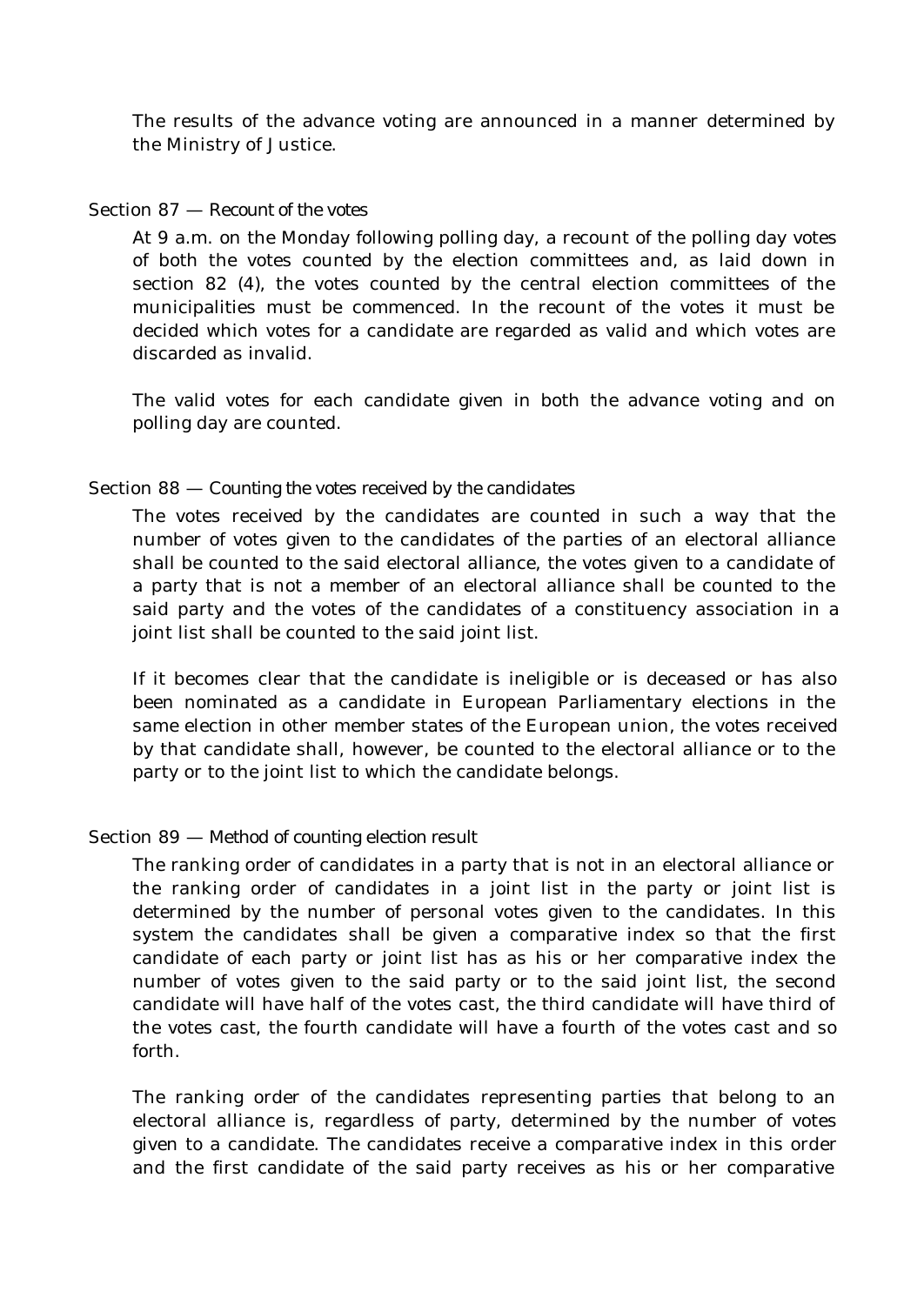index the number of votes given to the electoral alliance, the second candidate will have half of the votes cast, the third will have the third of the votes cast, the fourth will have the fourth of the votes cast and so forth.

The candidate representing a constituency association that does not belong to a joint list will have as his or her comparative index the number of votes given to him or her.

### Section 90 — *Deciding by lot*

If the number of votes and the comparative indices are equal, the order of the candidates shall be decided by lot.

# Section 91 — *Determing the election result in parliamentary and municipal elections*

In order to determine the result of parliamentary or municipal elections, the names of all candidates are written following the order of their comparative indices and the comparative index of each candidate is written beside the candidate's name. From this name list, as many candidates are chosen as are to be elected from the municipality to the parliament or to the municipal council.

### Section 92 — *The deputy representatives for the Members of Parliament*

The deputy representative for a Member of Parliament is the first candidate on the list who has not been elected from the party or from the joint list which the member represented, or if there was an electoral alliance, the first candidate who has not been elected from the said electoral alliance which the member represented.

If there is no other way to choose a deputy member, the deputy member shall be that candidate who has not been elected whose name is the first name in the list of names referred to in section 91.

If the deputy member becomes a member, or otherwise leaves his or her post, the electoral district committee shall provide a new deputy member for the said member following the provisions in subsections 1 and 2.

If a seat becomes open in the province of the Åland Islands and there is no such deputy member as is specified in subsections 1 and 2, new parliamentary elections shall be held in the said electoral district without delay. The Ministry of Justice lays down the time of the election and proclaims this. Advance polling is performed only in the electoral district of the province of the Åland Islands.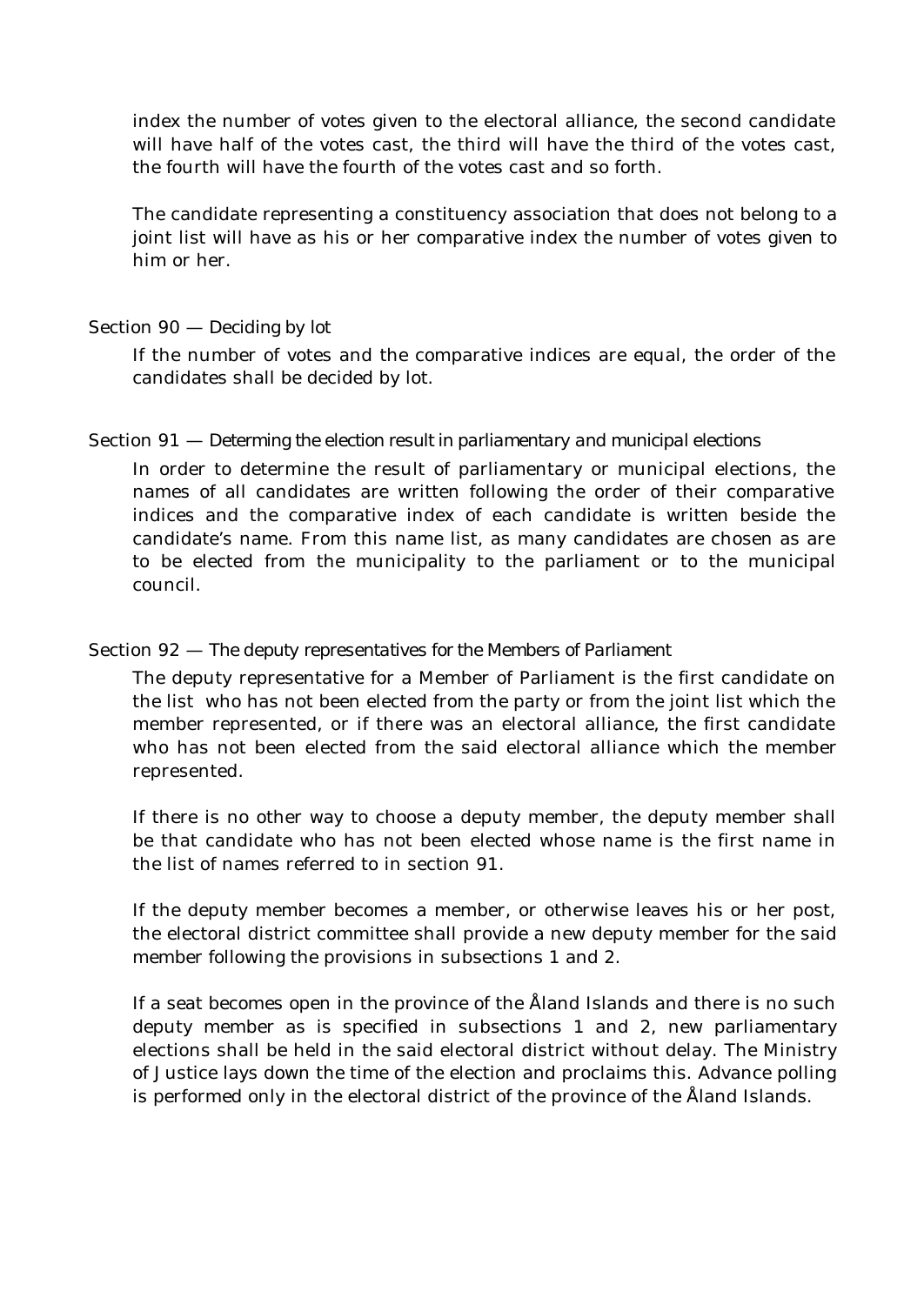### Section 93 — *Deputy councillors*

Deputy councillors for the councillors are chosen as is provided in Section 11 in the Municipalities Act.

Should the number of deputy councillors become incomplete during the term of office of the council, the central election committee of the municipality must provide, at the request of the chairperson of the council, new deputy councillors, as provided in section 11of the Municipalities Act.

If all deputy councillor seats are not filled by virtue of the provisions set forth in this Section, the number of deputy councillors will be incomplete.

Section 94 — *Confirmation and publication of the result of parliamentary elections and notification of the result*

The electoral district committee confirms the result of the election on the 3rd day after the polling day in its meeting which begins at 6 p.m. on that date.

The electoral district committee shall make public the result of the election with directions for lodging an appeal through a notification in the committee and shall also announce in its notification the deputies for the elected members, and shall draw up, without delay, a written authorisation of mandate for each elected member and dispatch the written authorisation, without delay, to parliament to be handed to the elected members.

The electoral district committee shall immediately inform the Ministry of Justice of the result of the result of the election in a manner specified by the Ministry of Justice and also inform the State Provincial Office and the central election committees of the municipalities in the electoral district and give a notification of the result and the comparative indices and the number of votes of telected members in those newspapers which have the greatest circulation in the said electoral district and which represent those parties who have had candidates in the elections.

Section 95 — *Confirmation and publication of the result of municipal electionsand notification of the result*

The electoral district committee confirms the result of the election on the 3rd day after the polling day in its meeting beginning at 6 p.m. on that date.

The central election committee of the municipality must without delay:

1) Make the result of the election public by displaying the record that includes the result with directions for lodging an appeal on the public notice board of the municipality for a period of seven days;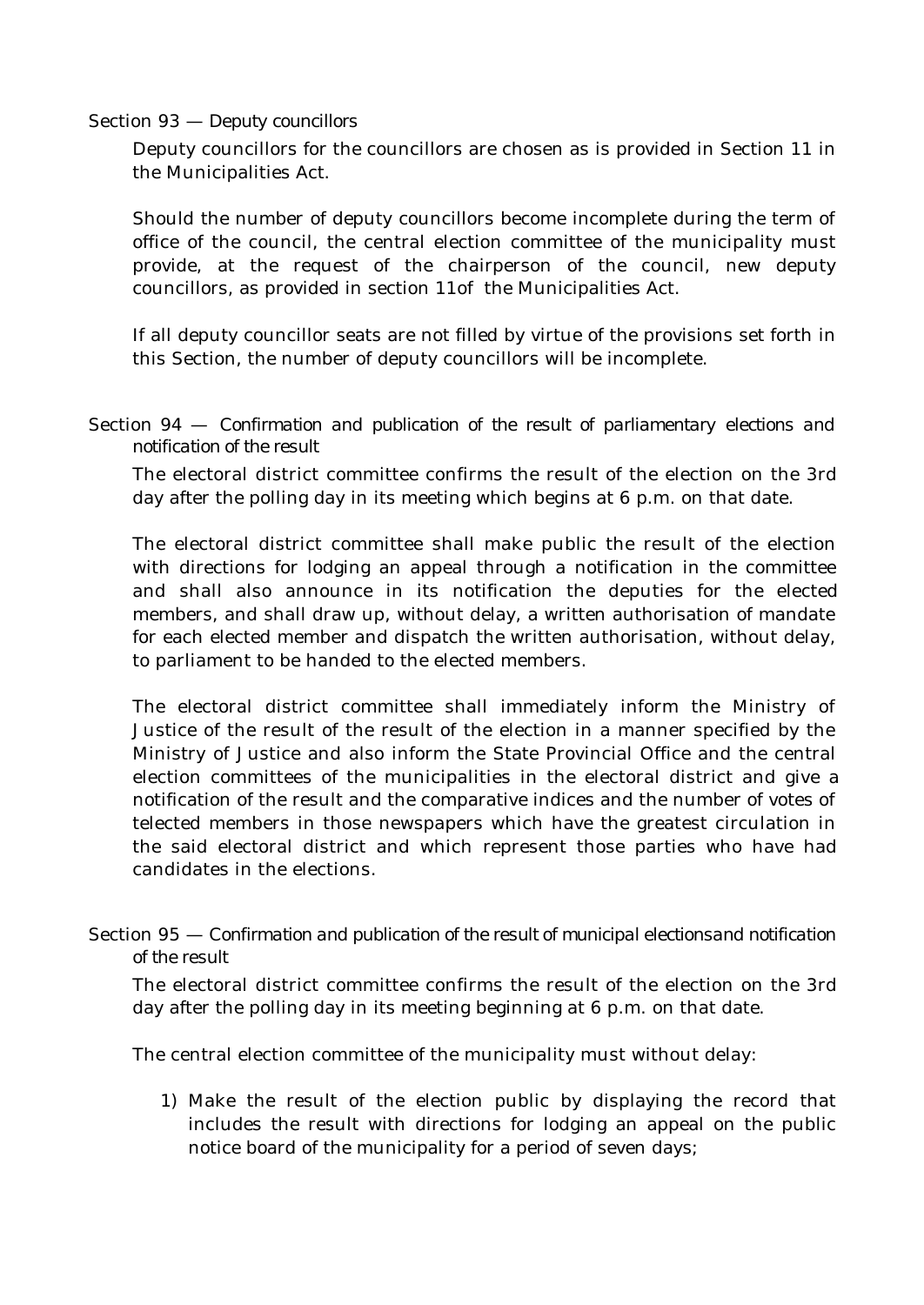- 2) Submit the list of the elected councillors and their deputies to the Council and make the said list public as notices are made public in the municipality.
- 3) Submit information of the result of the election to the Ministry of Justice following the provisions laid down by the Ministry of Justice.

### Section 96 — *Provisions for Presidential elections and European elections*

Provisions for the method of counting the votes of the candidates in Presidential elections and European Parliamentary elections and the method of counting the result of the elections, determing the result of the said elections, confirming the result of the elections, publishing the result of the elections and submitting notice of the result of the elections are laid down in Chapter II.

### Section 97 — *The deputy member for a member of the European Parliament*

What is set forth in section 92 on selecting a deputy member for a Member of Parliament shall apply, as appropriate, to providing a deputy member for an elected member of the European Parliament.

### Section 98 — *Entering the result of the election into the record*

When the result of the election has been confirmed, the authority confirming the result shall mention in the record the names of both the elected persons and those persons who, if a seat becomes open, will replace the member as a deputy representative or who have been nominated as deputy councillors.

Each elected person is entered into the record by stating his or her name and title, profession or occupation and, with the exception of municipal elections, his or her municipality of residence, as well as his or her comparative index and the number of votes he or she has received.

### Section 99 — *Keeping the documents and instruments*

If the counting of the ballot papers or the procedure is interrupted, all ballot papers and calculations shall be kept in such a way that no unauthorised person has access to them.

After confirming the result of the election, the ballot papers and a copy of the combined list of candidates or a copy of a list of presidential candidates is placed in a container, which shall be sealed as islaid down by the Ministry of Justice. These are to be kept until the next corresponding elections have been conducted. The calculations shall be kept as an appendix to the record. The electoral district committee shall submit and entrust the documents and the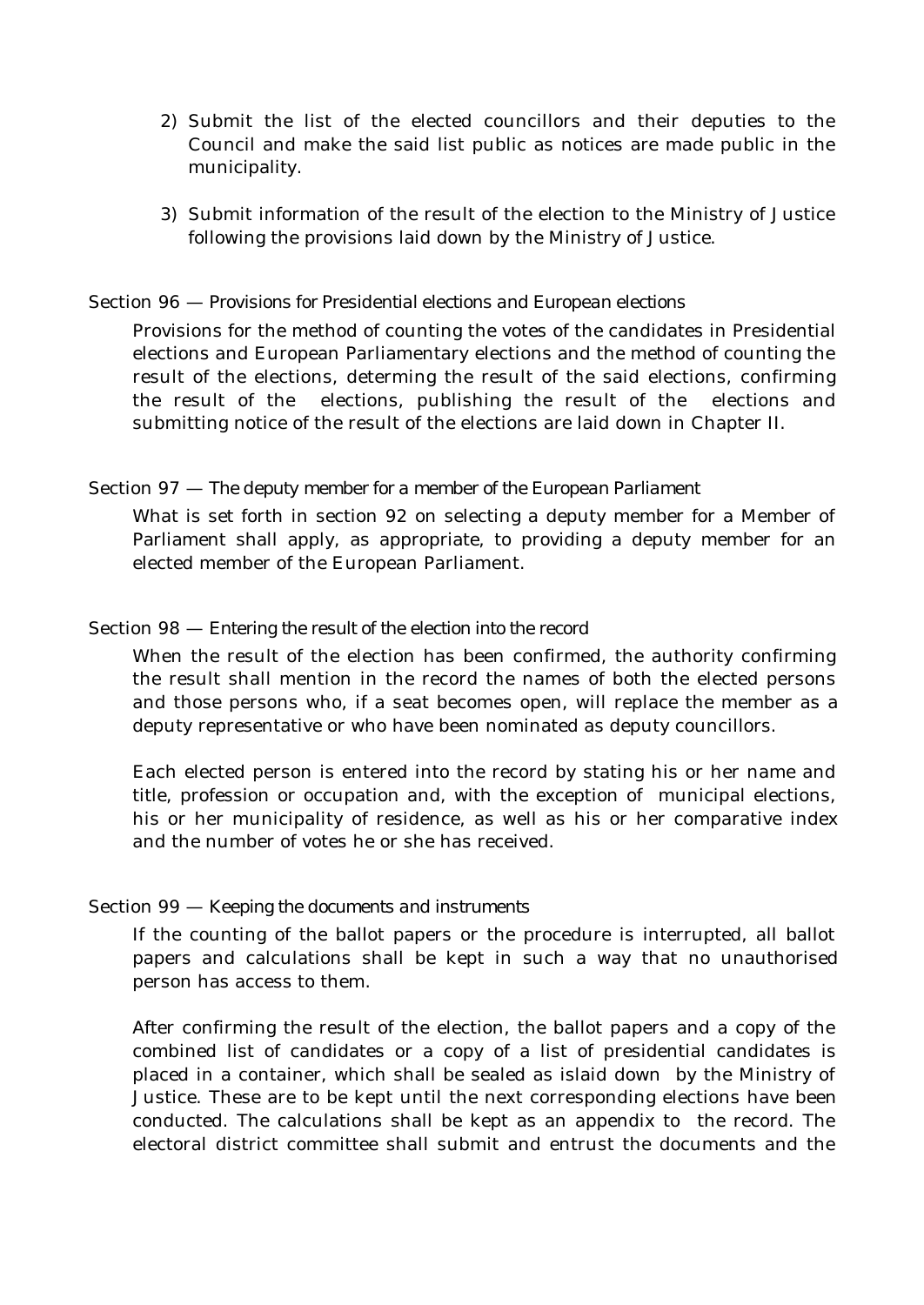instruments used in the election to the Provincial Administrative Board to be kept in safekeeping.

# Chapter 8 — **Demand for rectification**

Section 100 — *Object of an appeal*

A person can demand a rectification to the decision by which the result of the election has been confirmed, by lodging an appeal as is set forth in this Chapter.

It is not possible to lodge an appeal against decisions on the confirmation of the result of the first and second round of the Presidential election.

# Section 101 — *Right of appeal and grounds for appeal*

Those persons who feel that their interests or rights are violated by the decision, and those persons who have been candidates in the election, and the party who has made a candidate application,and a joint list have a right to lodge an appeal on the grounds that the decision is unlawful.

In addition, the following persons can lodge an appeal against the decision on the grounds that the election has been carried out in an incorrect order and that this might have had an effect on the result of the election:

- 1) every person who is eligible to vote in the electoral district or municipality ; and
- 2) in municipal elections, a member of the municipality

# Section 102 — *Lodging an appeal and the appeal procedure*

The appeal shall be sent to a competent Provincial Administrative Court within 14 days from the confirmation of the election results. In European Parliamentary elections, the appeal is, however, always sent to the Provincial Administrative Court of Uusimaa.

The provisions for the appeal procedure and appeal process are otherwise subject to provisions laid down in the Administrative Judicial Procedure Act.

The appeal shall be processed without delay.

### Section 103 — *Decision of an appellate authority*

If a decision or measure of an election authority has been unlawful and this unlawfulness has clearly affected the result of the election, a new election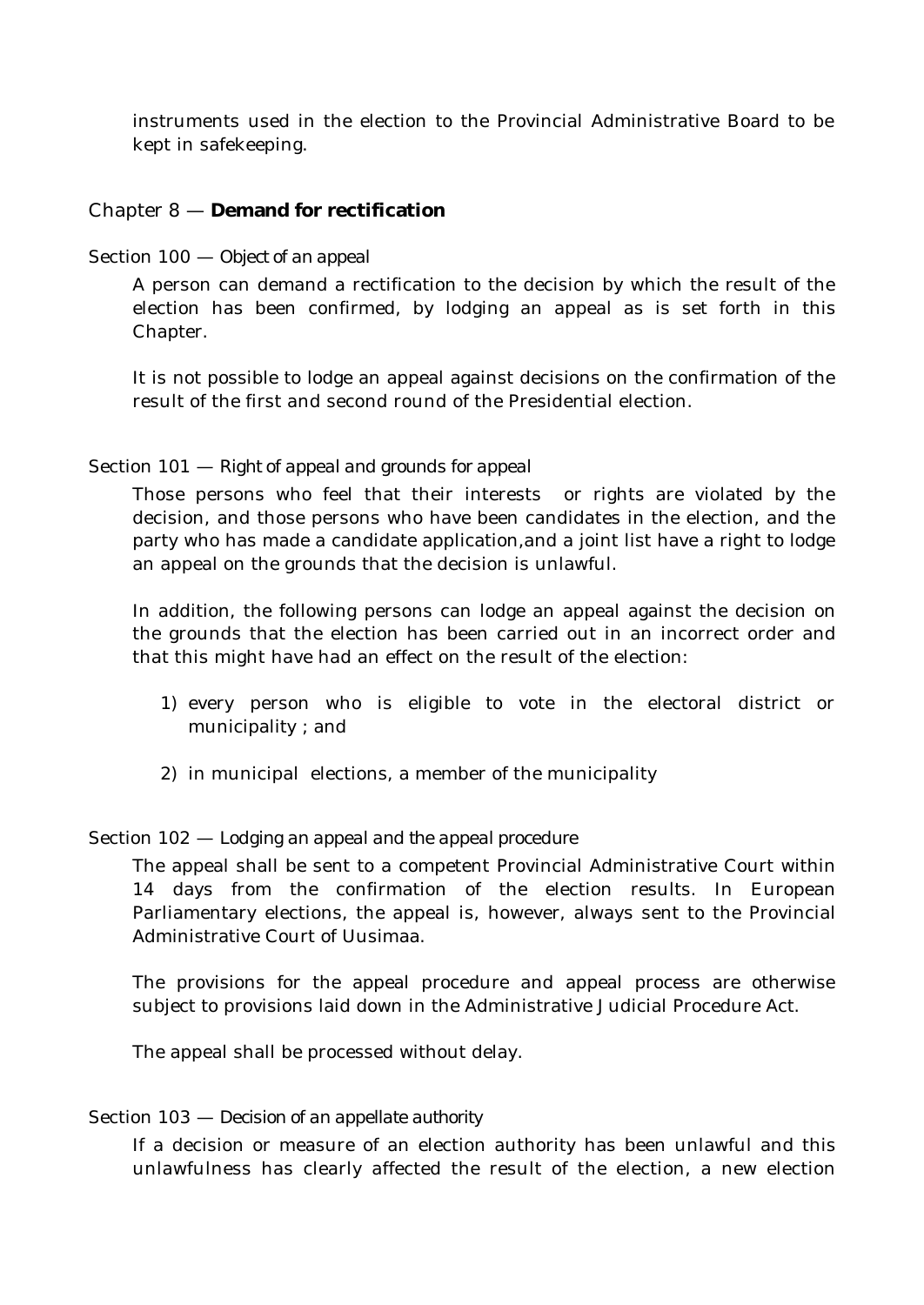shall be held in the said electoral district or municipality, or in European Parliamentary elections, in the whole country, if the result of the election cannot be rectified.

If the electoral district committee or the municipal central election committee has, while counting the result of the election or confirming the result of the election, acted unlawfully and this unlawfulness has affected the result of the election, the result of the election has to be rectified.

### Section 104 — *Submitting the notification of the decision*

In Parliamentary elections and European Parliamentary elections, the decision of the Provincial Administrative Court must be submitted to the appellant and to the electoral district committee in question and to the representatives of parties and joint lists and to the Ministry of Justice. In addition, the decision shall be announced in a broadcast of a broadcasting company without delay, if the decision haslaid down that the result of the election shall be rectified or that new elections shall be held.

In municipal elections, the decision of the Provincial Administrative Court must be submitted to the appellant, to the municipal executive board, to the municipal central election committee, to the representatives of parties and joint lists and, if the decision lays down that the result of the election shall be rectified or that new elections shall be held, to the Ministry of Justice. The municipal central election committee shall, without delay, make the decision of the Provincial Administrative Court public also to the members of the municipality by placing the decision on the public notice board of the municipality for a period of seven days.

# Section 105 — *Continued appeal*

It is possible to lodge an appeal against the decision of the Provincial Administrative Court to the Supreme Administrative Court within 30 days of receiving the result of the decision.

If the decision lays down that the result of the election shall be rectified or that new elections shall be held, those mentioned in Section 101 have a right to lodge an appeal, and, in municipal elections, the municipal executive board also has this right. Those who have not separately received the decision, are considered to have received the decision when it is announced for the first time in a broadcast of a broadcasting company or when it is placed on the public notice board of the municipality.

Giving notice and the announcement of the decision of the Supreme Administrative Court are subject to provisions of Section 104 on the decision of the Provincial Administrative court.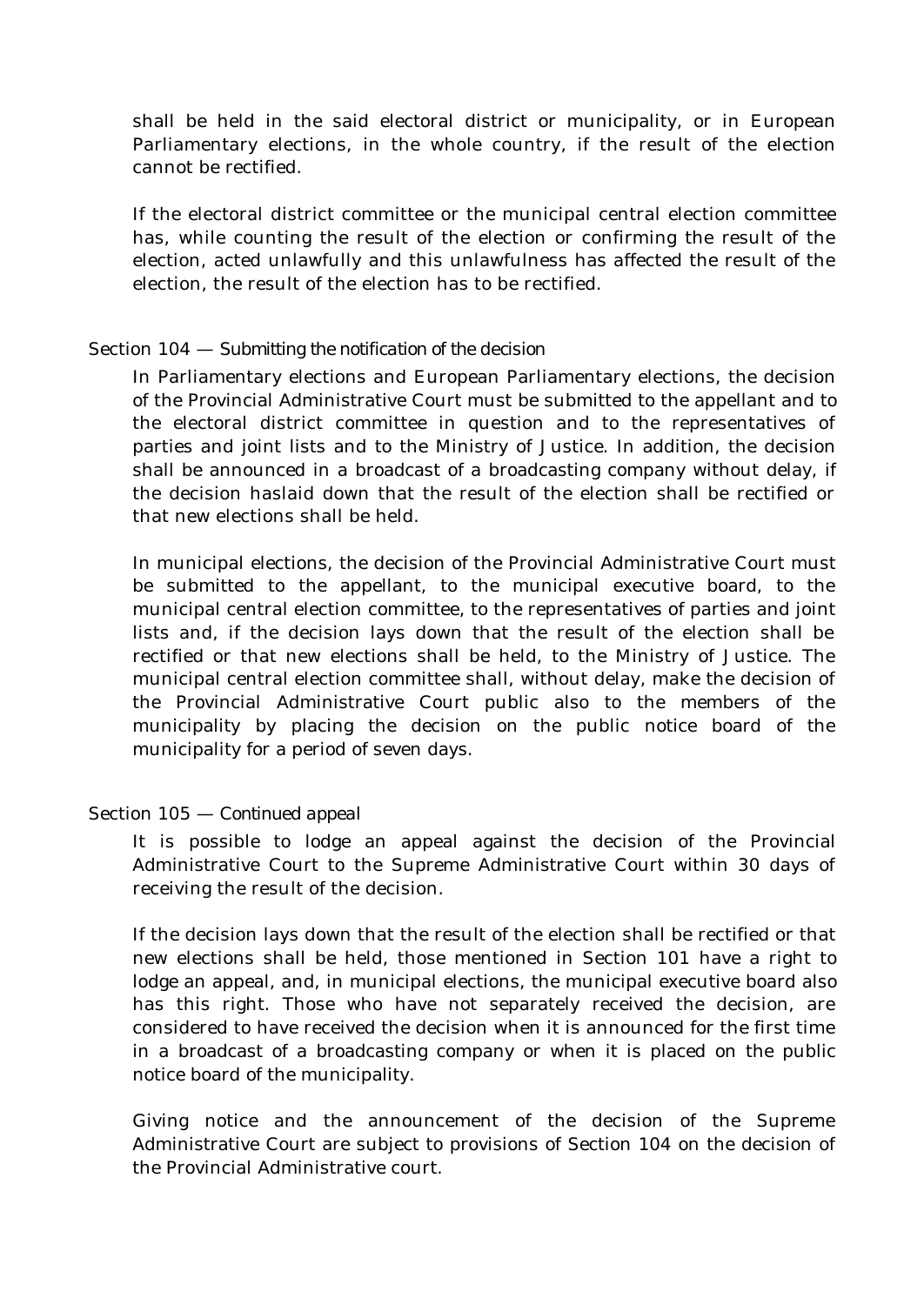Section 106 — *New elections as a result of an appeal*

If new elections are held due to an appeal, the date of the next election is:

- 1) in parliamentary elections and European Parliamentary elections, the first Sunday after 50 days from when the decision of the appellate authority entered into force.
- 2) in municipal elections, on the Sunday prescribed by the municipal central election committee.

The same electoral authorities shall take care of conducting the new election as in the invalid election. If the term of office of the municipal central election committee has expired, however, the new election is carried out by a central election committee replacing the said committee.

The new election shall follow the same distribution of voting districts and use the same voting register that is in legal force and the same combined list of candidates as in the invalid election, unless the appellate authority otherwise provides. The Population Register Centre will ensure that those who were entered into the voting register will be sent a new card of information. The advance polling is conducted only in the electoral district or in the municipality that is subject to the provision on the new elections. The provisions on the election proper apply, as appropriate, to the conducting of the new election.

The members and councillors who have been elected in the invalid election shall keep their posts until the result of the new election has been confirmed.

The result of the new parliamentary election shall be submitted without delay to Parliament and in new municipal elections, to the municipal council of the municipality in question.

# PART II — INDIVIDUAL ELECTION PROVISIONS

# Chapter 9 — **Parliamentary elections**

*Time of the parliamentary elections*

# Section 107 — *Date of the election*

The date of the election in Parliamentary elections is the third Sunday in March.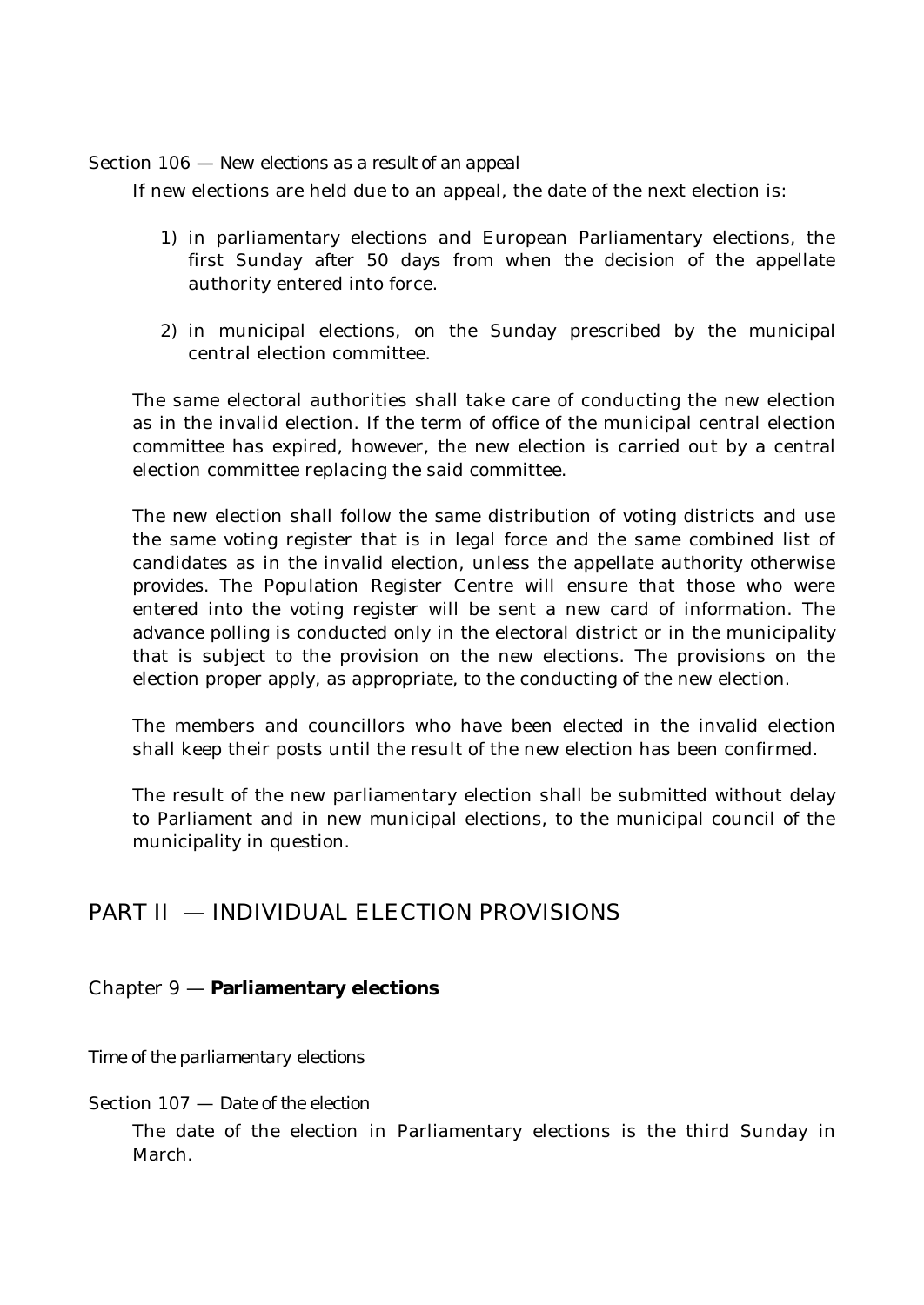If the President has ordered new Parliamentary elections, the date of the new election is, following the orders of the President, not earlier than the first Sunday after 50 days and not later than the first Sunday after 75 days from the time when the order to hold new elections was made public.

When the President has issued an order for the holding of new elections, it shall, in addition to what is set forth in section 67 (3), be made public at least in the Embassies and Honorary Consulates with public notices and if necessary, in any other appropriate way.

### *General provisions for nominating candidates*

### Section 108 — *The right to nominate candidates*

In parliamentary elections, candidates can be nominated by:

- 1) political parties;
- 2) registered voters who have founded a constituency association.

When they nominate candidates, two or more parties can form an *electoral alliance* by mutual agreement. Similarly, two or more constituency associations can form a *joint list*.

# Section 109 — *Maximum number of candidates*

A party, an electoral alliance or a joint list can have no more than 14 candidates in each electoral district. If more than 14 Members of Parliament are chosen from an electoral district, there can, however, be only as many candidates as there are members to be elected from the electoral district.

Section 110 — *Nominating candidates and the maximum number of candidates in the electoral district of the Province of the Åland Islands*

In the electoral district of the Province of the Åland Islands, a constituency association, founded for the next Parliamentary elections by at least 30 registered voters in the electoral district, has a right to nominate a candidate for a member of parliament. Two or more constituency associations have a right to form a joint list. There can be no more than 4 candidates on the joint list.

In other cases, the provisions set forth in this Act apply, as appropriate, to the establishment of a constituency association, to the candidate nomination of a constituency association, to the forming of a joint list, to the notification of a joint list and to the duties of the authorities related to the nomination of candidates in the electoral district of the Province of the Åland Islands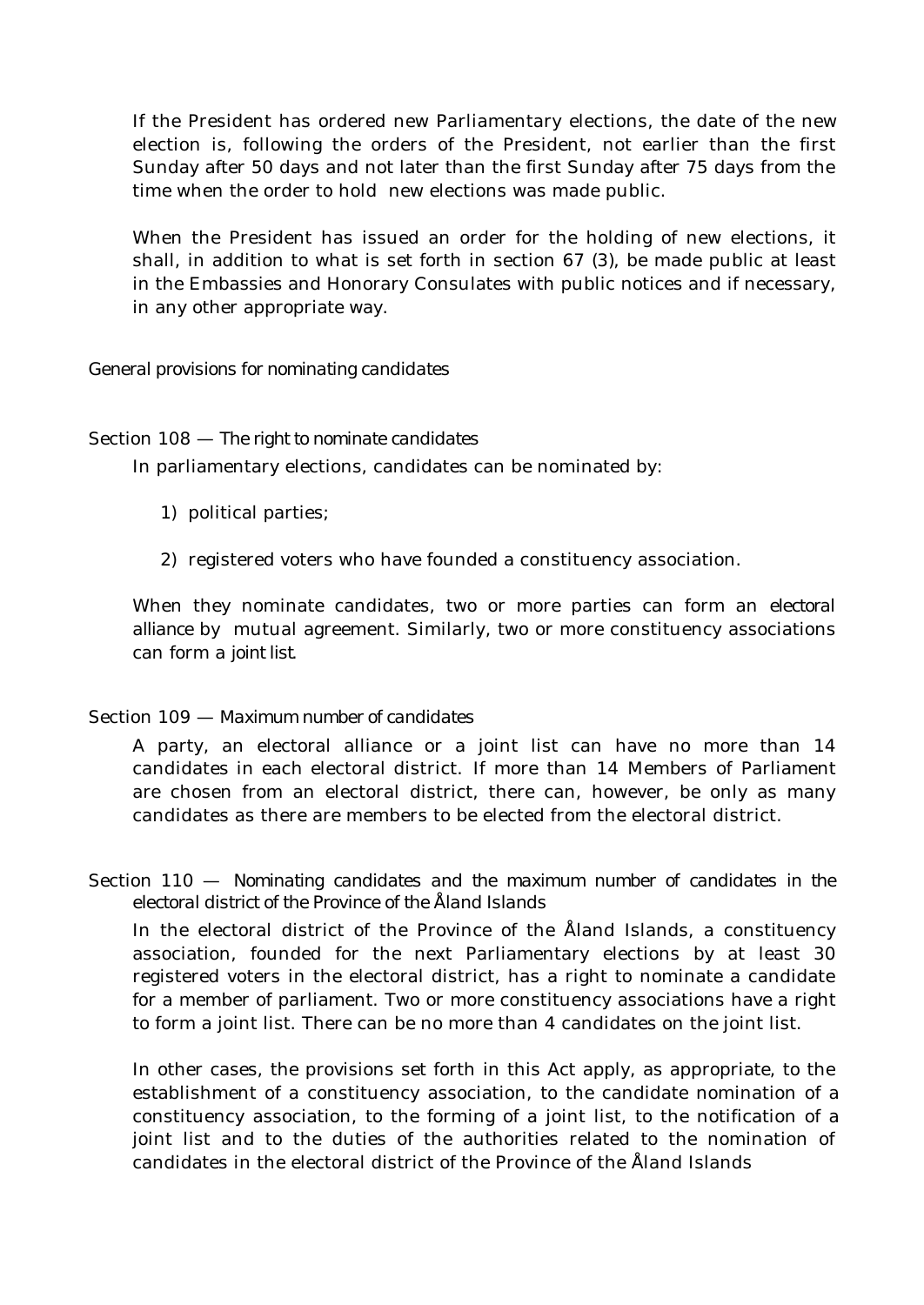### Section 111 — *Injunction against multiple nominations*

In a same election, a person can be nominated as a candidate by only one party or one constituency association and in only one electoral district.

#### *Nomination of candidates by parties*

### Section 112 — *Vote by the members*

To nominate candidates, a party must perform a secret *vote by the members* based on equal voting rights, in which the individual members of the party and its local organisation residing in the electoral district are entitled to participate.

A vote by members is not, however, obligatory, if only so many candidates are nominated in the election as the party has the right to nominate as candidates in the electoral district.

### Section 113 — *Applying the rules of the party in the vote by the members*

The vote by the members shall be conducted and the candidates shall be nominated in accordance with the rules of the party. In so far as there are no provisions on voting by members or nominating candidates in the rules of the party, the provisions set forth in this Act apply, as appropriate, to voting by members and nominating candidates.

### Section 114 — *Naming candidates for the vote by the members*

The right to nominate candidates is given to an association which belongs to a party and which operates in the electoral district and only has individual members (*local organisation)*. The decision to nominate candidates is made by thedecision-making organ of the local organisation, or, with its authorisation, the board of the local organisation.

A person who has been named in writing by at least 15 members of a local organisation which operates in the same district must be included in the vote by the members. A person can also be named by at least 30 members that can belong to different local organisations operating in the same electoral district. A member of a local organisation can endorse only one proposal set forth in this subsection.

A person who has not submitted his or her written approval cannot be named for the vote by the members.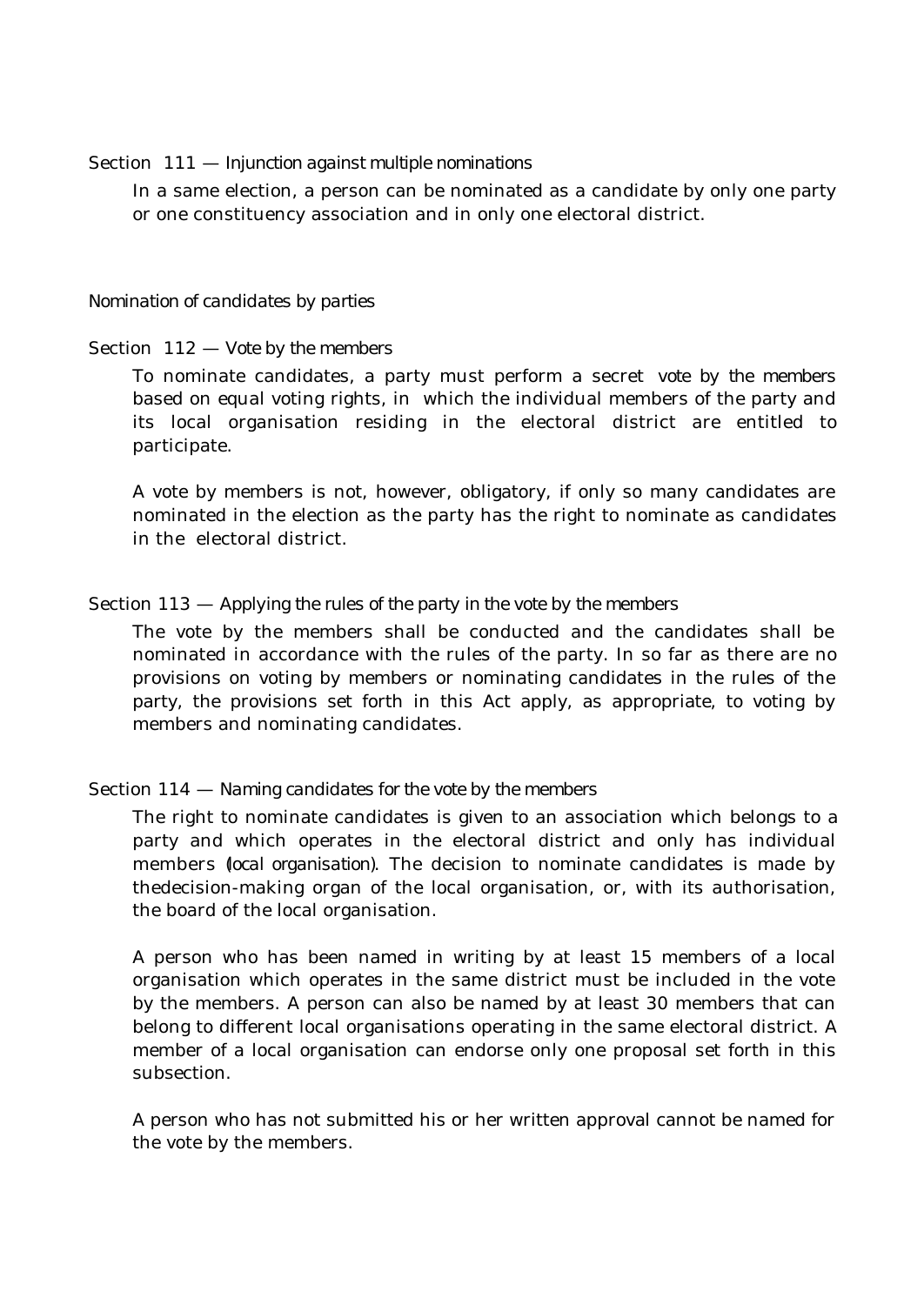### Section 115 — *Right to vote in vote by members*

Those members of a party or its local organisation who have their 18<sup>th</sup> birthday not later than on polling day have the right to vote in the vote by the members.

A member of a local organisation can only vote as a member of one association.

### Section 116 — *Decision on the number of candidates and on nominating candidates*

The decision on the number of candidates and the nomination of candidates is made by the association acting as a party district organisation in the electoral district (*district organisation*). The decision is made by the decision-making organ of the district organisation, or with its authorisation, the board of the district organisation.

Those candidates who have received most votes in the vote by the members shall be nominated as candidates. If the vote by the members has not been conducted for reasons referred to in section 112 (2), persons who have been named in the vote by the members, or some of them, must be nominated as candidates.

### Section 117 — *Right of change*

On the recommendation of the party board, the result of the vote by the members can differ by no more than one fourth from the number of candidates nominated by the party (*right of change*). Even then at least half of the candidates of the party must be persons who have received most votes in the vote by the members.

In the case of using the right of change, the result of the vote by the members does not include a person who, because of ineligibility, refusal or other similar reason cannot be nominated as a candidate.

### Section 118 — *Agreement on the vote by the members among district organisations*

If a party has two or more district organisations in the same electoral district, the district organisations must agree as to how the vote by the members or the votes by the members are carried out in the electoral district and how the candidates of the party are nominated. If the district organisations cannot agree on the matter, the decision rests with the board.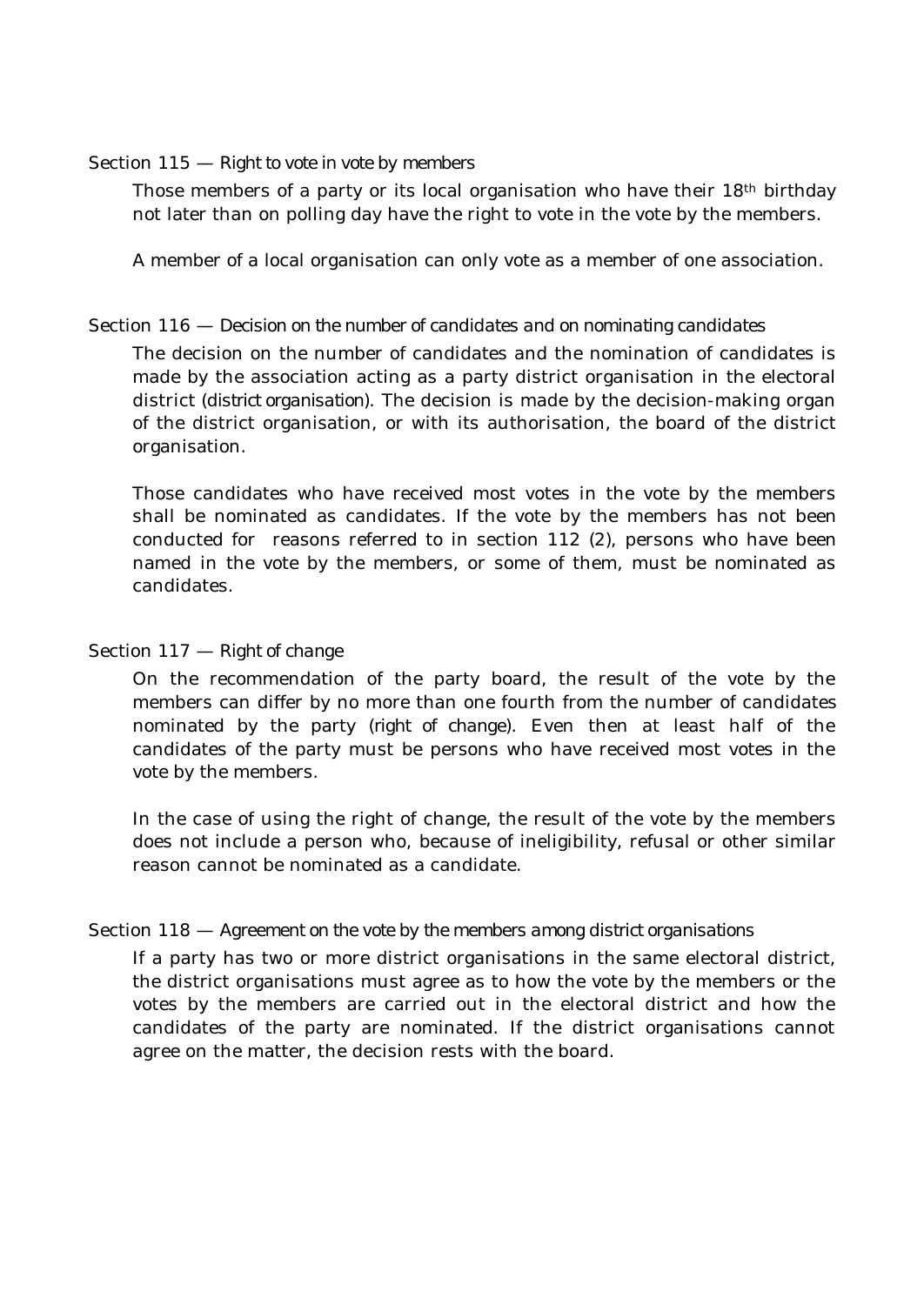*Founding a constituency association*

Section 119 — *Number of members in a constituency association and drafting a charter*

Founding a constituency association in order to nominate a candidate in parliamentary elections requires at least 100 voters from the same electoral district.

The constituency association is founded by drafting a duly dated and signed charter which shall include the following information:

- 1) reference to the type of parliamentary elections;
- 2) Name and title of the candidate, profession or occupation, using no more than two expressions, and municipality of residence;
- 3) name, date of birth and address of each member;
- 4) A written assertion from each member that they have a right to vote in the electionin question in the said electoral district;
- 5) the name of the party representative of the constituency association and the name of his or her deputy and their contact information.

A voter can be a member in only one constituency association. If he or she is a member in two or more constituency associations, the electoral district committee must remove his or her name from all charters.

# *Candidate application in parliamentary election*

# Section 120 — *Party representatives*

Each party and constituency association that nominates candidates must have a party representative in the electoral district. (*party representative or representative of a constituency association*) and each representative shall have a deputy. In addition, those constituency associations which have formed a joint list shall authorise a representative of a constituency association to act as a representative of a joint list and to nominate a second person as his or her deputy.

The representative of a party or a joint list must not represent a second party or a constituency association as a representative. The representative of a constituency association cannot act as a representative of a party nor represent a joint list other than that to which his or her constituency association belongs or act as a representative of another constituency association. The representative of a party or a constituency association cannot act as a member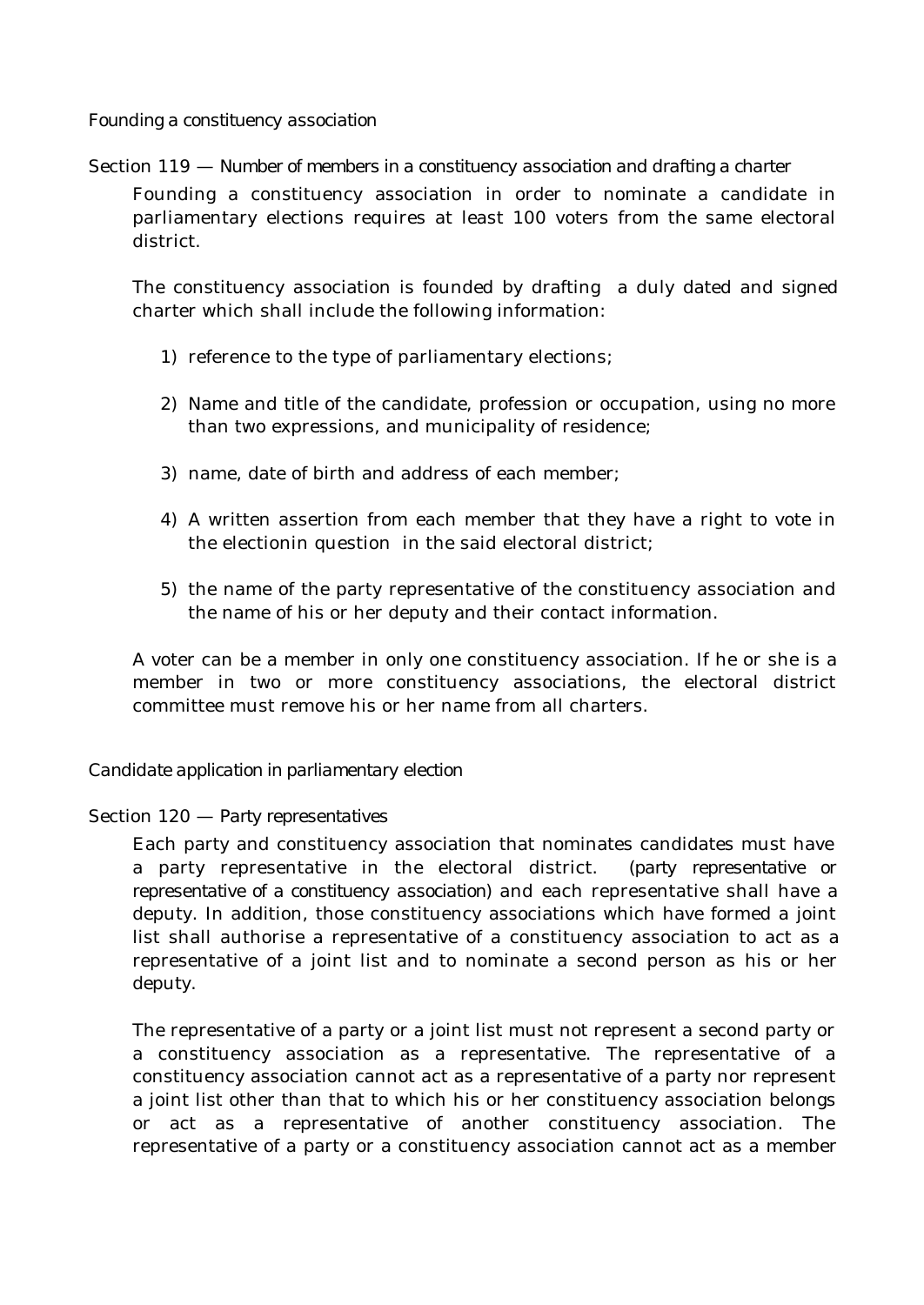or a deputy member in an electoral district committee or as a member of the municipal central election committee.

A person who has a written authorisation from the representative is entitled to make an application, declaration or rectification as specified in this Act. The provisions in the Act on the representative of a party and of a joint list and of a constituency association apply, as appropriate, to his or her deputy.

The party must notify the electoral district committee of the name of the party representative and his or her deputy and their contact information not later than 48 days before the date of the election.

### Section 121 — *Lodging a candidate application*

The representative of a party, joint list, or a constituency association shall submit the candidate application to the electoral district committee not later than on the  $40<sup>th</sup>$  day before the date of the election before 4 p.m.

### Section 122 — *Candidate application of a party*

The candidate application of a party must include:

- 1) a proposal for the list of candidates of the party, stating the order in which the candidates are placed in the combined list of candidates, the name and title, profession or occupation of each candidate, using no more than two expressions, and their municipality of residence; Along with the given name, or instead of the given name, a generally known name of the person or his or her abbreviated first name can be used; The list of candidates must not include other entries, unless they are necessary to define the identity of the candidate; and
- 2) a signed consent with personal identity code from each candidate, to standing as a candidate for the party that has nominated him or her as a candidate and consent to assumption of office and an affirmation confirming that he or she has not agreed to stand as a candidate for another party or a constituency association or as a candidate in another electoral district.

The party representative must duly date and sign the candidate application and certify in the application that the candidates are eligible.

### Section 123 — *Notification of an electoral alliance*

If the parties have agreed to form an electoral alliance, a joint notification listing the parties who are taking part in the electoral alliance shall be drafted and this announcement shall be signed by all of the party representatives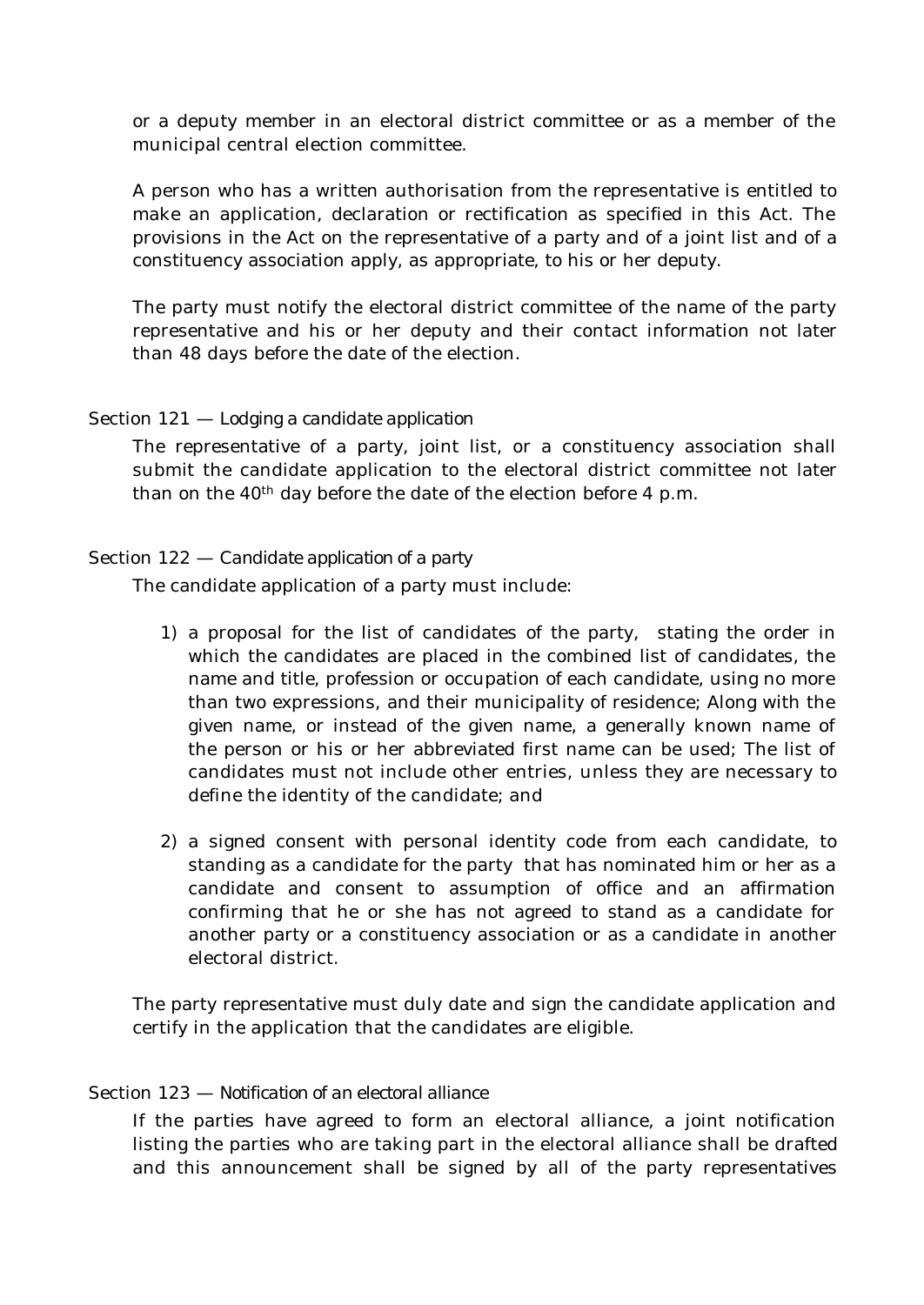representing the parties who take part in the electoral alliance. The representative of a party that is taking part in the electoral alliance shall submit a notification to the electoral district committee simultaneously with the candidate application of the party.

### Section 124 — *The candidate application of a constituency association*

The candidate application of a constituency association shall include:

- 1) a proposal for a candidate list of the constituency association, including information on the candidate as set forth in section 122 (1) (1);
- 2) a duly signed notice of consent of the candidate including his or her personal identity code to standing as a candidate for the constituency association that has nominated him or her as a candidate and consent to assumption of office and an affirmation that the person has not given his or her consent to stand as a candidate for another constituency association or a party, or as a candidate in another electoral district in the same election; and
- 3) the charter of the constituency association.

The party representative of the constituency association must date and sign the candidate application and in it affirm that the candidate is eligible and that the members of the constituency association have themselves signed the charter of the constituency association.

# Section 125 — *Notification of a joint list*

If the constituency association has agreed to form a joint list with one or several other constituency associations, a notification of a joint list and of the constituency associations belonging to this, as well as a notification of the candidates of the constituency associations, following the order in which the candidates are placed in the combined list of candidates, shall be submitted simultaneously with the candidate application of the constituency association. The announcement shall be signed by the representatives of those constituency associations that have formed the joint list.

The notification shall also mention the representative of the joint list and the name of his or her deputy and their contact information.

The notification can propose a name, which shall include the words "joint list", for the combined list of candidates. The name shall not be inappropriate or generally or otherwise misleading. The name can include a name which has been entered into the Register of Associations and which the constituency associations forming the joint list have verifiably been allowed to use by the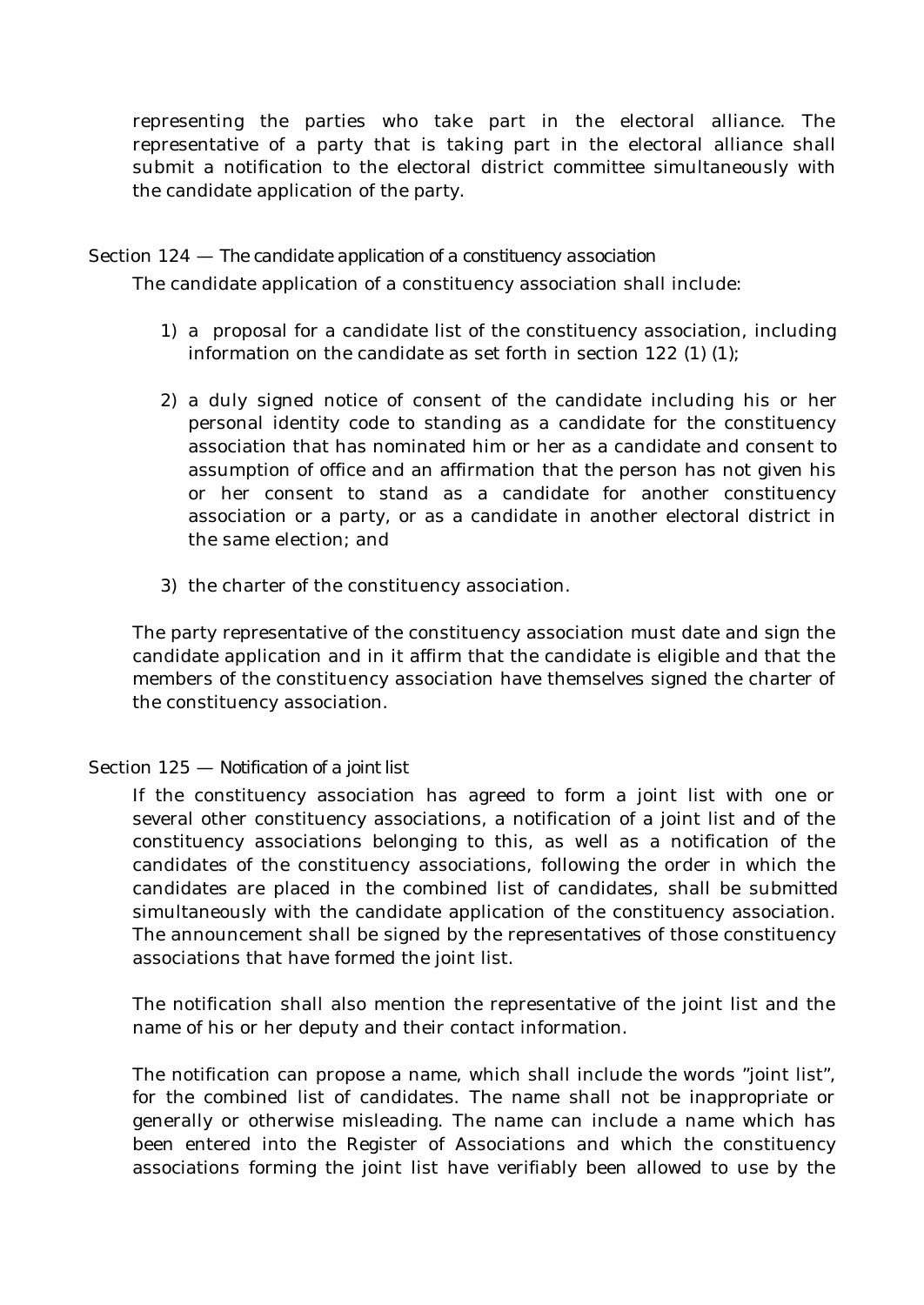association. The name shall not include the name of a party that has been entered into the register of political parties.

*The of a Member of Parliament*

Section 126 — *The form of the letter of authorisation*

The form of the letter of authorisation of a Member of Parliament reads as follows:

"In the parliamentary election that was conducted on the ... day...of the month of …in ... electoral district, ---- livingat…has been elected to be a parliamentary representative beginning from this day forward until the following parliamentary election is held."

This certificate is the letter of authorisation of the Member of Parliament

Place and time.

If the parliamentary seat has become vacant, the electoral district committee gives a letter of authorisation to the person who, according to section 92, will replace the former representative.

In this case the letter of authorisation reads as follows:

"After on the …day…of the month of … in the parliamentary election held in…electoral district---- was elected to be a parliamentary representative beginning from the …..day of the ……month….until the following parliamentary election should be held, but his or her parliamentary seat has become vacant, ----living at…will, according to the Election Law, replac him or her as member of parliament"

This certificate is the written authorisation of the Member of Parliament

Place and time.

If a Member of Paliament has been elected a Member of the European Parliament,the electoral district committee gives a letter of authorisation to the person who, according to the Constitution, will, during the time the former is carrying out his or her duties as a member of the European Parliament, act in his or her place as a representative carrying out the duties of a representative This letter of authorisation reads as follows:

" After on the ….day of themonth of…in the parliamentary election held in…electoral district --- was elected.to be a parliamentary representative beginning from the… day of the month of….until the following parliamentary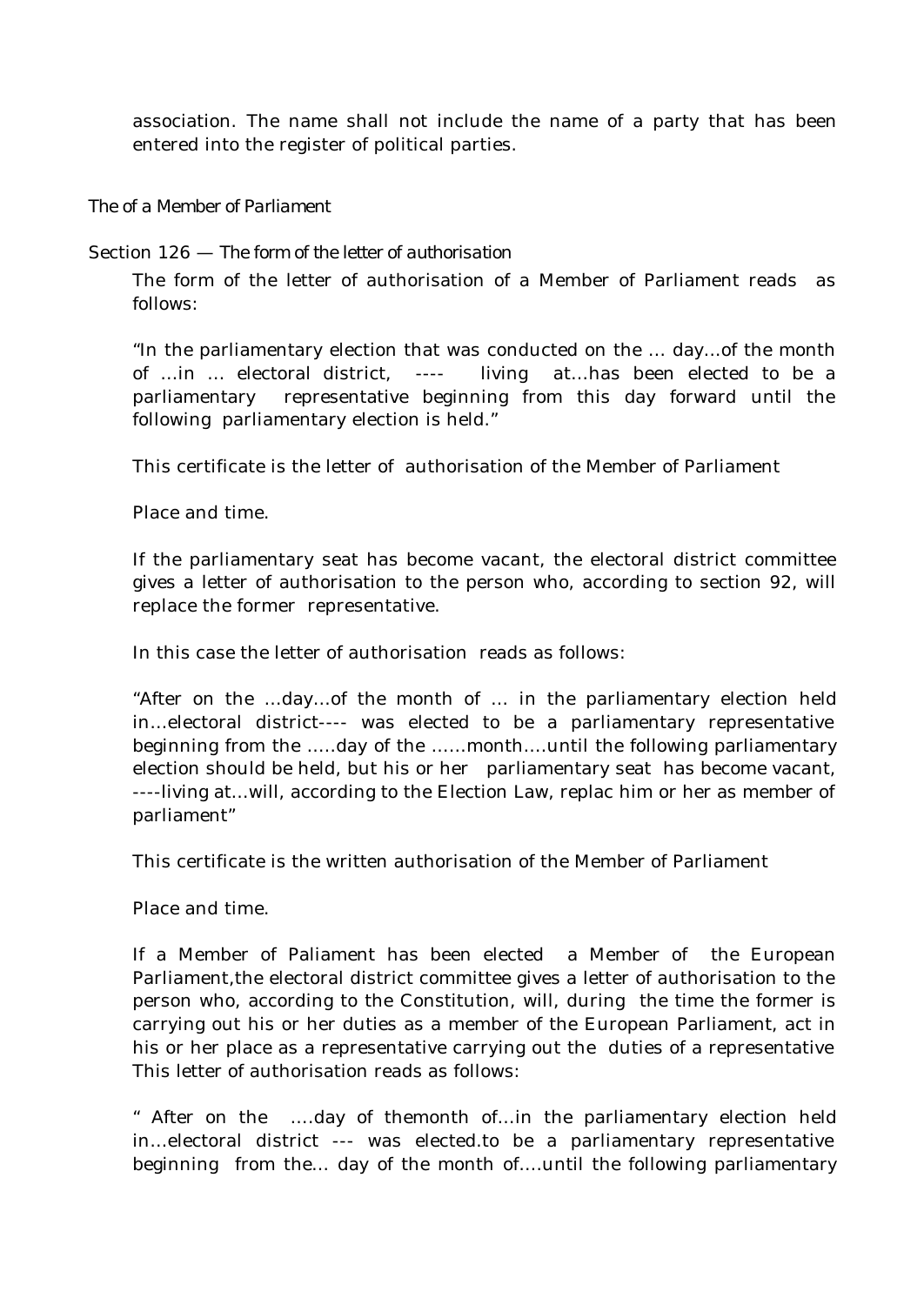elections should be held, and since he or she on the …day of the month of…in the European Parliamentary elections held in Finland been chosen as a memberof the European Parliament and his or her carrying out his or her duties as a member of parliament is for this reason discontinued,according to the Constitution and the Election Act---living at…will become his or her deputy representative to carry out the duties as a representative in his or her place for the time that the representative is acting as a member of the European Parliament<sup>"</sup>

This certificate is the letter of authorisation of the deputy Member of Parliament

Place and time

# Chapter 10 — **Presidential election**

*Time of the Presidential election*

Section 127 — *Polling day*

The first round of the Presidential election shall be held on the third Sunday of January of the sixth year after the year in which the previous President of the Republic was inaugurated.

If a second round of elections is required, this shall be held on the second Sunday after the first round of Presidential elections.

If measures must be taken in order to elect a president in the event of the current president, the winning presidential candidate or a presidential candidate having become permanently incapacitated or deceased, the Council of State through a decision published in the Statute Book of Finland, shall issue provisions concerning the Presidential election which is to be held on the next possible Sunday.

### *Nomination of Presidential Candidates*

### Section 128 — *Right to Nominate Presidential Candidates*

The right to nominate presidential candidates shall be granted to:

- 1) a political party that in the previous parliamentary election had at least one candidate chosen for parliament from their list of candidates;
- 2) a constituency association established by at least 20000 enfranchisedp ersons.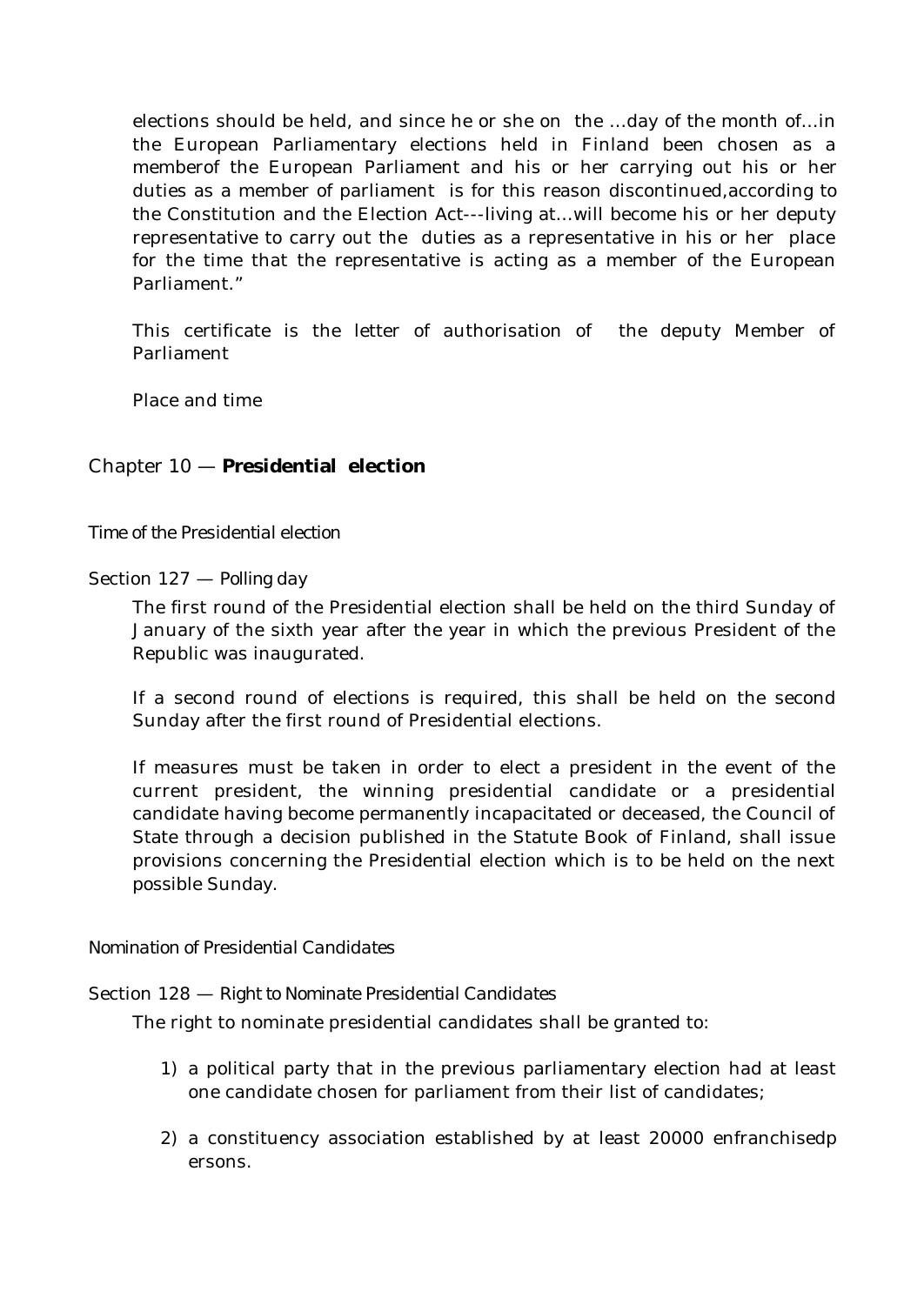Any enfranchised person can be member of only one constituency association at a time. If a person is member of two or more constituency associations, the electoral district committee must erase that person's name from all charters.

A party or a constituency association entitled to nominate a presidential candidate may only nominate one candidate. Parties and constituency associations can nominate the same candidate. No electoral alliances or joint lists shall be established to nominate a common candidate.

All candidates are nominated nationally.

# Section 129 — *Party nomination of a presidential candidate*

A presidential candidate is nominated by a party in a manner ensuring the democratic power of influence of the party members as is further laid down in the party regulations.

# Section 130 — *Establishment of a constituency association*

A constituency association is established by drafting a dated and signed charter which must contain the following information:

- 1) a reference as to which Presidential election is in question
- 2) the candidate's name and title, occupation or position using no more than two expressions, and the municipality of residence;
- 3) the names and contact information of the constituency association representative and deputy representative.

Attached to the charter shall be 20000 supporter forms, signed by members with the right to vote, and including the following information:

- 1) a declaration that the enfranchised persons wishes to nominate the said person on the card as a candidate in the Presidential election;
- 2) the name, date of birth and address of the enfranchised person.
- 3) the affirmation of the enfranchised person that he or she is entitled to vote in the first round of the Presidential election;
- 4) the date, which may be no more than one year earlier than the closing date of the time period reserved for submitting the candidature application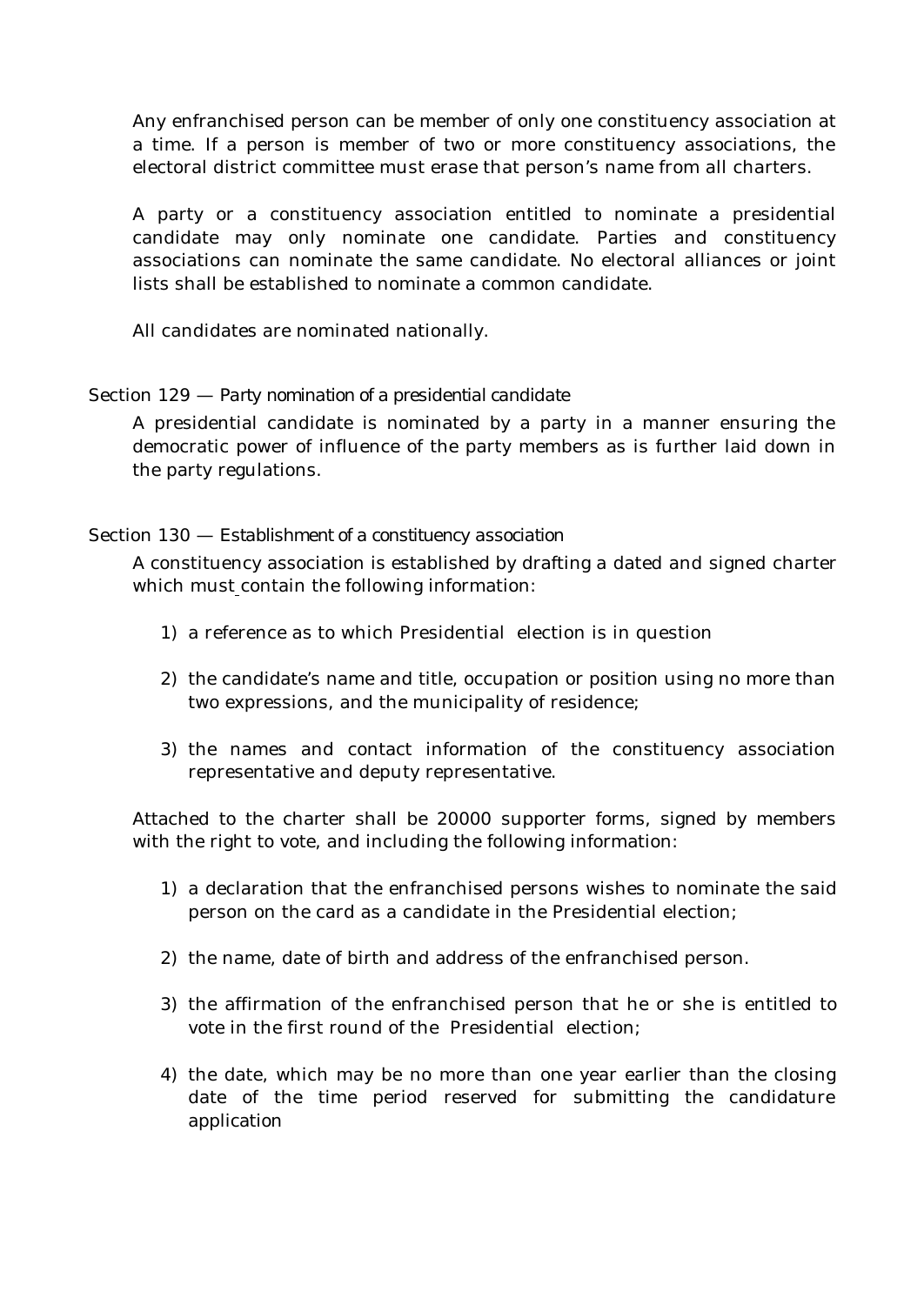5) authorisation for a certain person to act as constituency association election representative and for another person to act as deputy representative, and contact information of those two persons.

Each supporter form attached to the same application must authorize the same persons to act as constituency association election representative and deputy election representative.

### *Presidential Candidate Application*

### Section 131 — *Election representatives*

Each party and constituency association that wishes to nominate a presidential candidate must have an election representative and each election representative must have a deputy.

A party election representative can not act as an election representative for another party. A constituency association representative can not act as an election representative for a party or another constituency association. A party representative or a constituency association election representative can not be a member or a deputy member of an electoral district committee or the central election committee.

A person authorized in writing by the party or constituency association election representative may submit an application, a notice or a correction as referred to in this Act on the representative's behalf. What is provided in this Act on party or constituency association election representatives applies, as appropriate, to the deputy election representative.

A party and a constituency association must report the name and contact information of their election representative and deputy election representative to the Helsinki electoral district committee by the 48<sup>th</sup> day prior to polling day.

# Section 132 — *Submitting an application for candidacy*

The party election representative or constituency association election representative must submit the application to include a candidate in the list of presidential candidates to the Helsinki electoral district committee by four p.m. on the 40th day prior to polling day.

# Section 133 — *Application for candidacy submitted by a party*

An application for candidacy submitted by a party must include:

1) the candidate's name and title, profession or occupation using no more than two expressions, and municipality of residence; the name by which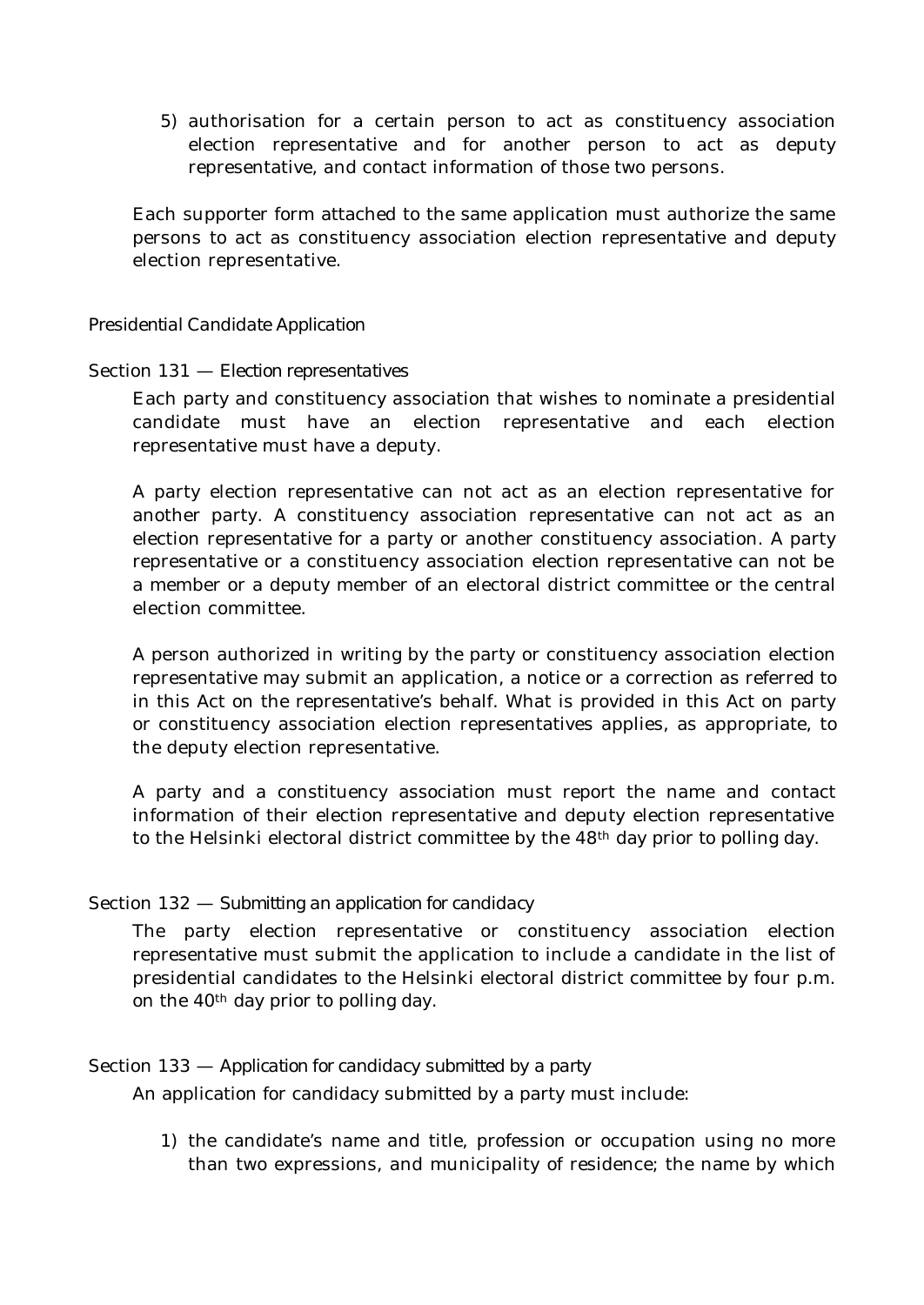the candidate is generally known or an abbreviation of the first name can be used along with or instead of the proper first name; the application may not contain any other information about the candidate except if this is necessary in order to clarify the candidate's identity; and

2) the candidate's consent, including the candidate's personal identity code and signature, to standing as presidential candidate for the party and consent to accepting the office of president.

The application must be dated and signed by authorized signatories for the party.

# Section 134 — *Application for candidacy submitted by a constituency association*

An application for candidacy submitted by a constituency association must include:

- 1) the candidate's name and title, profession or occupation using no more than two expressions, and municipality of residence; the name by which the candidate is generally known or an abbreviation of the first name can be used along with or instead of the proper first name; the application may not contain any other information about the candidate except if this is necessary in order to clarify the candidate's identity and
- 2) the candidate's consent, including the candidate's personal identity code and signature, to standing as presidential candidate for the constituency association and consent to accepting the office of president.

The constituency association charter and supporter forms referred to in section 130 must be attached to the application.

The constituency association election representative must date and sign the application and in it confirm that the supporter forms have been personally signed by the members of the constituency association.

# Section 135 — *Notice on the presidential candidates*

The Helsinki electoral district committee gives notice of the presidential candidates to the Ministry of Justice. The notice must be given without delay after the ranking of the list of candidates has been established according to section 37 (1) and (4) or, if a correction provided in section 36 (3) has been made, by the 31<sup>st</sup> day prior to the polling day. The Ministry must immediately publish the notice in the Statute Book of Finland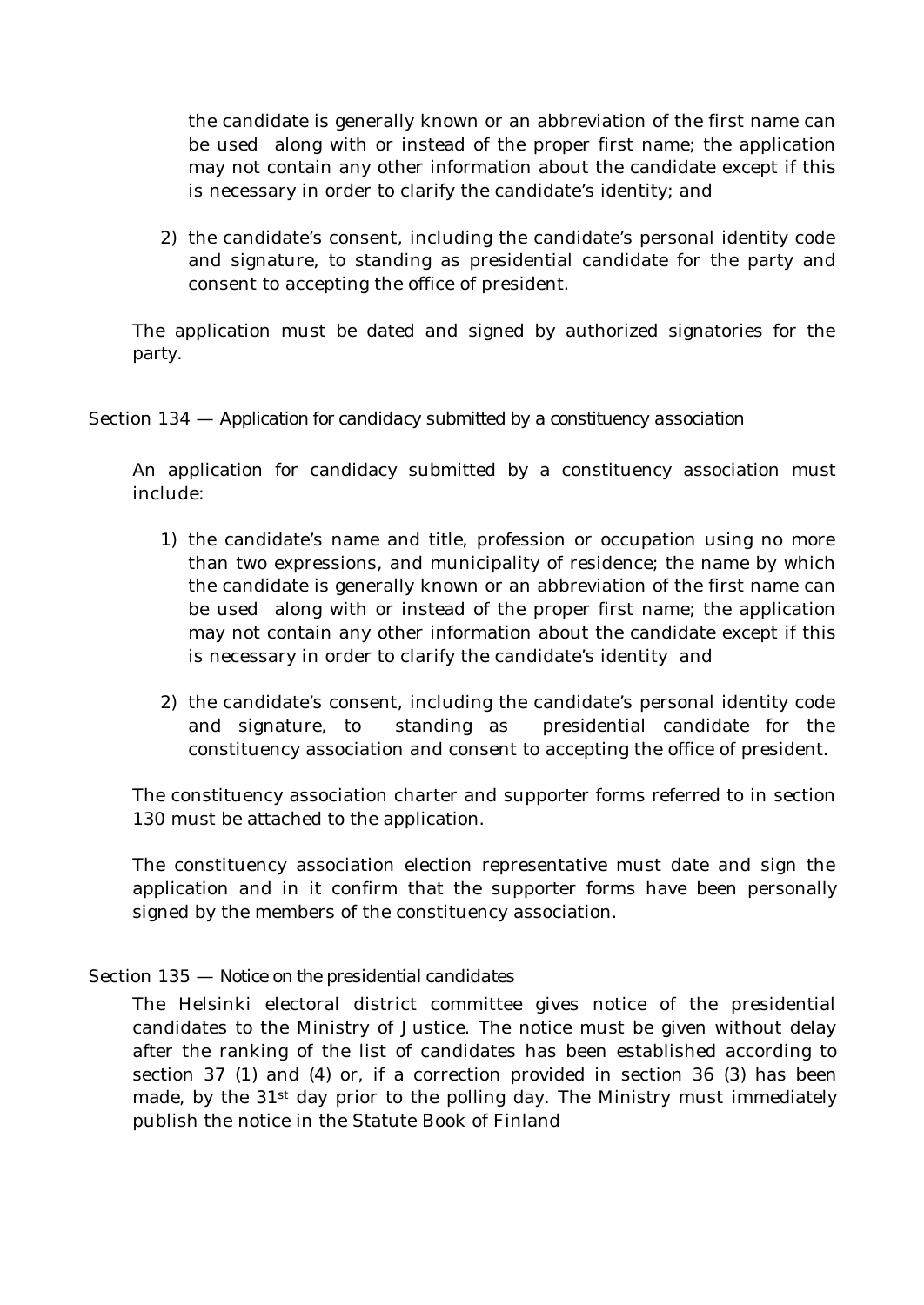#### Section 136 — *Electing a Single Presidential Candidate*

If only one presidential candidate is nominated by the appointed time, the candidate shall be elected president without an election. The Helsinki electoral district committee must notify the Council of State of the matter immediately. After declaring the candidate elected President of the Republic, the Council of State notifies the candidate of the matter in writing and gives a public proclamation, which shall be published in the Statute Book of Finland.

### *First Round of Election*

### Section 137 — *Votes cast in electoral districts*

In a meeting commencing at 10 a.m. on the second day after the first round polling day, the electoral district committee confirms the number of votes given to each candidate in the first round in the electoral district, and reports without delay the confirmed number of votes and the total number of votes cast to the Helsinki electoral district committee in the manner stipulated by the Ministry of Justice.

### Section 138 — *Election of the President*

After receiving the reports from all electoral district committees as referred to in section 137, Helsinki electoral district committee without delay confirms the final number of votes cast for each candidate nationally in the first round and the total number of votes and reports them to the Ministry of Justice in the manner stipulated by the Ministry.

If one of the candidates receives more than half of all votes cast nationally in the first round of the Presidential election, the Council of State declares the candidate elected President of the Republic under the Constitution, notifies the candidate of this in writing, and gives a public proclamation, which shall be published in the Statute Book of Finland. The proclamation must also include the number of votes cast for each presidential candidate nationally and the total number of votes cast.

### Section 139 — *Public proclamation on the second round of the election*

If none of the candidates receives more than half of the votes cast and thus no president has been elected after the first round of the Presidential election, the Ministry of Justice must without delay on the second day after the polling day give a public proclamation of the result of the vote, which shall be published in the Statute Book of Finland. The number of votes cast nationally for each presidential candidate must be mentioned in the public proclamation. The proclamation shall also include mention that according to the Constitution, a second round of the election must be held; the identities of the two candidates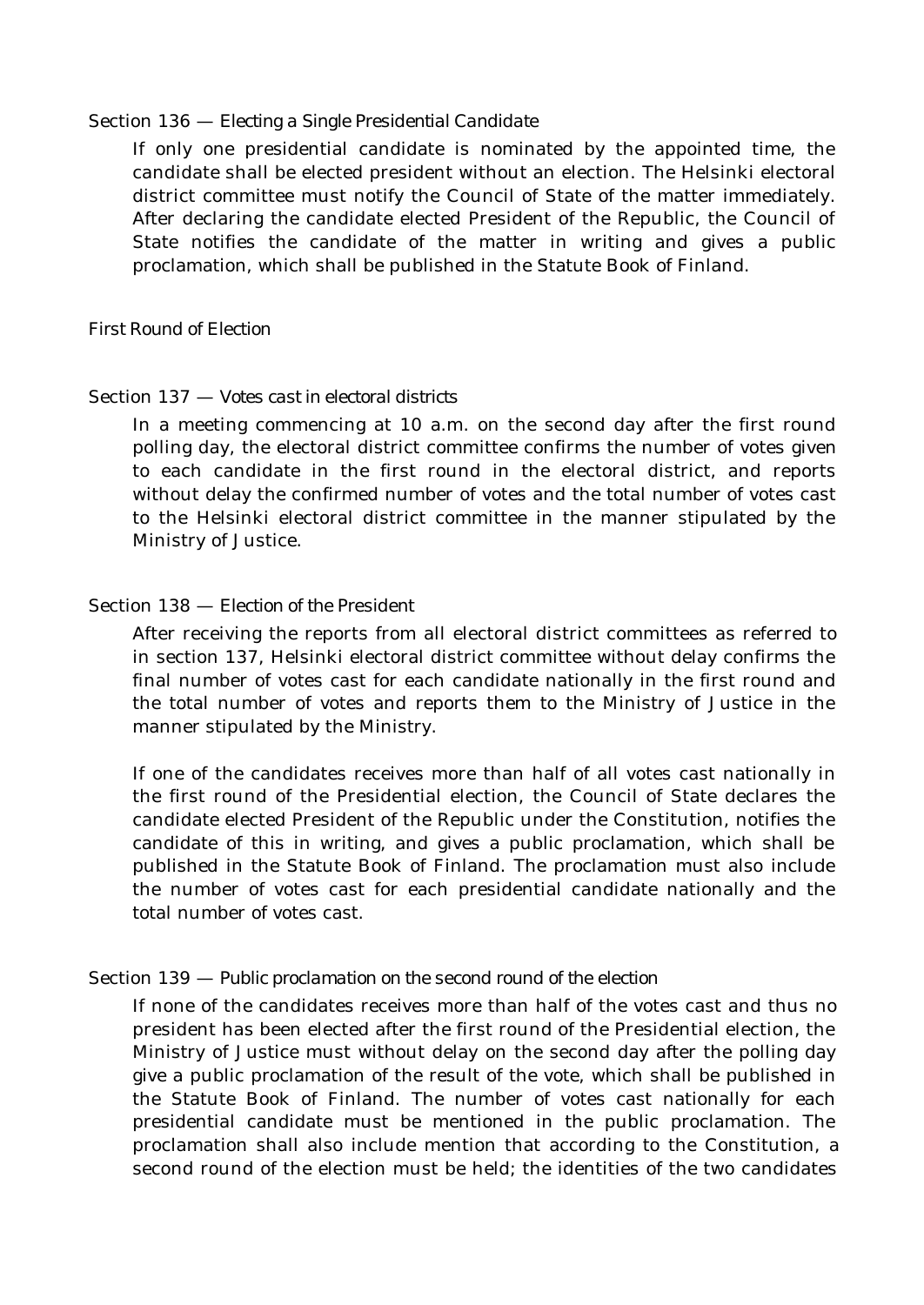entering the second round and their numbers determined as provided in section 42 (2).

### *Second Round of Election*

Section 140 — *Ballot*

In the second round, the ballot must be different in colour from that in the first round.

### Section 141 — *Votes cast in electoral districts*

In a meeting commencing at 6 p.m. on the third day after the second round polling day, the electoral district committee confirms the number of votes cast for each candidate in the electoral district and reports the confirmed number of votes and the total number of votes cast to the Helsinki electoral district committee in the manner stipulated by the Ministry of Justice.

### Section 142 — *Election of the President*

After receiving the reports from all electoral district committees as laid down in section 141, Helsinki electoral district committee without delay confirms the final number of votes cast nationally for each candidate in the second round of the election and reports the confirmed number of votes without delay to the Council of State.

On the fourth day after the second round polling day, the Council of State declares which one of the two candidates has received more votes in the second round of the election and has thus been elected President of the Republic under the Constitution. After stating the result of the vote, the Council of State notifies the elected candidate of the matter in writing, and gives a public proclamation of the result of the presidential vote, which shall be published in the Statute Book of Finland. The proclamation must also include the number of votes cast nationally for both presidential candidates and the total number of votes.

### *Restarting the Election Procedure*

Section 143 — *Death or permanent incapacity of presidential candidate or elected president* The Presidential election must be restarted as soon as possible, if:

1) a presidential candidate nominated according to the procedure laid down in law becomes permanently incapacitated or dies prior to the completion of the election procedure of the first round;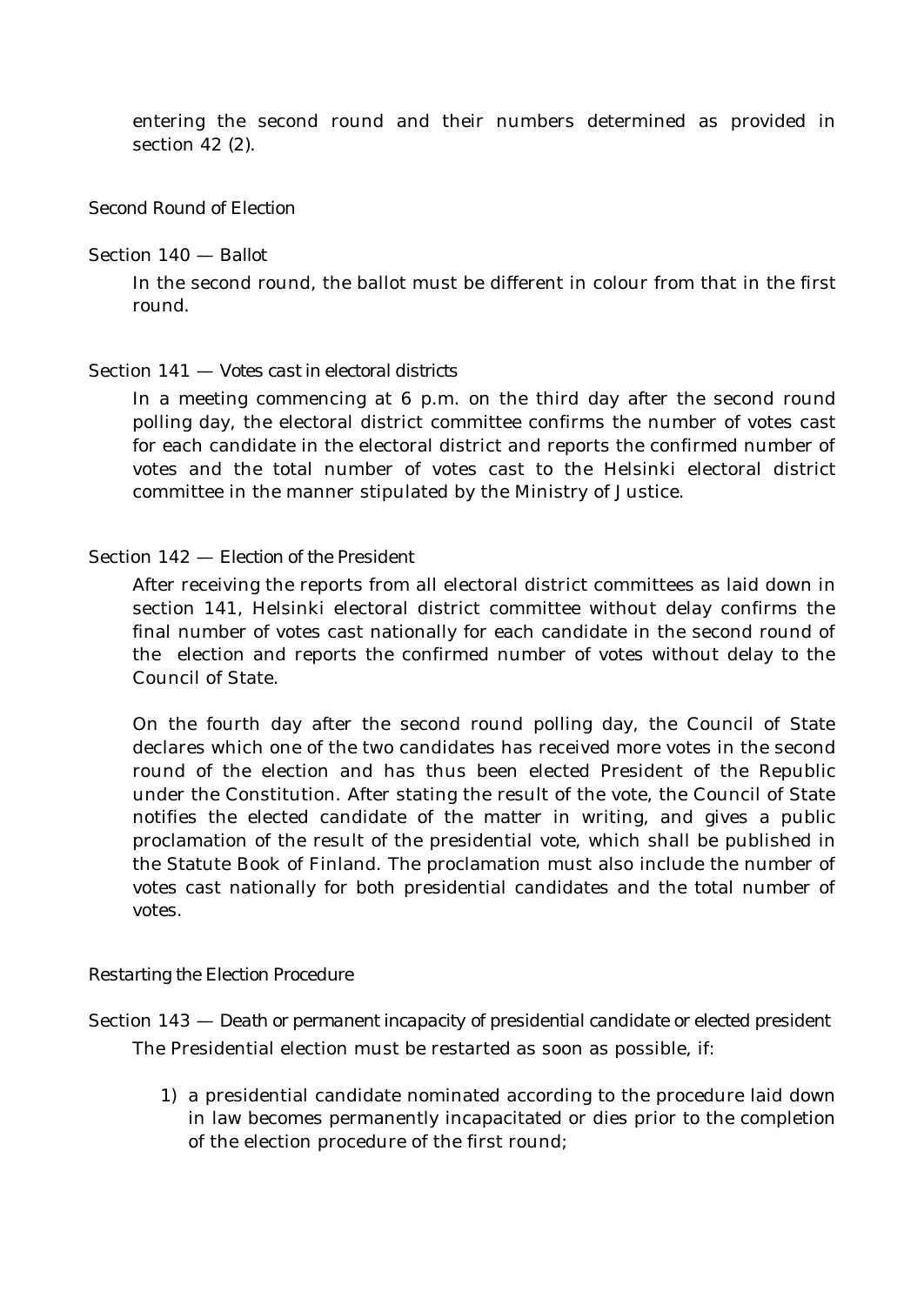- 2) a candidate in the second round of the election becomes permanently incapacitated or dies before the completion of the second round election procedure; or
- 3) a candidate who has been elected president becomes permanently incapacitated or dies before entering office.

The Council of State orders the new polling day as provided in section 127 (3).

The Ministry of Justice must urgently report the Council of State's decision to the Ministry of Foreign Affairs, the election district committees and the Population Register Centre, which has to ensure that the information is transmitted to other election officials. Election officials must cancel preparations for the election. The Ministry of Justice shall issue more specific orders and instructions for official procedures resulting from the Council of State's decision.

What is provided in sections 129-134 applies to nomination of candidates and submitting applications for candidacy in the cases provided in this section. A candidate nominated by a party or a constituency association according to the afore-mentioned procedures shall be considered a candidate for the party or the constituency association without a new application, unless the party or the constituency association has cancelled the previous application or unless the candidate has cancelled the consent referred to in section 133 or section 134. The cancellation of the application or consent must be submitted to Helsinki electoral district committee at the latest by 4 p.m. on the  $40<sup>th</sup>$  day prior to polling day.

# Chapter 11 — **Municipal elections**

# *Time of the municipal elections*

Section 144 — *Polling day*

The municipal elections polling day is the fourth Sunday of October.

# *Nomination of Candidates in Municipal Election*

# Section 145 — *Public proclamation of the number of councillors to be elected*

The central election committee of the municipality must give a public proclamation of the number of councillors to be elected in the municipality. The public proclamation must be published without delay in the manner in which the municipality notifications are published and displayed in the room where the central election committee of the municipality holds its meetings. The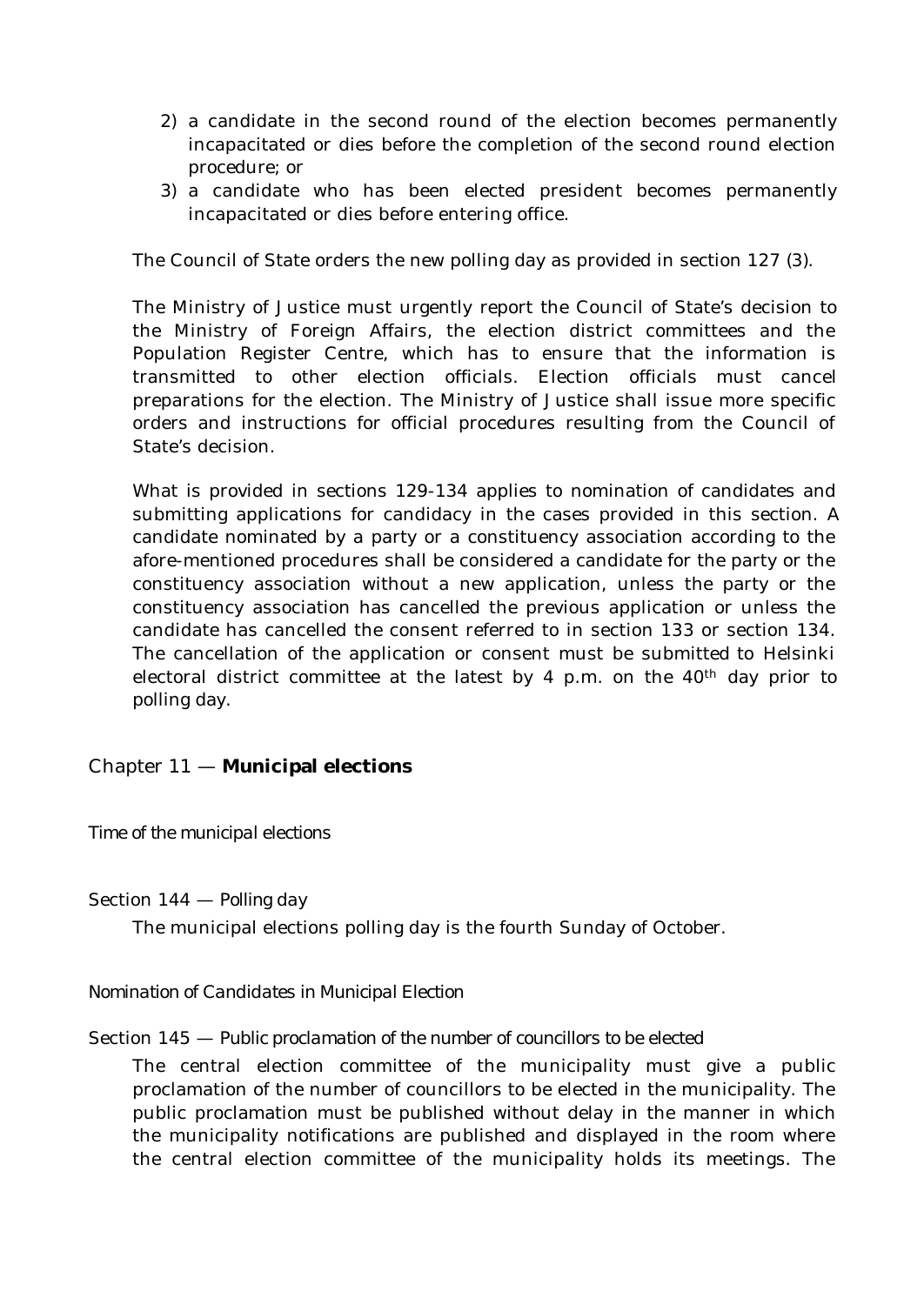proclamation can be given alongside the proclamation referred to in section 34 (2).

### Section 146 — *The Right to Nominate Candidates*

A candidate in the municipal election can be nominated by:

- 1) parties;
- 2) constituency associations established by persons entitled to vote.

When nominating candidates, two or more parties have the right to form an electoral alliance by mutual agreement. Two or more constituency associations have correspondingly the right to form a joint list.

### Section 147 — *The maximum number of candidates*

Each party, constituency association and joint list has the right to nominate a number of candidates equalling the number of councillors to be elected in the municipality multiplied by one and a half.

### Section 148 — *Injunction against multiple nomination*

In an election one person may only be candidate for one party or constituency association.

# Section 149 — *Party nomination of candidates*

The party candidates are nominated by the association representing the municipality members of the party, which the party has reported to the central election committee of the municipality.

### Section 150 — *Establishment of a constituency association*

Ten or more enfranchised municipality residents may establish a constituency association. Because of a low population in the municipality, the Ministry of Justice may issue provisions that a smaller number of municipality residents may establish a constituency association. However, a constituency association can not be established by less than three persons. The Ministry of Justice must publish the provisions in the Statute Book of Finland during May of the election year at the latest.

A Constituency association is established by drafting a dated and signed charter which must contain the following information:

1) a reference as to which municipal election is in question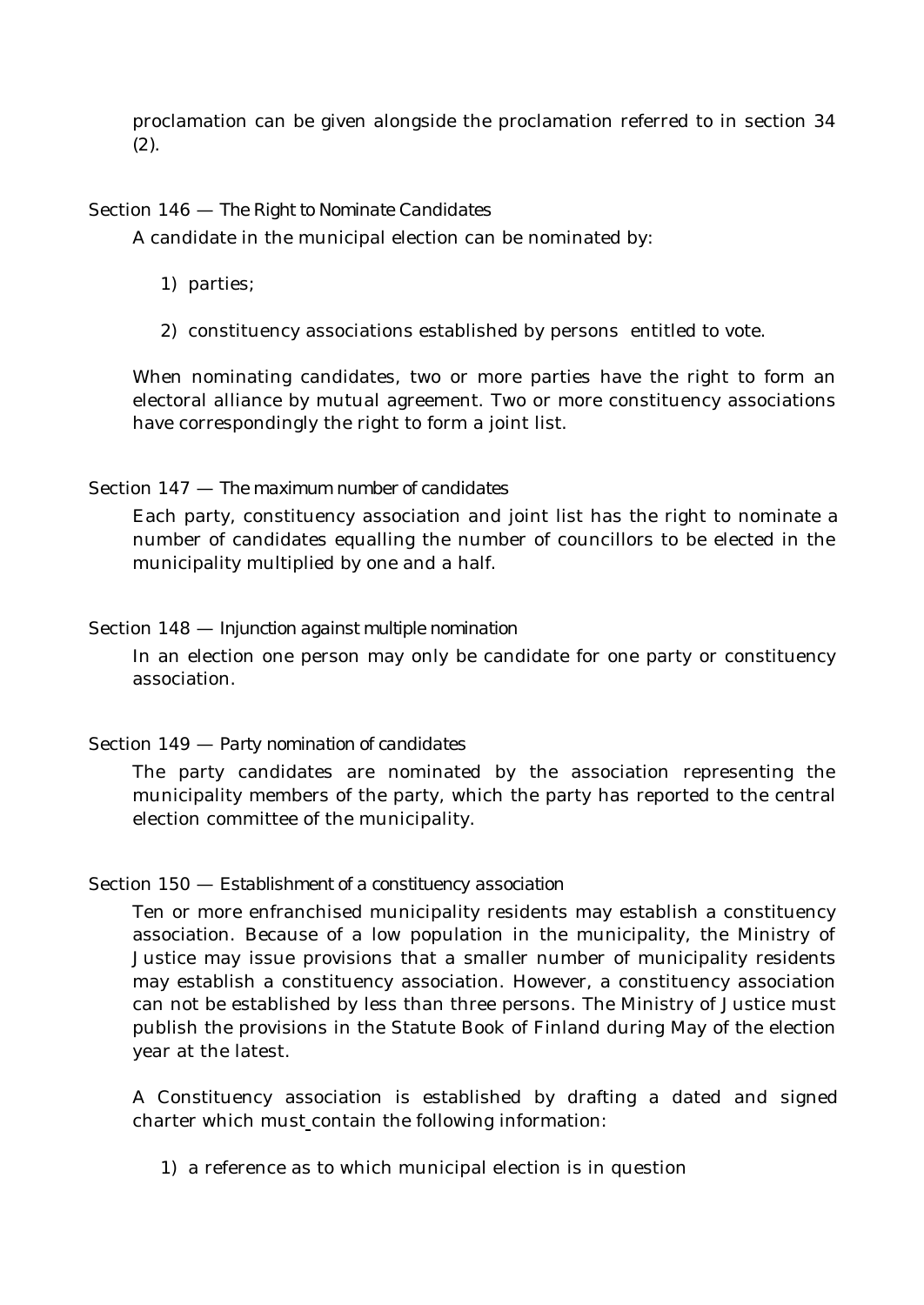- 2) the candidate's name and title, occupation or position using no more than two expressions,
- 3) the name, date of birth and address of each member;
- 4) the affirmation signed by each member that he or she is entitled to vote in the elections and the municipality in question;
- 5) the name and contact information of the constituency association election representative and the deputy election representative.

Any enfranchised person can be a member of only one constituency association at a time. If a person is member of two or more constituency associations, the electoral district committee of the municipality must erase that person's name from all charters.

### *Candidate application in municipal elections*

### Section 151 — *Election representatives*

Each party and constituency association that wishes to nominate a candidate must have an election representative and each election representative must have a deputy. In addition, constituency associations that have formed a joint list must authorise one constituency association election representative to act as a joint list election representative, and another one to act as his or her deputy.

A party or constituency association election representative can not act as an election representative for another party or constituency association. A constituency association election representative may not act as an election representative for a party, another constituency association, or a joint list other than the one that his or her constituency association is a part of. A party representative or a constituency association election representative can not be a member or a deputy member of the central election committee of the municipality.

A person authorised in writing by the party or constituency association election representative may submit an application, a notice , or a correction ,as referred to in this Act ,on the representative's behalf. What is provided in this Act concerning party, joint list or constituency association election representative applies, as appropriate, to the deputy election representative.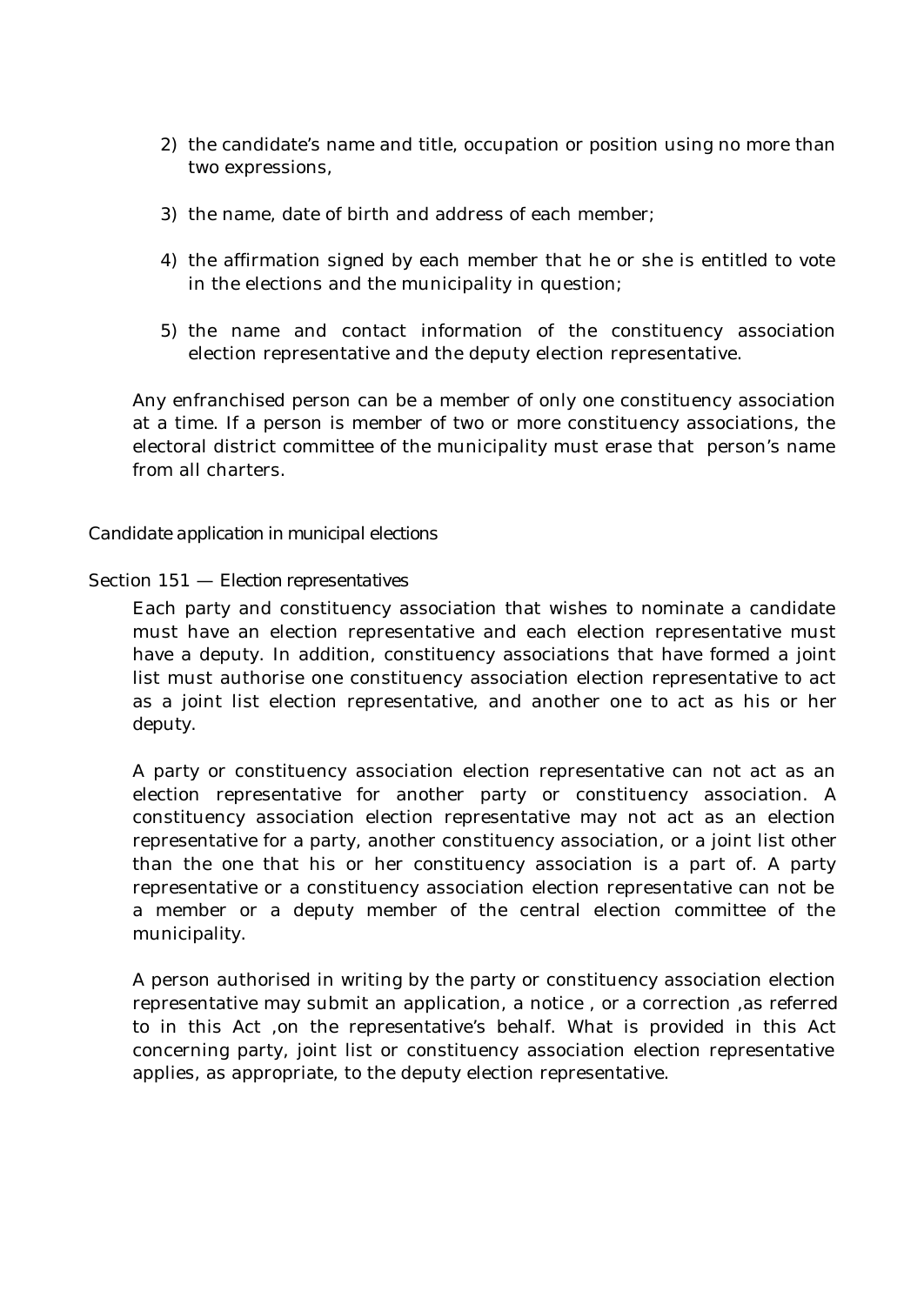### Section 152 — *Submitting the application for candidacy*

The party, constituency association or joint list election representative must submit the application for candidacy to the central election committee of the municipality at the latest by 4 p.m. on the  $40<sup>th</sup>$  day prior to polling day.

### Section 153 — *Application for candidacy submitted by a party*

An application for candidacy submitted by a party must include:

- 1) a proposal for the party's list of candidates, in which, in the order that the candidates are to be listed in the combined list of candidates, are stated each candidate's name and title, profession or occupation using no more than two expressions; the name by which the candidate is generally known, or an abbreviation of the first nam, can be used along with, or instead, of the proper first name; the list of candidates may not contain any other information about the candidate except if this is necessary in order to clarify the candidate's identity;
- 2) each candidate's consent, including the candidate's personal identity code and signature, to standing as candidate for the party, consent to accepting the office of municipality representative, and affirmation that he or she has not agreed to stand as candidate for another party or constituency association in the same elections;
- 3) notice given by the authorised signatories of the party that the association on whose behalf the election representative is acting represents the municipality members of the party; and
- 4) notice given by the association representing the party on the name and contact information of the party election representative and the deputy election representative, and a mandate issued to them by the association.

The application must be dated and signed by the party election representative affirming in this that the candidates are eligible for election.

# Section 154 — *Notice on electoral alliance*

If parties have agreed to form an electoral alliance, they must give a common notice, in which they list all the parties participating in the alliance, which shall be signed by the election representatives of allparticipating parties. An election representative for a party participating in an electoral alliance must give the notice to the central election committee of the municipality simultaneously with the party application for candidacy.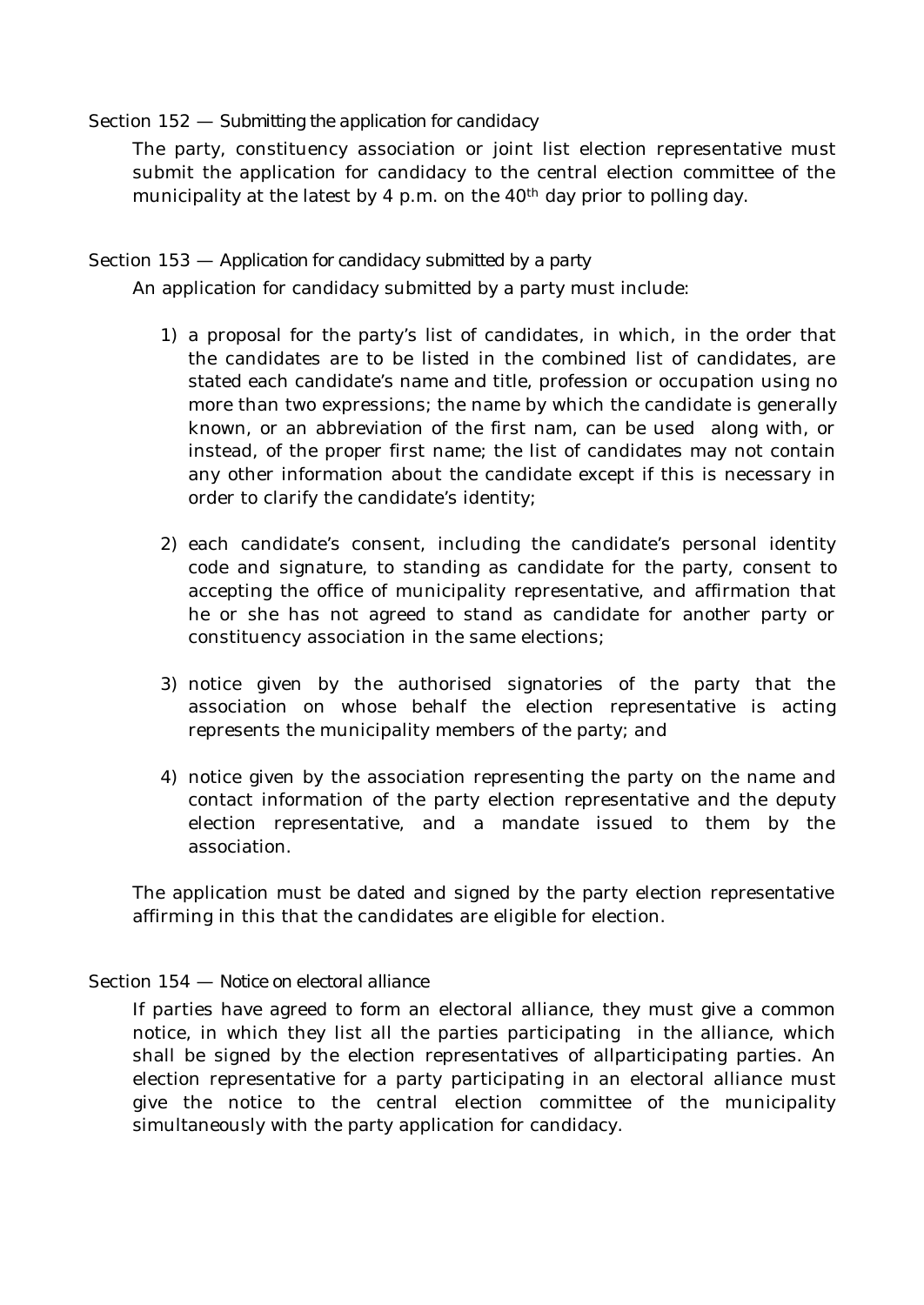### Section 155 — *Application for candidacy submitted by a constituency association*

An application for candidacy submitted by a constituency association must include:

- 1) a proposal for the constituency association's list of candidates, in which the candidate information referred to in section 153 (1) is stated;
- 2) the candidate's consent, including the candidate's personal identity code and signature, to standing as candidate for the constituency association, consent to accepting the office of municipality representative, and affirmation that he or she has not agreed to stand as a candidate for another party or constituency association in the same elections; and
- 3) the constituency association charter.

The application must be dated and signed by the constituency association election representative, affirming in this that the candidate is eligible for election and that the charter has been personally signed by the members of the constituency association.

### Section 156 — *Notice on joint list*

If a constituency association has agreed to form a joint list with one ore more other constituency associations, a notice on the joint list, the constituency associations taking part in this, and the names of the candidates in the order they shall be listed on the joint list must be given simultaneously with the constituency association application of candidates. The notice shall be signed by the election representatives of the constituency associations taking part in the joint list.

The notice must also contain the name and contact information of the joint list election representative and the deputy joint list election representative.

The notice may include a proposal for a name, containing the word "joint list", to be used of the joint list. The name shall not be inappropriate, or generally or otherwise misleading. The name of the joint list may always contain the name entered in the Register of Associations, if it can be proven that the association has granted the constituency associations taking part in the joint list the right to use it. The name of the joint list may not contain the name of a party entered in the register of political parties.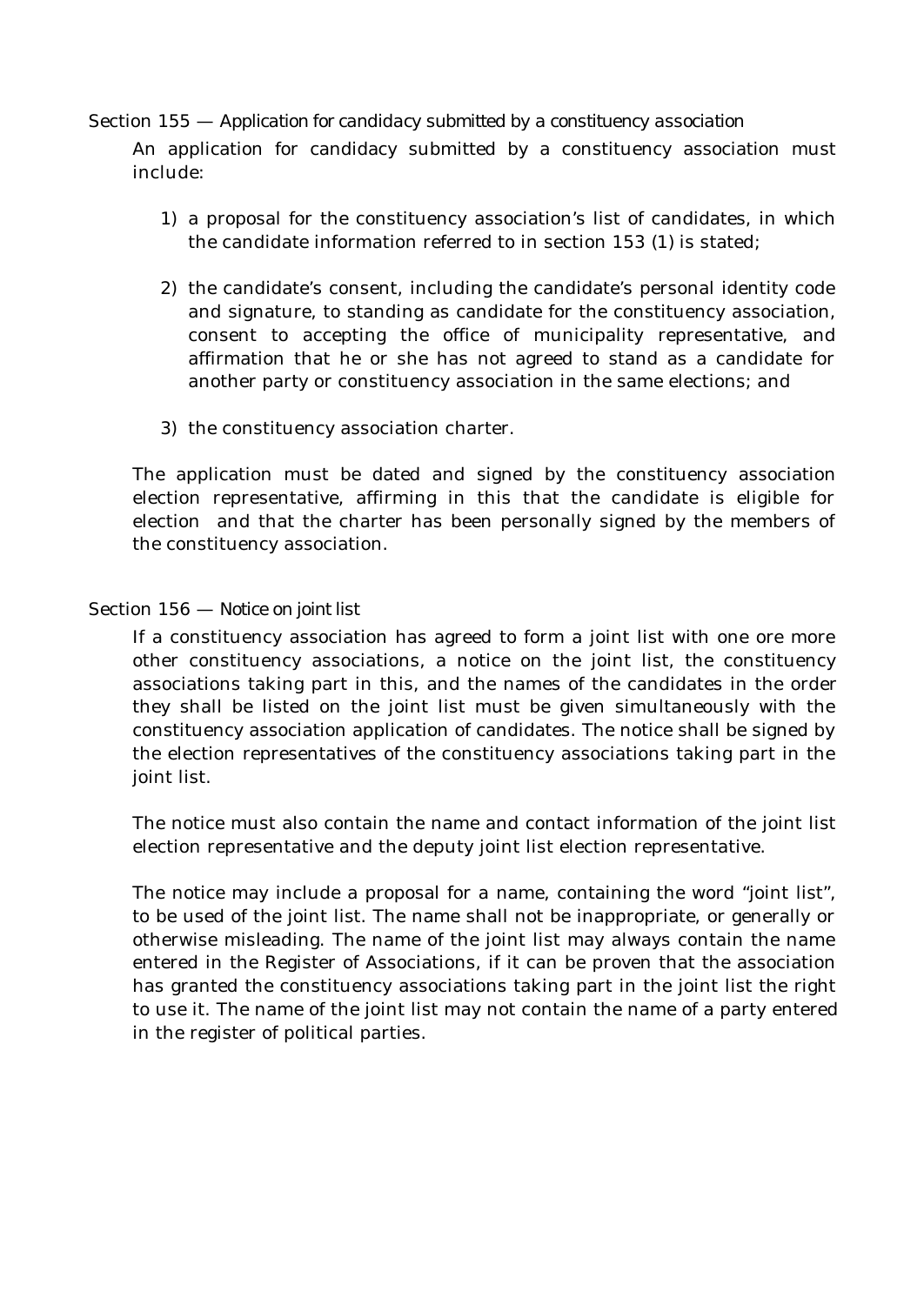### Section 157 — *Electing councillors without an election*

If the number of candidates approved for the election is the same as the number of councillors of the municipality to be elected, no elections shall be held, and the central election committee of the municipality, in a meeting held on the fourth Sunday of October, declares the accepted candidates chosen as councillors. If the total number of candidates is less than the number of councillors to be elected, the number of the councillors shall be incomplete for a time.

In the case of the situation referred to in (1) a party or a constituency association has a right to nominate a deputy candidate for a candidate to whom applies what islaid down on candidates in this Act.

The deputy candidates referred to in (2) are nominated deputy councillors of the municipality. If needed, a deputy councillor is called to join the Municipality Council to replace a councillor, or, if the councillor has no deputy, he or she will be replaced by some other deputy councillor from the same non-aligned party, the same electoral alliance or the same joint list in the order stated by the party election representatives or, in the case of an electoral alliance, the party election representatives together or the joint list election representative. If the order of the deputy councillors has not been reported to the central election committee of the municipality before the meeting referred to in (1), the central election committee shall decide the order.

### Section 158 — *Supplementary elections*

If the number of councillors of the municipality during the election term is less than three quarters of the number laid down in the law, the chairperson of the Municipality Council must notify the Ministry of Justice of the matter. The Ministry may then order supplementary elections to be held, and at the same time order the number of councillors to be elected in the supplementary elections. What is provided in this Act on elections applies, as appropriate, to supplementary elections. However, supplementary elections are only held in the municipality for which the representatives are elected.

### Section 159 — *Setting a new time for the elections*

If the municipality elections or election procedures can not, for any reason, be conducted at the times provided in this Act, or if the number of candidates elected when determining election results or the number of candidates declared elected according to section 157 (1) at the time referred to in that subsection is less than the number of councillors of the municipality to be elected, the Ministry of Justice may, at the Municipality Council's suggestion, set a new time for the elections. If elections are not held prior to the end of the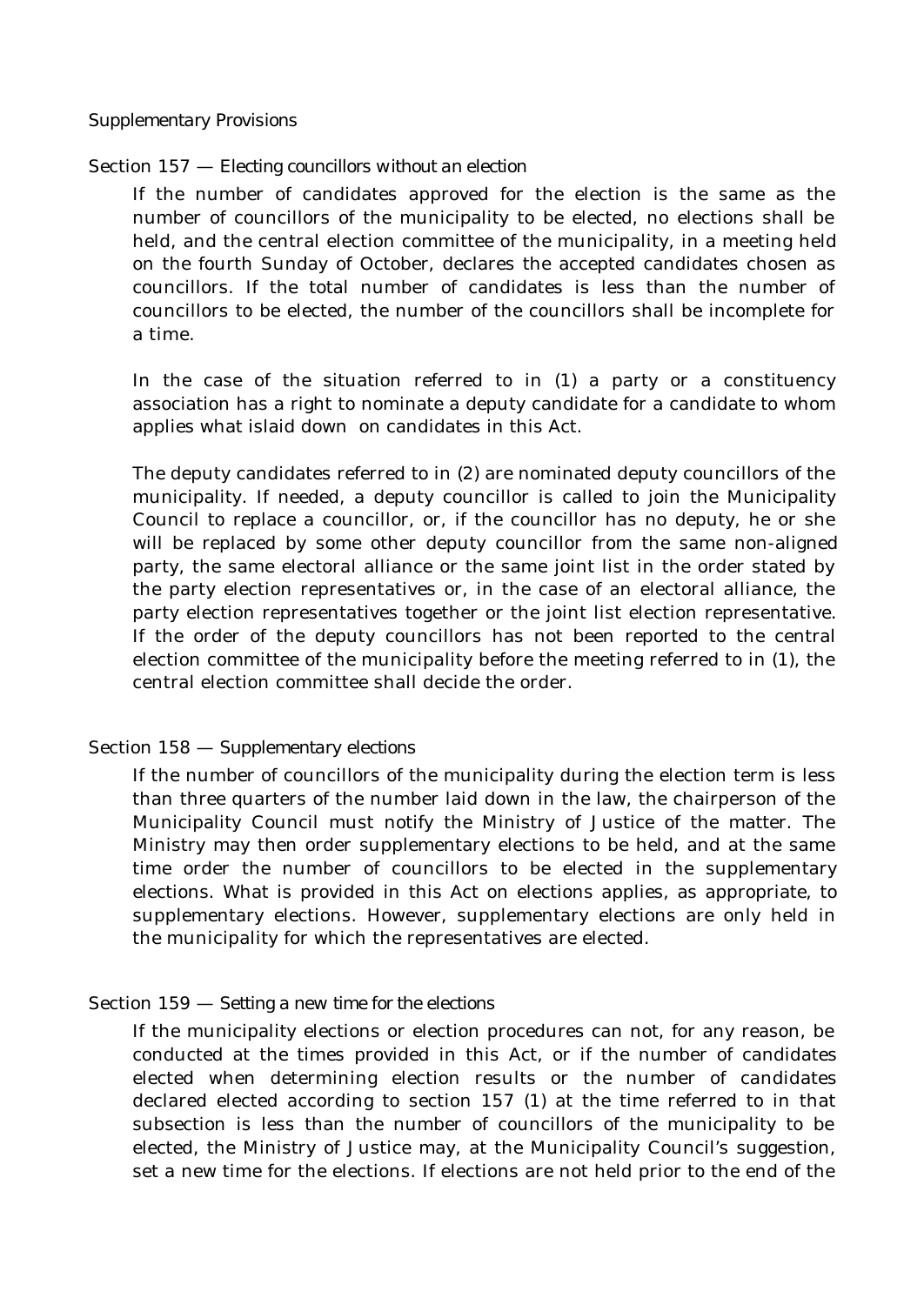election term, the current councillors and the deputy councillors stay in office until the results of the postponed elections are published. What is provided in this Act on new elections applies, as appropriate, to these elections.

# Chapter 12 — **European Parliamentary elections**

### *The time of European Parliamentary elections*

#### Section 160 — *Polling day*

The European Parliamentary elections are held every fifth year.

The polling day for the European Parliamentary elections is the Sunday that is included in the four-day period from Thursday to Sunday in June stipulated by the Council of the European Union. If the elections can not be held in the member states during the afore-mentioned time period, the Council of the European Union will stipulate another time period for the elections, in which case the polling day shall be the Sunday included in this time period.

*Exercising the Right to Vote*

#### Section 161 — *Injunction against voting more than once*

No person may vote in more than one member state of the European Union in the same European Parliamentary elections.

### Section 162 — *Obligation of the Population Register Centre to notify*

Immediately after the time period laid down in section 18 (5) has ended, the Population Register Centre must give notice of the enfranchised citizens whose home state is another member state of the European Union who have given notice of their wish to exercise their right to vote in Finland to the authorities of the member states in question.

#### Section 163 — *The number of members and the parliamentary term*

From Finland, 14 members are elected for the European Parliament for the parliamentary term of five years.

According to the election legislation of the European communities, the parliamentary term of a European Parliament member begins when the European Parliament's first meeting after the elections is opened and the members' mandates are approved, and ends when the Parliament's first meeting after the next elections is opened.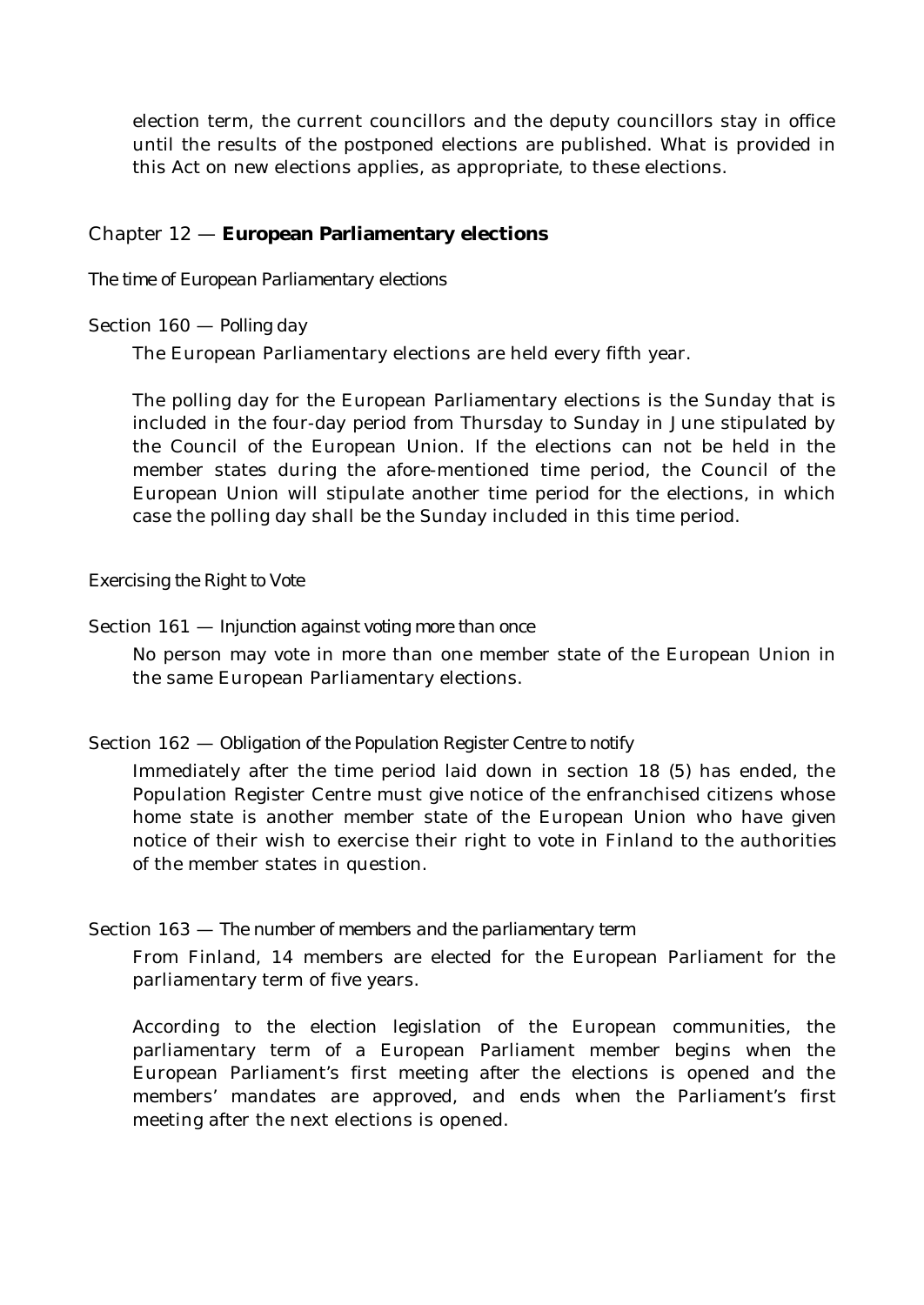### Section 164 — *Eligibility, and posts and positions impeding membership*

In respect to the eligibility of Finnish citizens for European Parliamentary elections what is laid down on eligibility for parliamentary elections is in force. A citizen of another member state of the European Union who is eligible to vote in Finland is eligible to stand as a candidate in European Parliamentary elections in Finland unless he or she has lost his or her eligibility for the European Parliament in his or her home state.

A member of the European Parliament cannot be:

- 1) A member of the Council of State;
- 2) A member of the European Commission;
- 3) A Judge, Advocate-General or Registrar of the European Court of Justice or of the Court of First Instance;
- 4) A member of the executive board of the European Central Bank;
- 5) A member of the European Court of Auditors;
- 6) The European Ombudsman;
- 7) A member of the Economic and Social Committees for the European Community or the European Atomic Energy Community;
- 8) A member of the Committee of Regions;
- 9) A member of a Committee or another body responsible for the permanent administration or finances of the Community as is provided in the Treaties regarding the European Community and the European Atomic Energy Community;
- 10)A member of the Board of Directors and Board of Governors of the European Investment Bank and a member of staff of the European Investment Bank;
- 11)An official or a staff member working in the service of a body or a specialist organisation of the European Community;
- 12)A person who is in a post or a position that impedes membership of a Parliament as is provided in the constitution.

If a person elected from Finland for membership of the European Parliament forfeits his or her eligibility or if he or she is appointed or selected for an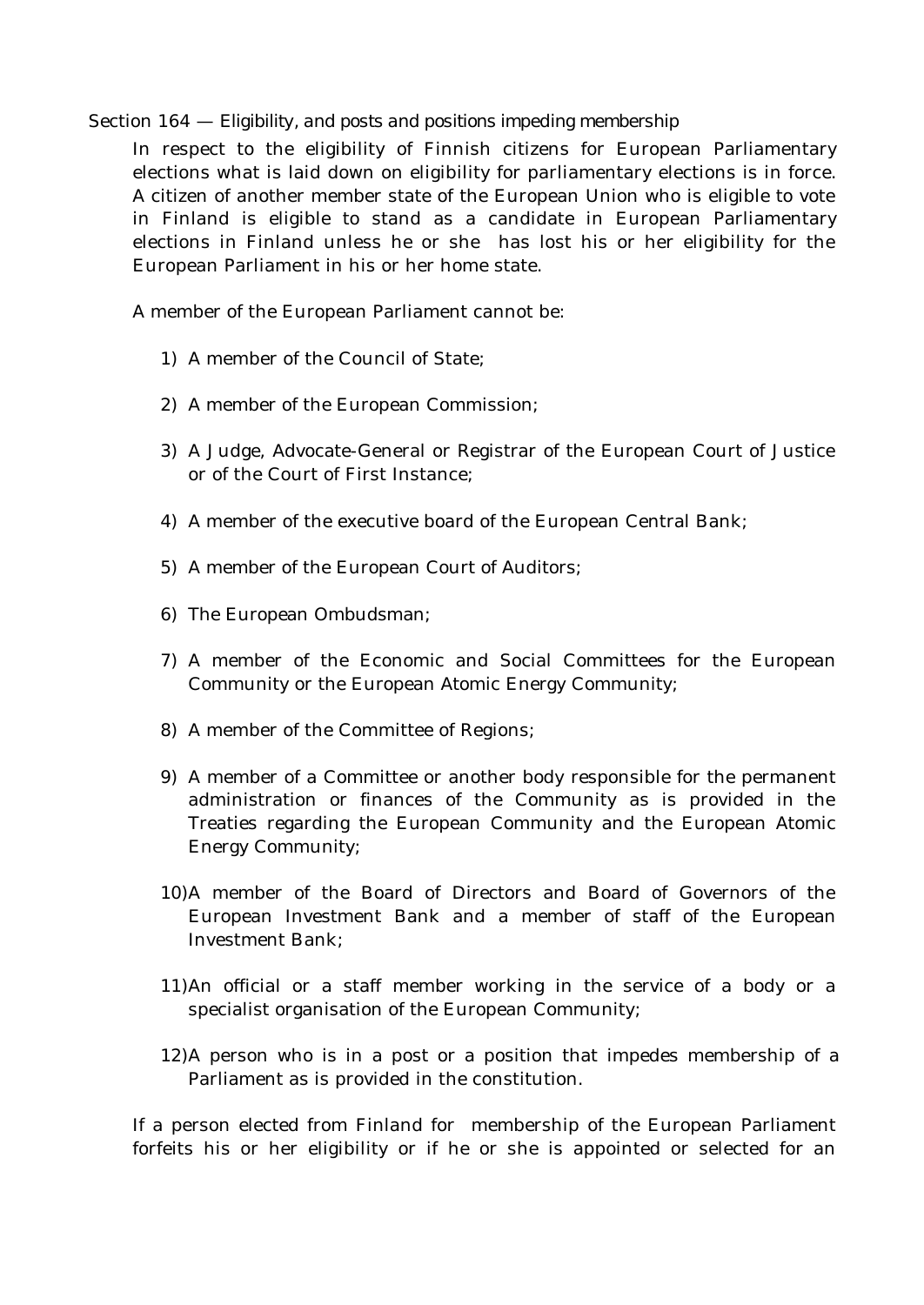appointment or position such as referred to in subsection 2, his or her membership in the European Parliament is terminated.

# *Nomination of candidates in the European Parliamentary Election*

#### Section 165 — *Right to nominate candidates*

The right to nominate candidates for the European Parliamentary Election is vested in:

- 1) political parties;
- 2) enfranchised persons who have founded a constituency association.

In regard to the nomination of candidates, two or more parties have the right to establish an electoral alliance by mutual consent. Two or more constituency associations are entitled to establish a joint list in a similar manner.

The nominated candidates are candidates for the country of Finland as a whole.

#### Section 166 — *Maximum number of candidates*

A party, an electoral alliance or a joint list can nominate a maximum of 20 candidates.

### Section 167 — *Injunction against multiple nomination*

In the same European election, no person is entitled to be nominated in more than one member state of the European Union. In the same European election, a person can be nominated as a candidate by only one party or one constituency association.

#### Section 168 — *Nomination of candidates by parties*

The candidates of a party are nominated as is further provided in the party regulations, in a manner ensuring the democratic power of influence of the party members.

#### Section 169 — *Establishment of a constituency association*

In order to establish a constituency association to nominate a candidate for the European Parliamentary elections, a minimum of 2 000 enfranchised persons are required.

A onstituency association is established by drafting a dated and signed charter containing the following information: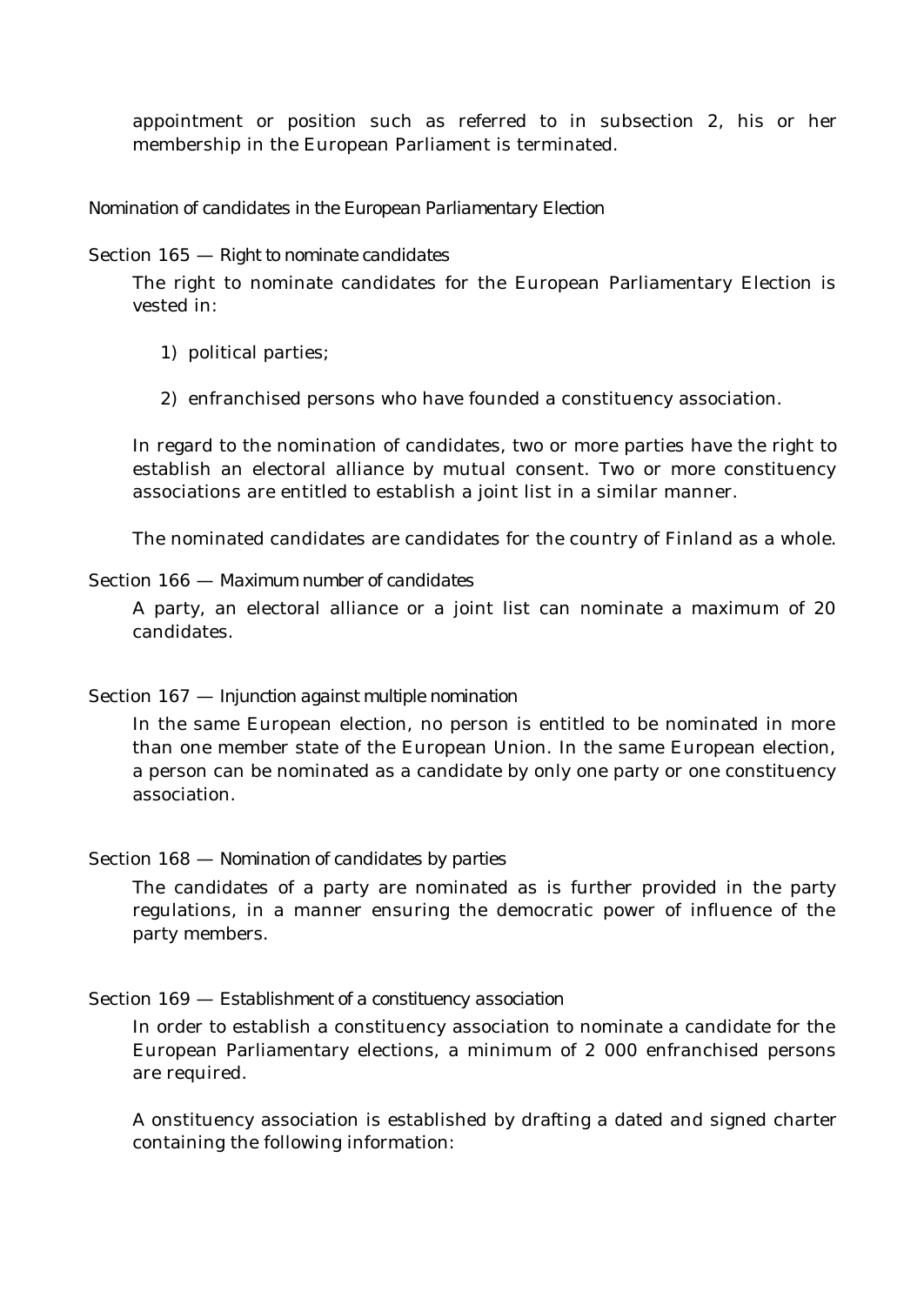- 1) Statement regarding which European Election is in question
- 2) Name of the candidate and their title, occupation or position indicated with a maximum of two expressions, and the municipality of residence;
- 3) The name, date of birth and address of each member;
- 4) A signed affirmation from each member, affirming that they are entitled to vote in the election in question
- 5) The name and contact information of the election representative and deputy election representative of the constituency association

An enfranchised person is entitled to be a member in one constituency association only. If he/she is a member in two or more constituency associations, the electoral district committee of Helsinki is required to remove the name of the enfranchised person from all charters.

### *Candidate application in European Parliamentary Election*

### Section 170 — *Election representatives*

Every party and constituency association nominating candidates is required to appoint an election representative and a deputy for each representative. In addition, constituency associations that have established a joint list are required to authorize an election representative from one of the constituency associations to function as an election representative of the joint list and another person to function as his or her deputy.

An election representative of a party or a constituency association is not entitled to function as an election representative for another party or a joint list. An election representative of a constituency association is not entitled to function as an election representative for a party or a joint list other than that to which his or her constituency association belongs to, or as an election representative of another constituency association. An election representative of a party or a constituency association is not entitled to be a member or a deputy member of an electoral district committee or a central election committee of a municipality.

An application, announcement or correction, as referred to in this Act, may on behalf of an election representative be given by a person authorised by the election representative in question. What is laid down in this Act regarding the party, joint list and election representative of the constituency association, applies, as appropriate, also to the deputy representative.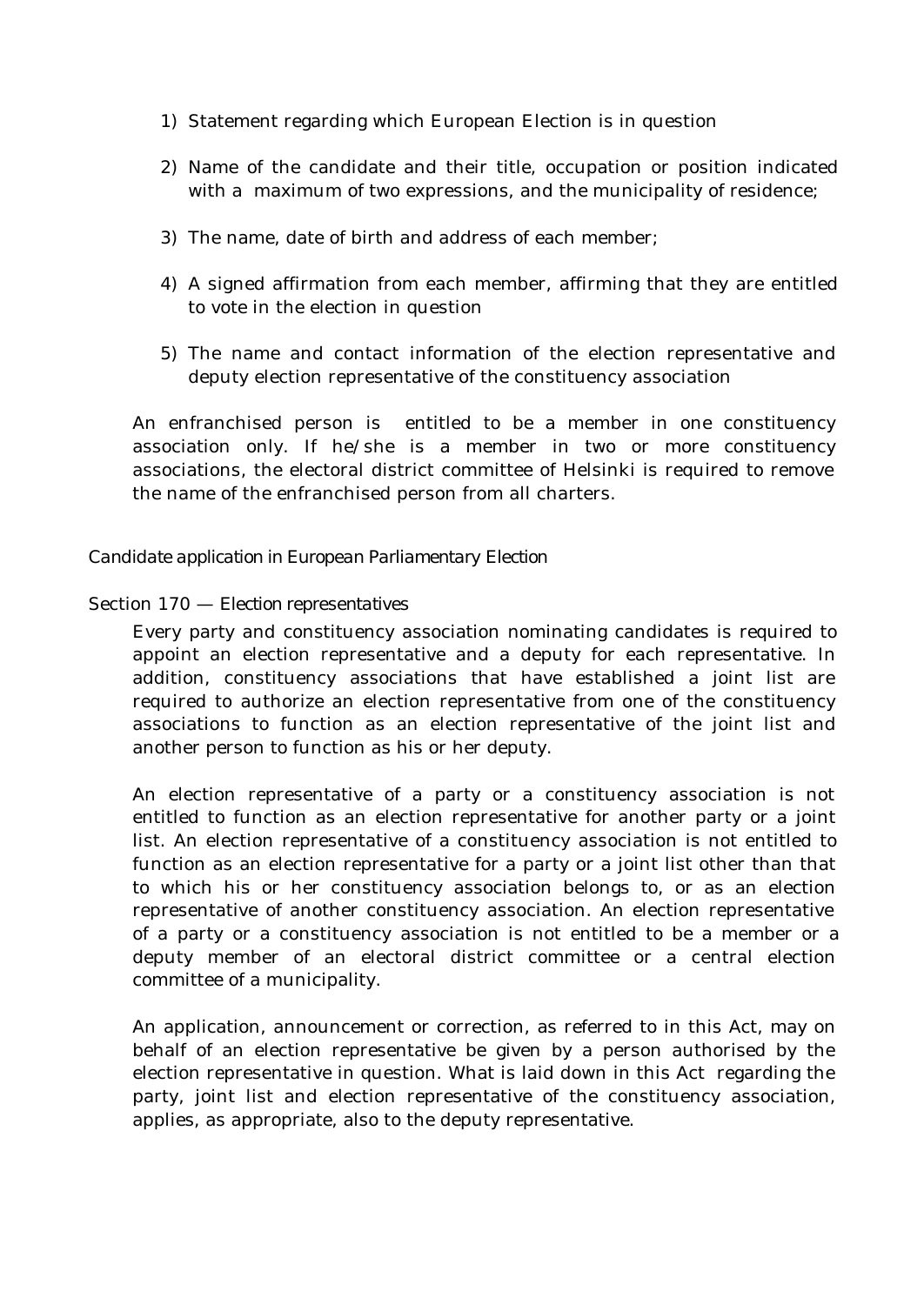A party is required, a minimum of 48 days prior to the polling day, to inform the electoral district committee of Helsinki of the names and contact information of the election representative and the deputy election representative of the party.

# Section 171 — *Filing a candidate application*

An election representative of a party, joint list or a constituency association must file a candidate application with the electoral district committee of Helsinki minimum of 48 days prior to the polling day and before 4 p.m. on that day.

### Section 172 — *Party candidate application*

A party candidate application shall include:

- 1) A draft of the party's candidate list containing the name, title, occupation or position indicated with maximum of two expressions and municipality of residence of each candidate, in the order the candidates are nominated in the combined list of the candidates. Next to the first name or replacing the first name, the name by which the candidate is generally known or an abbreviated version of the first name may be used. The list of candidates may not include any other details, unless these are necessary to clarify the identity of a candidate.
- 2) A signed consent, including the personal identity code, from each candidate to be nominated by the party in question, and consent to accepting the position as a member of the European Parliament and an affirmation confirming that they have not given consent to candidacy for another party or a constituency association in the same election.
- 3) An affirmation in which a citizen of another European Union member state confirms that he or she has not given consent to a candidacy in another European member state in the same election, and a statement indicating their place of residence in Finland, and the member state of the European Union in which he or she is a citizen, and the electoral district or municipality in his or her home state in which he or she most recently appeared on the electoral roll for the European Parliamentary Election;
- 4) A certificate awarded by an authority in the home state of a citizen of another European Union member state, which is awarded to every nominated candidate as referred to in paragraph 3 and which confirms that the nominated candidate has not lost his or her eligibility for the European Parliament in his or her home state or that the awarding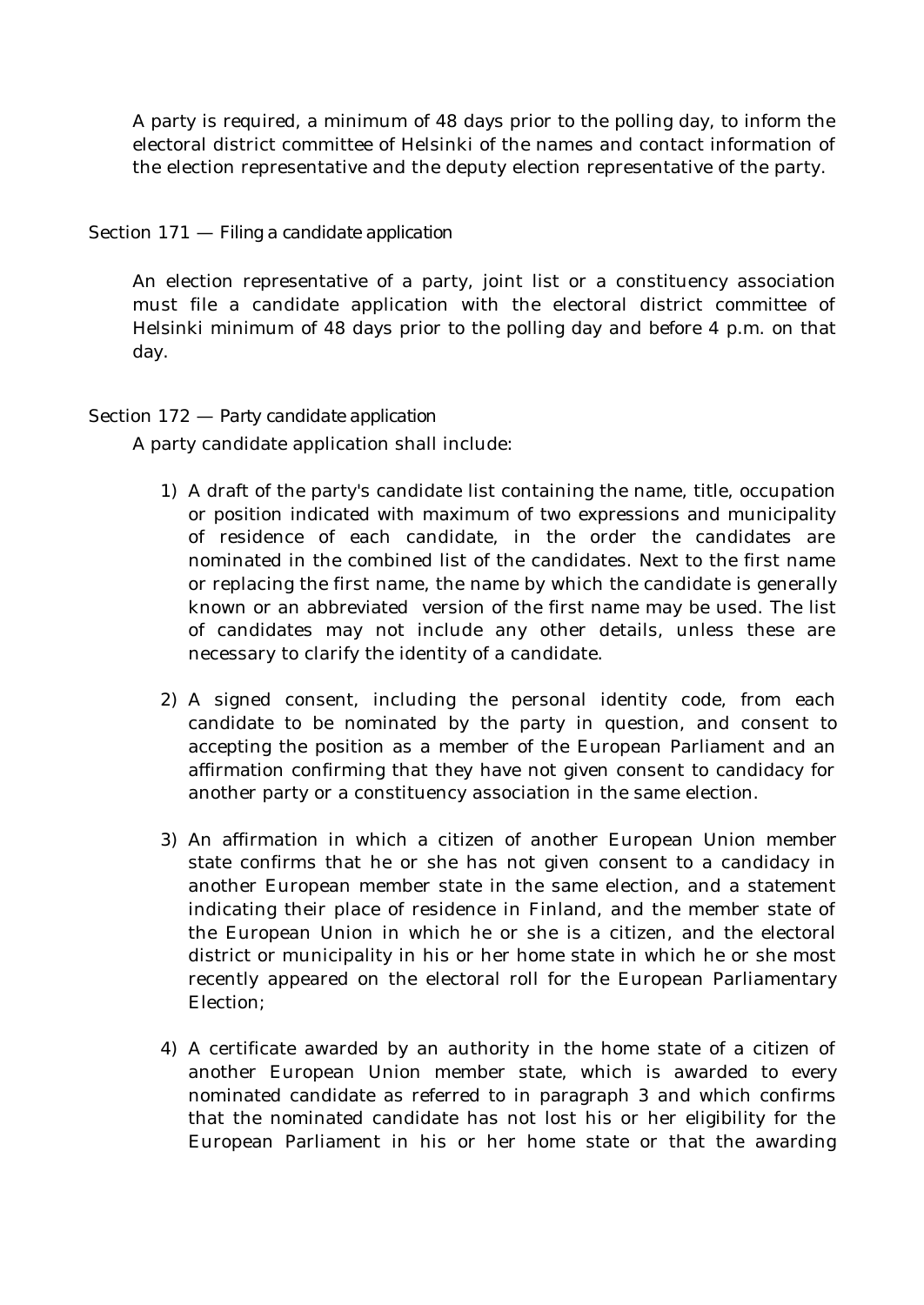authority has not been notified of the loss of eligibility of the person in question.

The election representative of the party must date and sign the candidate application, which confirms that the candidates are eligible for the European Parliament.

# Section 173 — *Notification on an electoral alliance*

If parties have agreed on establishing an electoral alliance, they are required to draft a joint notification that lists the parties participating in the electoral alliance. This notification is to be signed by all election representatives of the parties establishing the electoral alliance. The notification shall be filed with the electoral district committee of Helsinki simultaneously with the party candidate application by an election representative of a party that is participating in the electoral alliance.

# Section 174 — *Constituency association candidate application*

The constituency association candidate application shall include:

- 1) A draft of a candidate list of the constituency application, which contains information regarding the candidate as is laid down in section 172 (1)(1)
- 2) A signed consent, including the personal identity code, accepting the candidacy of the constituency association the candidate has been nominated by and a consent accepting membership of the European Parliament and an affirmation confirming that the candidate has not accepted a candidacy for another party in the same election;
- 3) An affirmation by a citizen of another European Union member state, who has been nominated as a candidate, confirming that he or she has not accepted a candidacy in another European Union member state in the same election and a statement regarding his or her place of residence in Finland**,** which European Union member state he or she is a citizen of**,** and the electoral district or municipality in his or her home state in which he or she most recently appeared on the electoral roll for the European Parliamentary Election; and
- 4) A certificate awarded by an authority in the home state of a candidate, who is a citizen of another European member state, as is laid down in section 3, which confirms that the candidate has not lost his or her eligibility for the European Parliament in his or her home state or that the awarding authority has not been notified of loss of eligibility of the person in question; and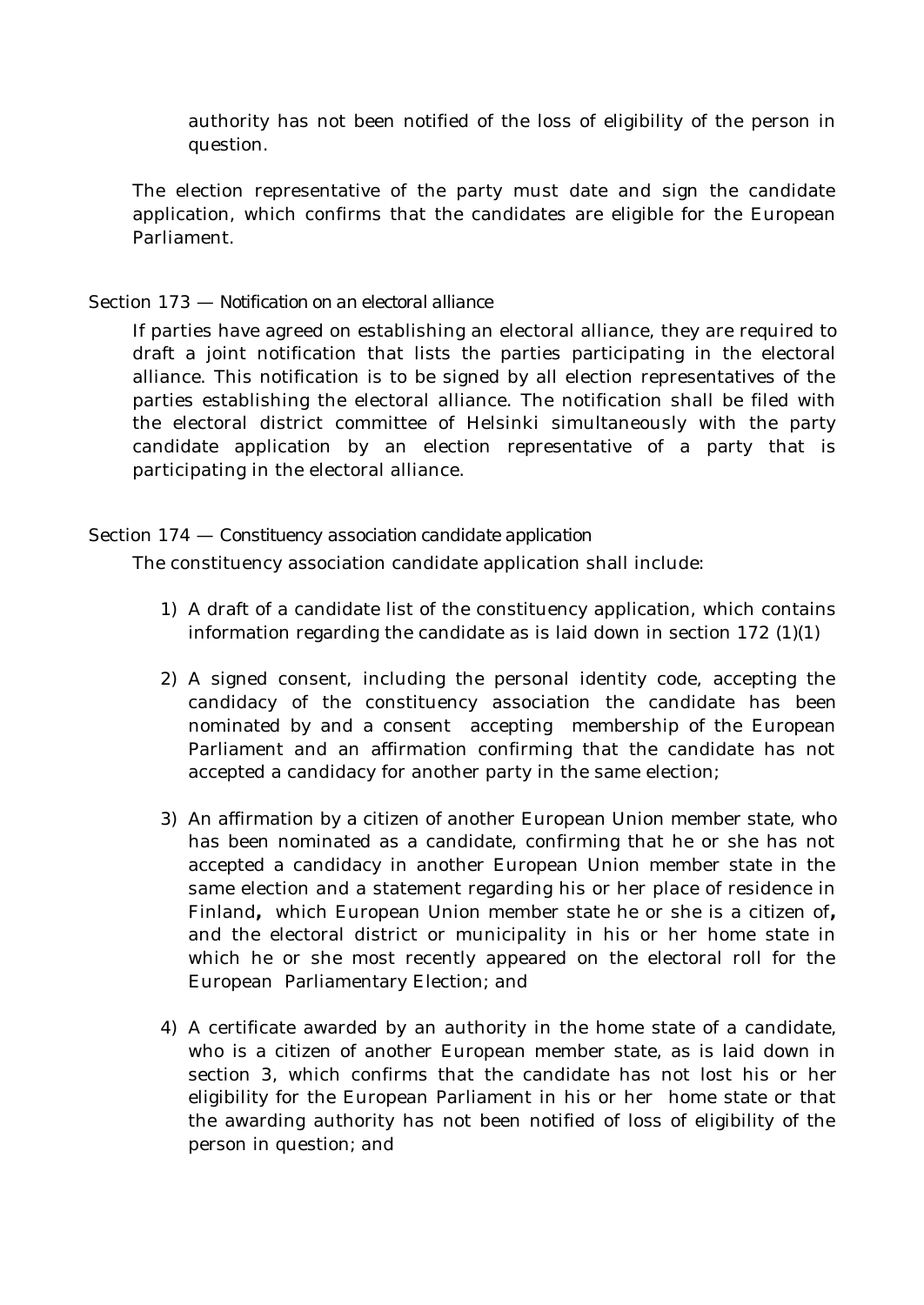5) A charter of the constituency association.

The candidate application is to be signed and dated by the election representative of the constituency association. The election representative shall in the application confirm that the candidate is eligible for election and that the members of the constituency association have personally signed the charter.

## Section 175 — *Notificationof a joint list*

If a constituency association has agreed on a joint list with one or more other constituency associations, a notification of the joint list and the constituency associations belonging to it and the candidates in the order the candidates are presented in the combined candidate list, is to be filed simultaneously with the candidate application of the constituency association. The notification is to be signed by the election representatives of the constituency associations that have established the joint list.

The notification shall also include the name and contact information of the election representative and deputy election representative of the joint list.

The notification may contain a suggestion on giving the combination of candidate lists a joint list name, which includes the term "joint list". The name cannot be inappropriate or generally or otherwise misleading by implication. The name may always consist of a name that is registered in the Register of Associations, if the constituency associations that have established the joint list have verifiably given consent to use the name by the association in question. The name may not, however, include a name of a party that is registered in the Register of Political Parties.

*Certain administrative functions regarding the nomination of candidates*

## Section 176 — *Notification on multiple nomination*

If the Population Register Centre receives a notification from an official of another European Union member state regarding the nomination of an eligible Finnish citizen for the European Parliament in the country in question, who is also nominated in Finland in the same election, the Population Register Centre is required to immediately notify the district committee of Helsinki of this.

Section 177 — *Notifications on candidates who are citizens of another European Union member state*

The district committee of Helsinki is immediately, after the combination of candidate lists has been drafted, required to notify the Population Register Centre of citizens of other European union member states who appear on the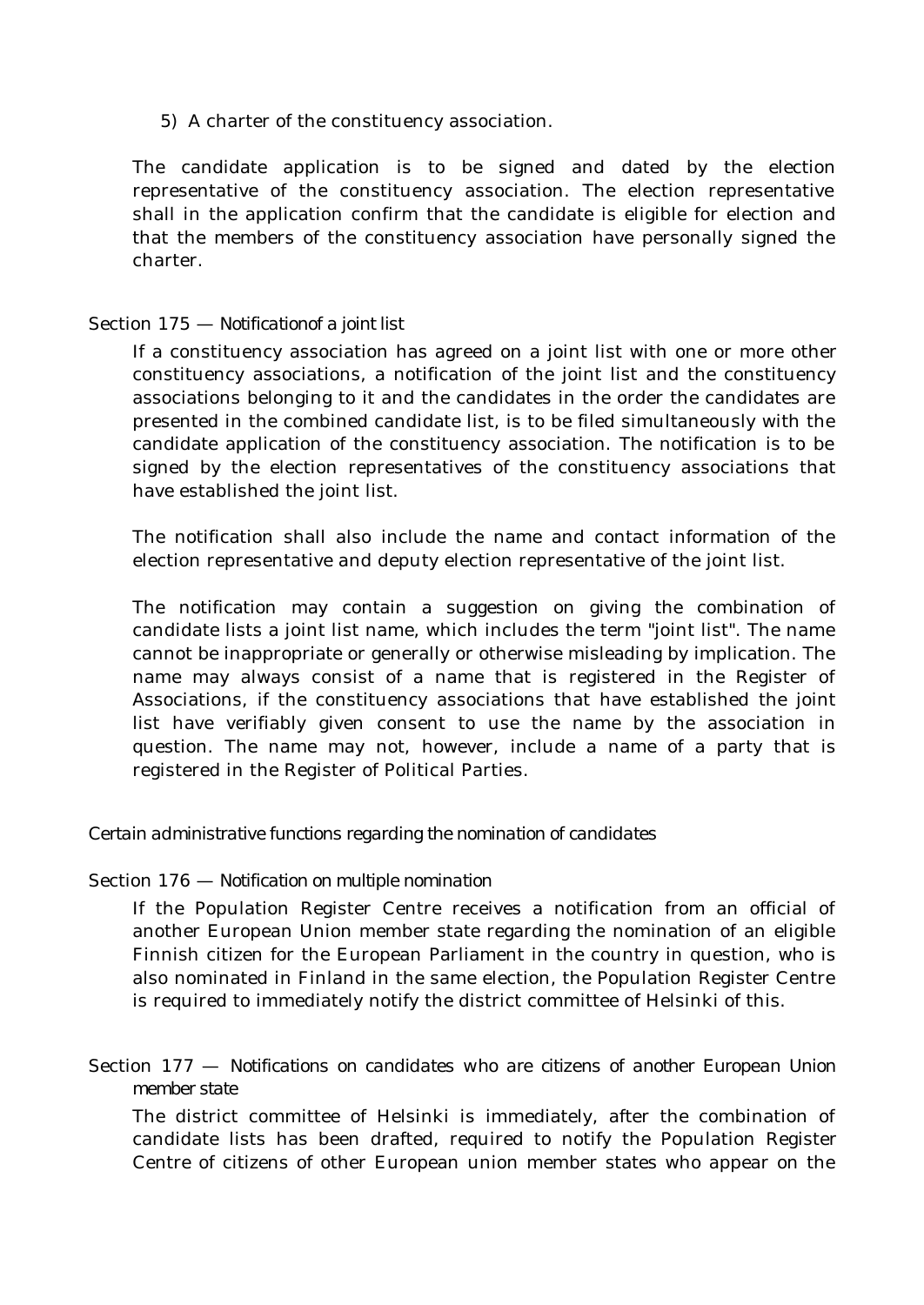combination of candidate lists. The population register office is required to send the information concerning these candidates immediately to the appropriate authorities in the home member states of these candidates.

#### *The counting of votes, election results and result confirmation*

#### Section 178 — *Votes cast in electoral districts*

In a meeting that is opened at 6 p.m. on the 3rd day after the polling day, the district committee confirms the number of votes each candidate, party, electoral alliance or joint list have in total received in the electoral district, and immediately notifies the district committee of Helsinki of the confirmed number of votes and the total number of votes cast in the election in the manner laid down by the Ministry of Justice

#### Section 179 — *Confirming the result of an election*

When the district committee of Helsinki has received the notification referred to in section 178 from all district committees, the district committee of Helsinki shall immediately confirm the result of the election observing, as appropriate, what is laid down in sections 88–91 regarding the calculation of comparative indices, decision by drawing lots and determination of election results.

## Section 180 — *Publication of information*

The information regarding the counting of votes can not be made public until 10 p.m. on the polling day.

### Section 181 — *Publication of election result*

The district committee of Helsinki is required to immediately inform the Ministry of Justice of the election result and to make a public proclamation of the election result that shall be published in the Statue Book of Finland.

#### Section 182 — *Form of letter of authorisation for Members of European Parliament*

After the district committee of Helsinki has confirmed the election result, the electoral district committee is required without delay to draft and delivere a letter of authorisation to each elected candidate and which reads as follows:

"In the European Parliamentary election that was held on the ......day of the month of ...---. livingat has been elected a member of the European Parliament from the beginning of the next meeting of the European Parliament until the first meeting after the next European Parliamentary election is opened.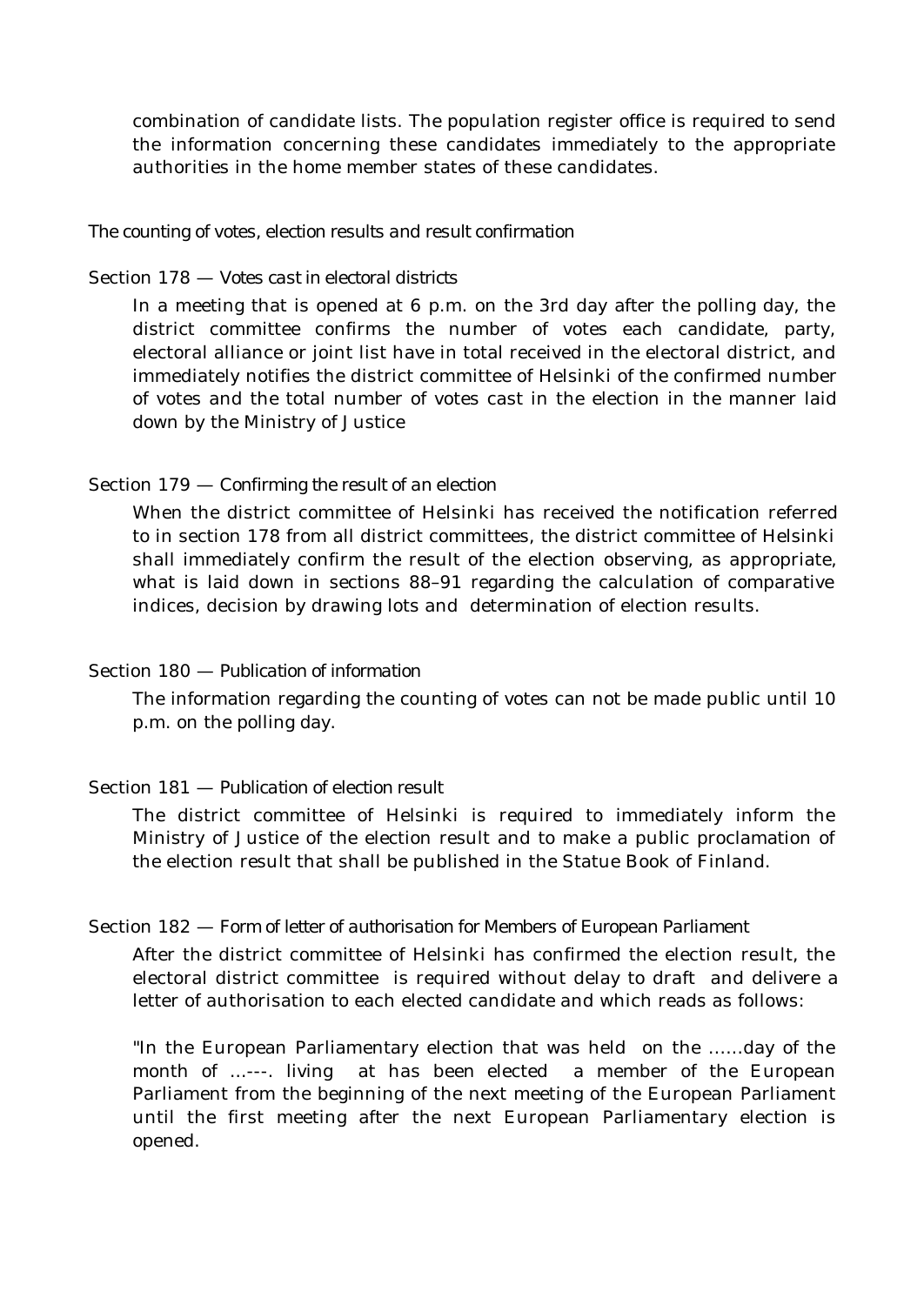This certificate is a letter of authorisation of a Member of the European Parliament."

Place and time.

If a membership of the European Parliamen becomes vacant, the electoral district committee of Helsinki delivers an letter of authorisation to the person who is to replace the member. In this case the letter of authorisation shall read as follows: :

" Since after --- was elected to the European Parliament.on the …..day of the.month of.....in the European Parliamentary elections that were conducted in Finland and the membership has become vacant, therefore, according to the Election Act--- living at…. replaces him or her as a member of the European Parliament.

This certificate is a letter of authorisation of a Member of the European Parliament."

Place and time.

# PART III — MISCELLANEOUS PROVISIONS

## Chapter 13 — **Supplementary regulations**

Section 183 — *Injunction against appeal against party decisions*

The regulations laid down in the Associations Act in respect to the invalidation or censure of the association's decision, do not apply to the decisions of the party or the decisions of party district organisation, main organisation or other organisation, in respect of nominating candidates for an election, election procedures and election candidate applications.

## Section 184 — *Right to attend of election representatives and election observer*

The election representatives of parties, joint lists, non-aligned constituency associations or persons who have specifically been authorised in writing in a document to the election authorities, have the right to attend election committee, municipality central election committee and election district committee meetings that are organised to determine the candidate numbers, to organise or count the ballot papers or to determine the election result. The same right is vested in a person who is a representative of, or authorised by, the Ministry of Justice to observe the election.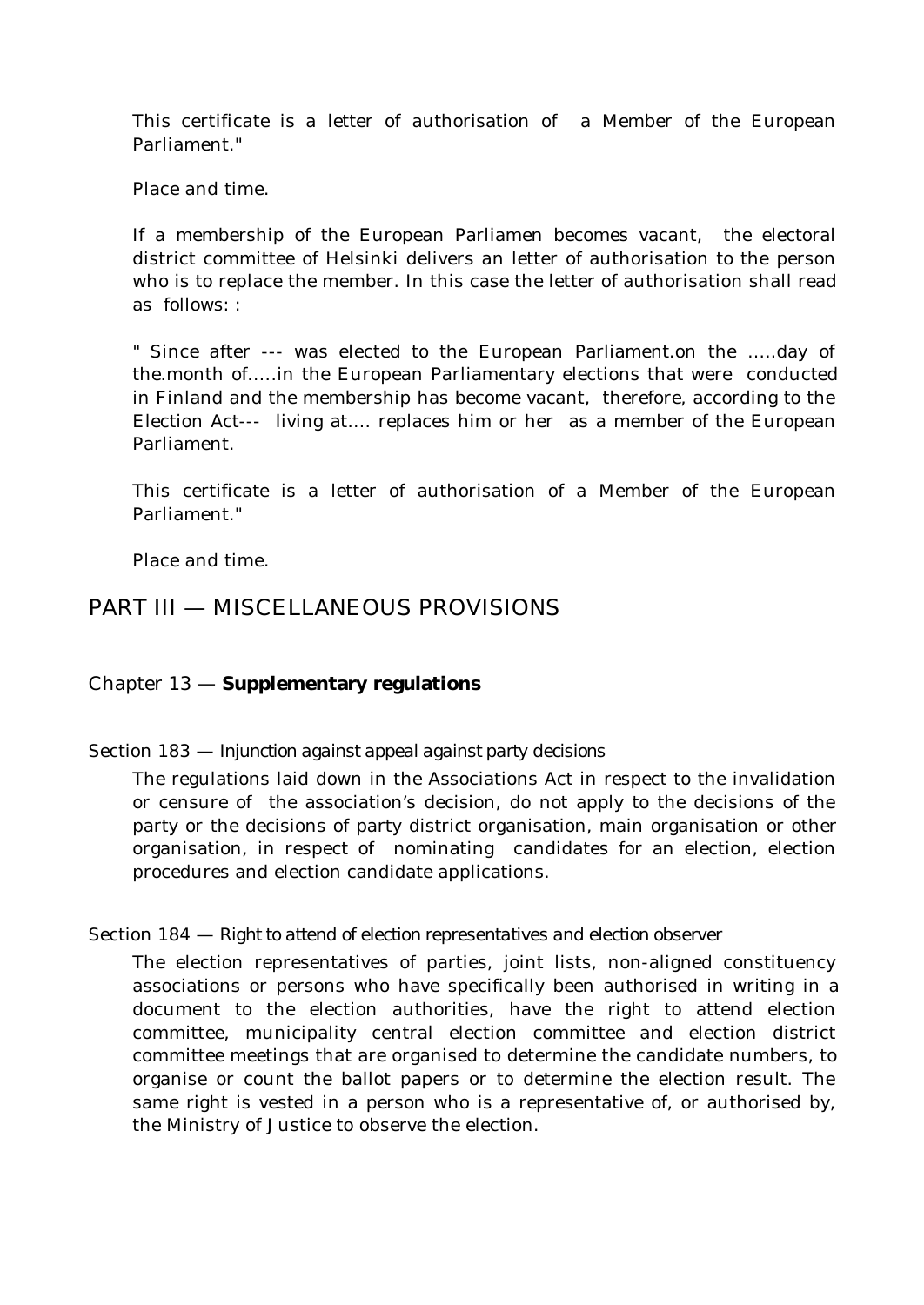### Section 185 — *Criminal responsibility of an election official*

If a member of an election district committee, central election committee of a municipality, election committee or an electoral commission or an election assistant or any other person functioning as an election official as defined in this Act, neglects his or her duties, he or she is punished as if he or she had committed an offence in office.

## Section 186 — *Crimes in elections*

In respect to punishment for election fraud, election bribery, deceitful voting and distortion of an election result what is laid down in Chapter 4 sections 1–4 of the Penal Code is in force

## Section 187 — *Extracts and copies*

If an extract or a copy of a document referred to in this Act is given to someone other than the person the document concerns, or to an authority who is to conduct the functions referred to or arising from this Act, it must be given without the special identifying numbers and check mark in the identity number. There are separate regulations in force regarding mass delivery.

## Section 188 — *Division of expenses between election authorities*

The Ministry of Justice is responsible for:

- 1) the expenses arising from the register of electors, the national candidate register and polling station register and other result programmes and information systems of the Ministry of Justice that are used in the election;
- 2) the expenses incurred due to the drafting of polling cards and their delivery to the enfranchised citizens
- 3) the expenses arising from ballots, election lists, electoral rolls and other election documents and election stamps, sealing equipment and ballot boxes as well as their delivery to the central election committees of the municipalities;
- 4) the expenses incurred from posting outer envelopes for advance polling as referred to in
- 5) section 62;
- 6) the expenses incurred from organising the advance polling abroad;
- 7) the expenses incurred due to election district committees.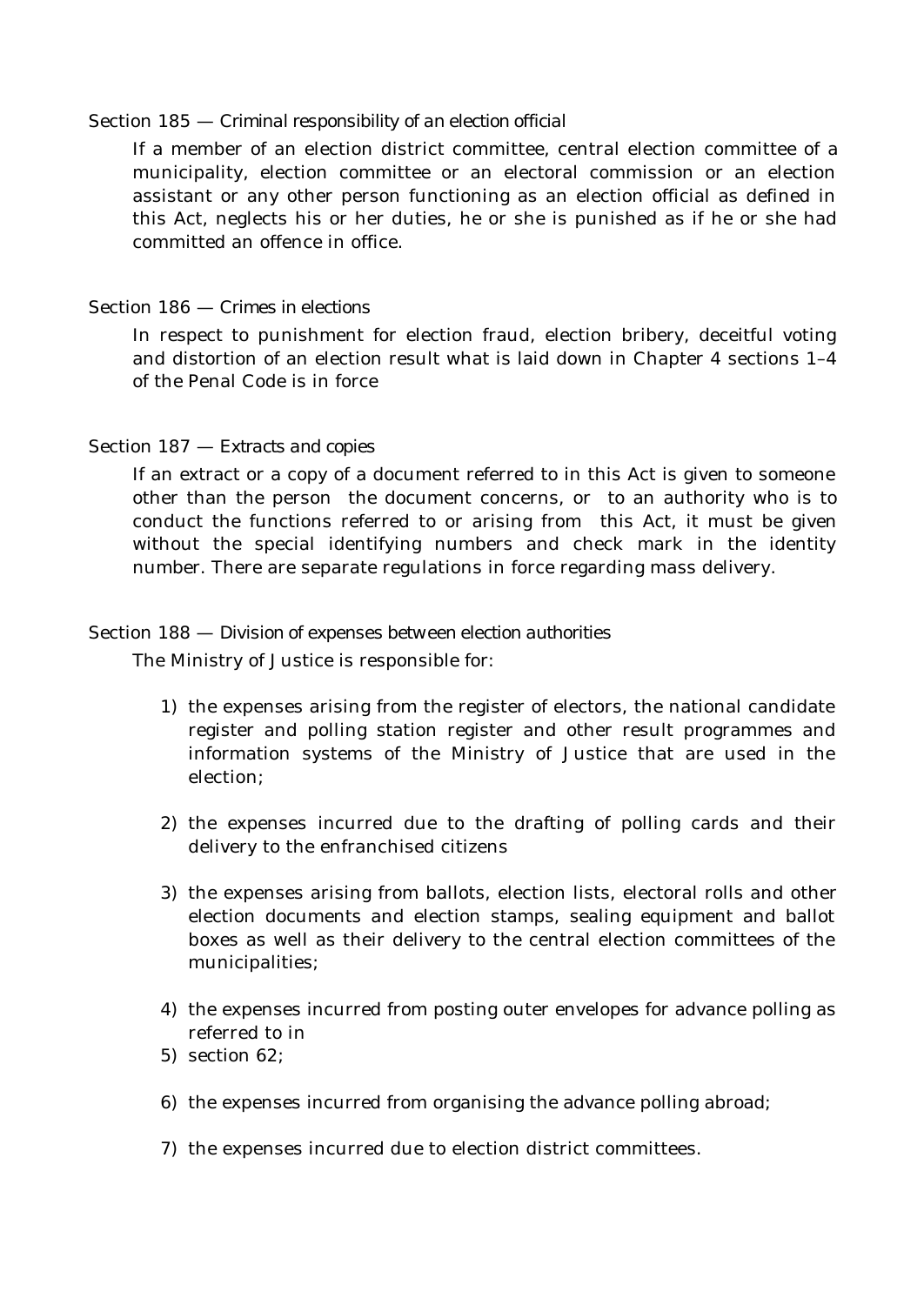The municipality is responsible for the expenses of the operations of the central election committee, election committees, election commissions and expenses of election assistants in advance polling stations and at-home voting, as well as expenses other than those laid down in subsection 1 that are incurred due to the conducting of the election. In relation to all other elections than municipal elections, the Ministry of Justice pays the municipality a lump sum in euros that has been confirmed by the Ministry per each enfranchised person who is resident in the municipality.

Other authorities are responsible for the expenses incurred in relation to the conducting of duties they are responsible for, which are other than those referred to in subsection 1.

## Section 189 — *Changing the appointed day*

If the polling day falls on New Year's Eve or New Year's Day, Epiphany, Easter Sunday, May Day Eve or May Day, Whit Sunday, Independence Day, Christmas Eve, Christmas Day or Boxing Day, the polling day voting is organised on the following Sunday.

If an appointed day**,** which has been laid down in law or stipulated for something other than polling day voting, commencing or ending of advance polling, announcing of selected representatives without conducting an election or confirming of an election result, falls on an official holiday or an ordinary Saturday or Midsummer Eve or Christmas Eve, the first following working day is considered to be the appointed day. If required, the Ministry of Justice has the right to change such an appointed day to the closest appropriate day, if a reelection is to be conducted due to an appeal or if a new parliamentary elections or a by-election is ordered to be held or if a Presidential election has been ordered to be recommenced or if an election of authorised representatives has been ordered to be conducted at a new time.

## Section 190 — *Transportation services for disabled persons*

With regard to the transportation of disabled enfranchised persons to the polling and advance polling stations what has been laid down in respect to transportation services in the law governing the organisation of services and supporting functions for the disabled is in force. (380/1987)

## Section 191 — *Parties in member association relations*

If any of the parties registered in the Register of Political Parties, maintained by the Ministry of Justice, have such a relationship as is referred to in section 2 (2) in the Act on Political Parties, they are in the application of this Act considered as one party.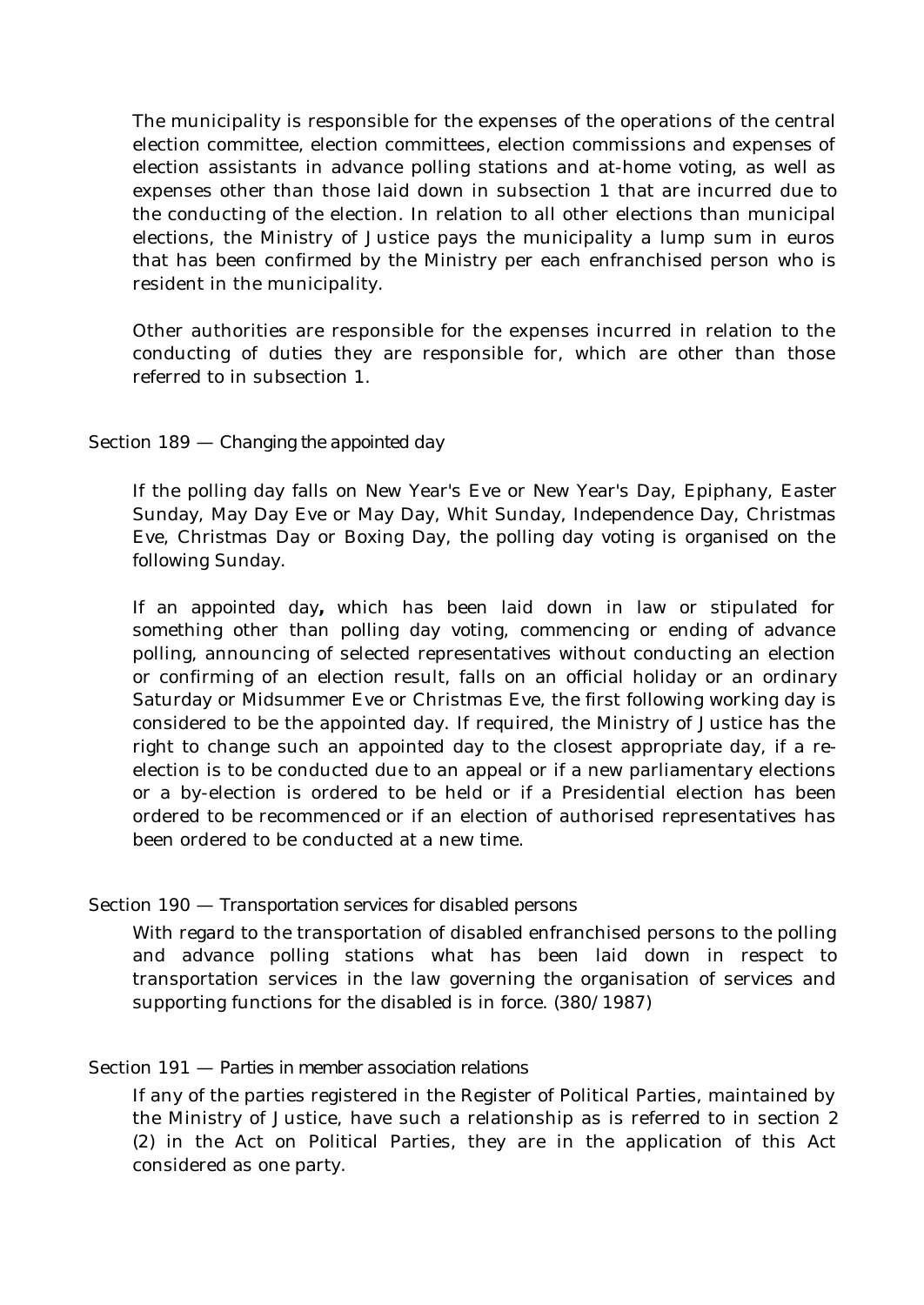Section 192 — *Local registration administration authority in the province of Åland*

The duties conducted for the city register office in relation to parliamentary elections, the Presidential election, and European Parliamentary elections, which otherwise are assigned to the local registration administration authority, are in the province of Åland conducted by the State Provincial Office.

## Section 193 — *Forms*

The Ministry of Justice confirms the required templates for the documents and forms used in the elections and provides more detailed instructions on the form of the combined candidate list and list of candidates in the Presidential election.

## Section 194 — *Schedule of candidate nominations in elections conducted on an exceptional date*

In respect of an extraordinary parliamentary election that is ordered to be conducted by the President, the nomination of candidates and related administrative duties are conducted, instead of on the appointed days determined in this Act as 48, 40, 34, 32 and 31days prior to the polling day, on the appointed days 39, 31, 27, 24 and 23 days prior to the polling day.

If procedures to elect a president must be commenced due to the president, president-elect or a presidential candidate being permanently incapacitated or due to the death of the president, president-elect or a presidential candidate, what is in force regarding the nomination of candidates and the schedule of administrative duties shall apply as laid down in section 127 (3) in the Council of State Decision.

## Section 195 — *More detailed orders and instructions*

The Ministry of Justice will, if required, give more detailed orders and instructions regarding the application of this Act.

# Chapter 14 — **Entry into force and transitional provisions**

## Section 196 — *Entry into force*

This Act enters into force on the 8th October 1998.

This Act repeals the following Acts and amendments to the Acts:

- 1) Act on Parliamentary elections passed on  $13<sup>th</sup>$  June  $1969$  (391/1969);
- 2) Act on Presidential elections passed on  $22<sup>nd</sup>$  July 1991 (1076/1991);